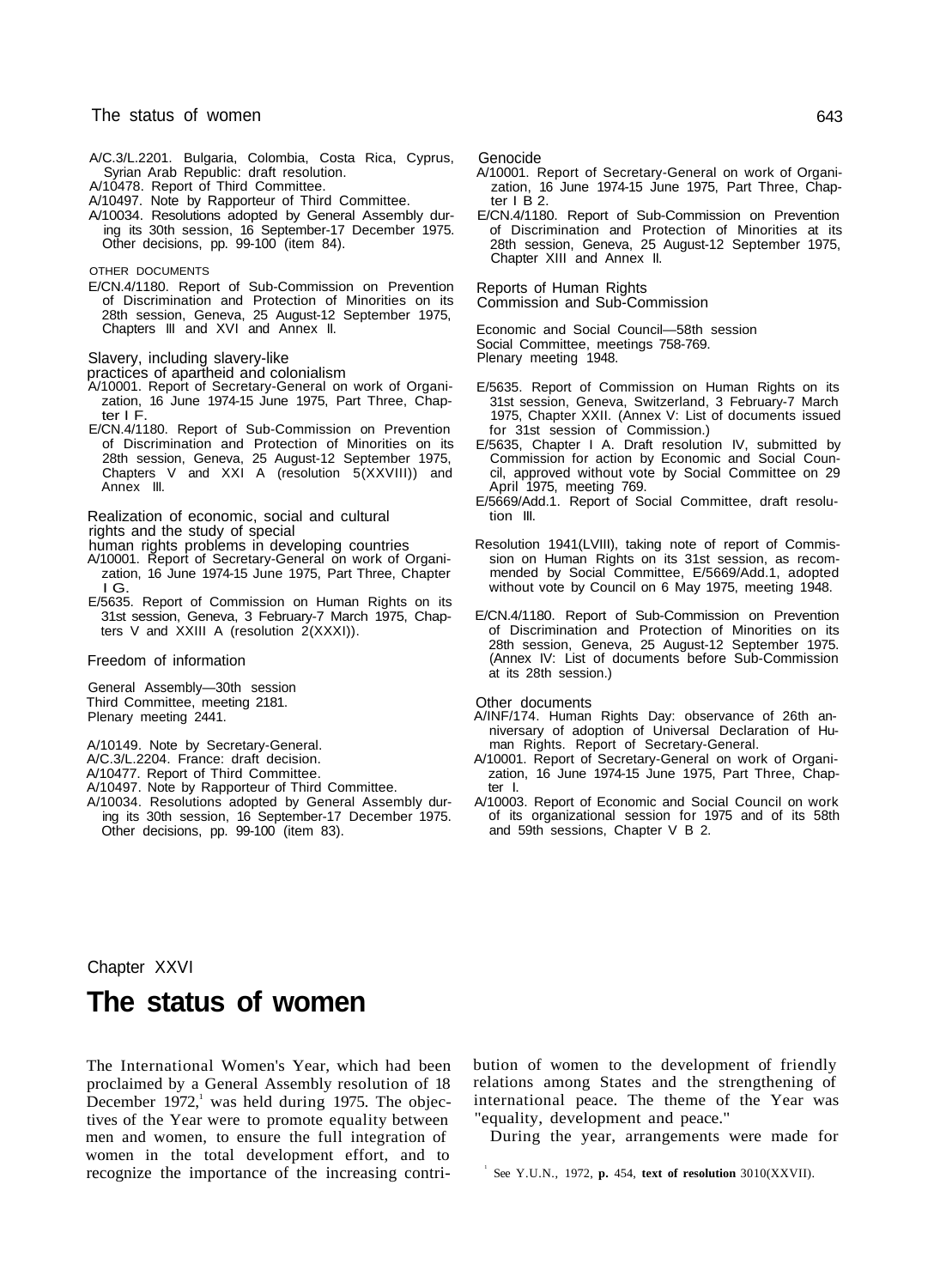the World Conference of the International Women's Year. A Consultative Committee for the Conference of the International Women's Year was established and a meeting to prepare a draft plan of action for the Conference was held from 3 to 14 March 1975. A number of regional seminars on the integration of women in development were organized by the United Nations in consultation with its regional commissions during 1974 and 1975.

The main event of the Year was the Conference, held at Mexico City, Mexico, from 19 June to 2 July 1975. The Conference adopted the Declaration of Mexico on the Equality of Women and their Contribution to Development and Peace and the World Plan of Action for the Implementation of the Objectives of the International Women's Year, as well as 35 resolutions on objectives of the Year.

The Economic and Social Council studied the report of the Conference and recommended that the General Assembly approve the necessary measures to implement the World Plan of Action and

# The International Women's Year

# **Preparations for World Conference of the International Women's Year**

The Consultative Committee for the Conference of the International Women's Year, which was established by the General Assembly to advise the Secretary-General on the preparation of a world plan of action, met at United Nations Headquarters, New York, from 3 to 14 March 1975. The Consultative Committee studied and amended the proposed world plan of action, which was subsequently circulated to Governments.

The United Nations regional commissions worked closely with Governments, United Nations agencies and non-governmental organizations during the year to promote participation in the Conference and other activities of the Year.

Prior to the Conference, the Economic and Social Commission for Asia and the Pacific adopted a plan of action at the Regional Consultation for Asia and the Far East on Integration of Women in Development with Special Reference to Population Factors, which was held at Bangkok, Thailand, in May 1974, and the Economic Commission for Africa adopted a plan of action at the Regional Seminar for Africa on Integration of Women in Development with Special Reference to Population Factors, held at Addis Ababa, Ethiopia, in June 1974. According to the plans, improving conditions for women in the fields of education and training, employment, health, nutrition and other social services, population, research, communications and

to implement other decisions of the Conference.

In December 1975, the General Assembly endorsed the results of the Conference, and adopted 10 resolutions outlining future action. The General Assembly, inter alia, proclaimed a United Nations Decade for Women: Equality, Development and Peace (1976-1985), which would be devoted to implementing the recommendations of the Conference, and it decided to convene another world conference in 1980 to review and evaluate progress made towards achieving the goals of the International Women's Year and the Decade for Women. The General Assembly also took decisions regarding measures for: integrating women into the development process; improving the economic status of women; increasing women's participation in strengthening international peace and security and in the struggles against colonialism, racism, foreign aggression and occupation; supporting women's struggles for self-determination; eliminating discrimination against women; and improving the condition of women in rural areas.

public life would not only be a matter of social justice but a significant means of achieving development. The regional plans stated that nongovernmental organizations, particularly those concerned with women's problems, trade unions, ,co-operatives and the mass media, constituted important resources for development and change. It was recommended that non-governmental organizations assist women to organize and press for representation on decision-making and policy-formulating bodies and encourage research by Governments, universities and private research organizations on social indicators and data collection systems to assess women's progress in development on the regional level.

A Regional Seminar for Latin America on the Integration of Women in Development with Special Reference to Population Factors was held at Caracas, Venezuela, from 28 April to 2 May 1975. A declaration and a series of recommendations aimed at the integration of women in the process of development were adopted at the Seminar, including a recommendation that a regional conference be held after the World Conference to evaluate the results of the Conference and to consider possible applications to the Latin American region.

During 1975, the Economic and Social Council took a number of decisions regarding preparations for the Conference.

On 15 January, the Council decided without a vote that the title of the Conference should be the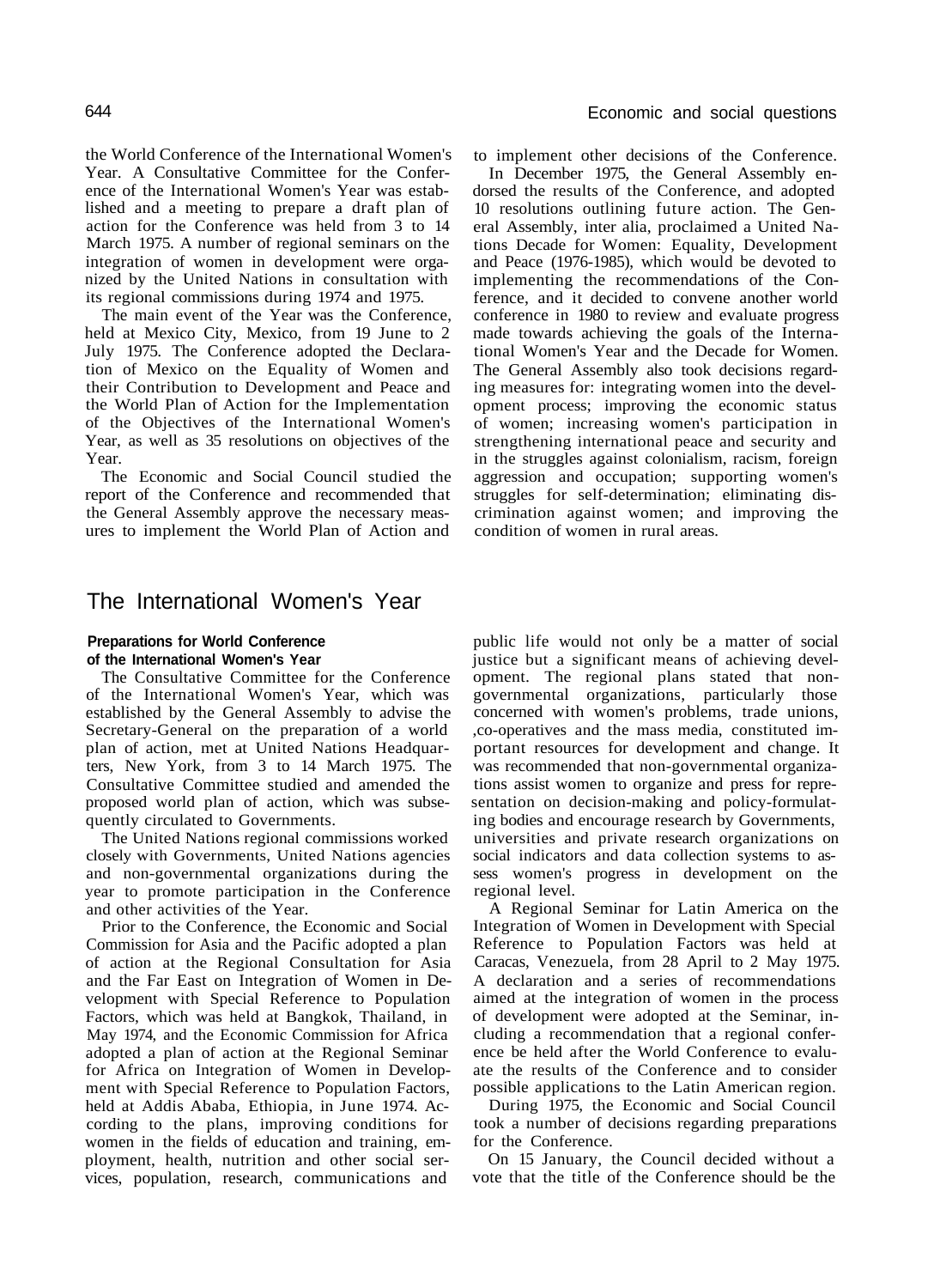"World Conference of the International Women's Year."

In a two-part decision, adopted on 28 April and 8 May, the Council authorized the Secretary-General to invite the Netherlands Antilles, Papua New Guinea, and Surinam, non-governmental organizations in consultative status with the Council which had expressed their interest, and also the World Federation of Trade Unions and the Soroptimist International Association to participate in the Conference as observers. These actions were taken without objection.

On 5 May, the Council, without taking a vote, urged the Secretary-General to accept additional contributions to the voluntary fund for the International Women's Year to cover the travel expenses of representatives of developing countries that requested such assistance and invited interested Governments to earmark contributions for that purpose.

These actions were set forth in decisions 67 (ORG-75) and 73(LVIII), adopted on the recommendation of the Council President, and in decision 74(LVIII) adopted on a proposal by Mexico.

On 6 May 1975, the Economic and Social Council, with the adoption of resolution 1928(LVIII), recalled that the General Assembly, in establishing the International Development Strategy for the Second United Nations Development Decade,<sup>2</sup> stressed that full integration of women in the total development effort should be encouraged. The Council recalled those declarations and instruments adopted by the United Nations that acknowledged the equality of the status of men and women, as well as various General Assembly resolutions on the subject, and noted that the World Conference of the International Women's Year would be charged with preparing an international action plan concerned with the role of women in development.

The Council urged that appropriate measures be taken to assure the full participation of women in planning, decision-making and the implementation of all development programmes at all levels and that all those responsible for the preparation and implementation of national and international development programmes make certain that women be given an opportunity to achieve their maximum contribution to the economic, social and political development of their countries on the same terms as men, and that they receive their full share of the benefits of development.

The Council recommended that Governments work towards these goals as part of a long-term effort to integrate women fully into the development process at all levels.

Resolution 1928(LVIII) was adopted, without a vote, on the recommendation of the Social Committee. On 14 April 1975, the Social Committee

approved the text, which had been submitted by the Commission for Social Development, without a vote.

(For text of resolution, see DOCUMENTARY REF-ERENCES below.)

By the terms of another resolution adopted on 6 May the Economic and Social Council urged United Nations bodies, Member States and relevant non-governmental organizations, in observing the International Women's Year and participating in the World Conference of the International Women's Year, to ensure that the recommendations relating to the status of women stated in the World Population Plan of Action and the relevant resolutions of the 1974 United Nations World Population Conference<sup>3</sup> were implemented. In particular, the Council urged the full participation of women in the educational, social, economic and political life of their countries on an equal basis with men, and the attainment of equal rights, opportunities and responsibilities by men and women in the family and in society. It also recommended that couples and individuals have access to the information, education and means to enable them to decide freely and responsibly on the number and spacing of their children.

The Council requested United Nations bodies, including the regional commissions, to collaborate with Member States in the implementation of both short-term and long-term population policies and programmes designed to carry out the recommendations of the World Population Plan of Action, and to pay particular attention to the evolving status of women, keeping in mind interaction among population factors, social and economic development and the status of women. The Council also requested United Nations bodies to inform it of measures taken on this matter.

The Council took these decisions without a vote with the adoption of resolution 1942(LVIII) on the recommendation of the Economic Committee. The Economic Committee had approved the draft resolution on 21 April 1975, without a vote, on the recommendation of the Population Commission.

(For text of resolution, see DOCUMENTARY REF-ERENCES below.)

#### **World Conference of the International Women's Year**

At the World Conference of the International Women's Year, the following 133 Governments were represented:

Afghanistan, Albania, Algeria, Argentina, Australia, Austria, the Bahamas, Bangladesh, Barbados,

<sup>&</sup>lt;sup>2</sup> See Y.U.N., 1970, pp. 319-29, resolution 2626(XXV) of 24 October 1970, containing text of Strategy.

See Y.U.N., 1974, pp. 550-60.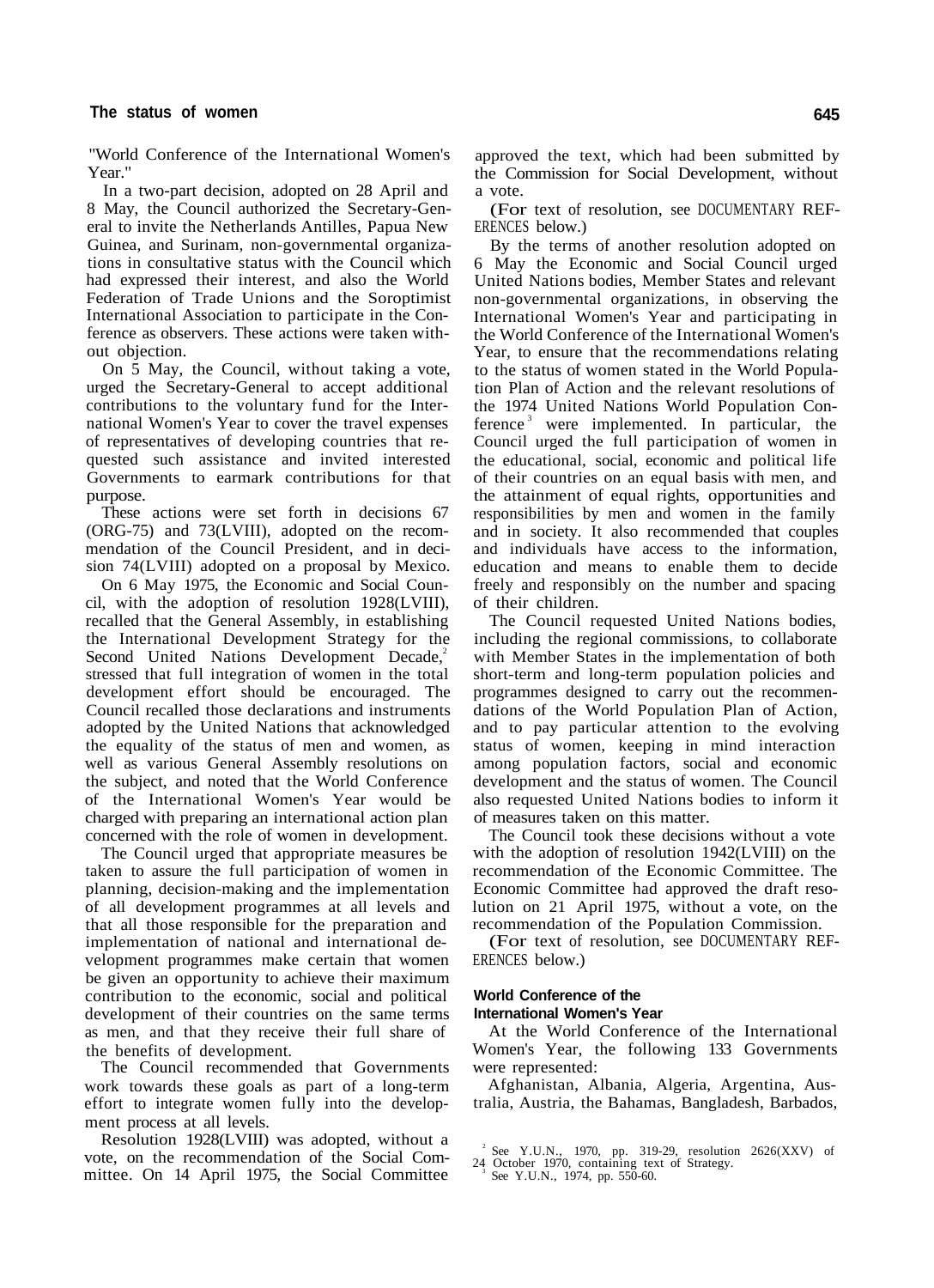Belgium, Bolivia, Botswana, Brazil, Bulgaria, Burundi, the Byelorussian SSR, Canada, the Central African Republic, Chile, China, Colombia, the Congo, Costa Rica, Cuba, Cyprus, Czechoslovakia, Dahomey, the Democratic People's Republic of Korea, the Democratic Republic of Viet-Nam, Democratic Yemen, Denmark, the Dominican Republic, Ecuador, Egypt, El Salvador, Equatorial Guinea, Ethiopia, Fiji, Finland, France, Gabon, the Gambia, the German Democratic Republic, the Federal Republic of Germany, Ghana, Greece, Grenada, Guatemala, Guinea, Guyana, Haiti, the Holy See, Honduras, Hungary, Iceland, India, Indonesia, Iran, Iraq, Ireland, Israel, Italy, the Ivory Coast, Jamaica, Japan, Jordan, Kenya, Kuwait, Lebanon, Lesotho, Liberia, the Libyan Arab Republic, Luxembourg, Madagascar, Malaysia, Mali, Mauritania, Mauritius, Mexico, Monaco, Mongolia, Morocco, Nepal, the Netherlands, New Zealand, Nicaragua, the Niger, Nigeria, Norway, Oman, Pakistan, Panama, Paraguay, Peru, the Philippines, Poland, Portugal, Qatar, the Republic of Korea, the Republic of South Viet-Nam, Romania, Rwanda, San Marino, Saudi Arabia, Senegal, Sierra Leone, Somalia, Spain, Sri Lanka, the Sudan, Swaziland, Sweden, Switzerland, the Syrian Arab Republic, Thailand, Togo, Trinidad and Tobago, Tunisia, Turkey, Uganda, the Ukrainian SSR, the USSR, the United Arab Emirates, the United Kingdom, the United Republic of Cameroon, the United Republic of Tanzania, the United States, the Upper Volta, Uruguay, Venezuela, Yugoslavia, Zaire and Zambia.

The Netherlands Antilles, Papua New Guinea and Surinam were represented at the Conference by observers.

Also attending were representatives of the International Atomic Energy Agency, the International Labour Organisation, the Food and Agriculture Organization of the United Nations, the United Nations Educational, Scientific and Cultural Organization, the World Health Organization, the International Bank for Reconstruction and Development, the International Civil Aviation Organization and the World Intellectual Property Organization. Other United Nations offices and bodies in attendance included the United Nations Children's Fund, the United Nations Development Programme, the United Nations Environment Programme, the United Nations Fund for Population Activities, Habitat: United Nations Conference on Human Settlements, the United Nations Industrial Development Organization, the United Nations Institute for Training and Research, the World Food Programme and the regional commissions.

The national liberation movements recognized by the Organization of African Unity and/or by the League of Arab States were invited to participate in the Conference as observers, in accordance with the practice of the United Nations. Representatives of the following movements attended: the African National Congress, the African National Council, the National Front for the Liberation of Angola, the National Liberation Movement of Comoro, the Palestine Liberation Organization, the People's Movement for the Liberation of Angola, and the South West Africa People's Organization.

Eight intergovernmental organizations—the Commission of the European Communities, the Council for Mutual Economic Assistance, the Inter-American Commission of Women, the Inter-American Development Bank, the League of Arab States, the Organization of American States, the Organization of African Unity and the Organization for Economic Co-operation and Development —and 114 non-governmental organizations also attended the Conference.

The Secretary-General of the United Nations opened the Conference, noting that it dealt with one of the most important issues of the day, the contribution of women to modern society. The growing realization that important world problems were interlinked had given impetus to the study of problems relating to the role of women in society, the Secretary-General said, and it was fundamentally wrong to regard the issues of women's rights and opportunities as less important than other social, humanitarian and economic problems. The Secretary-General remarked that the Conference would be a first major step in a world-wide attempt to achieve equality between men and women and to end separation of the sexes in matters of education, opportunities and economic priorities.

The President of Mexico, Luis Echeverría Alvarez, also addressed the Conference. Women of the world, he said, whatever the differences between them, had in common the experience of receiving or having received unequal treatment. No woman, he continued, was more discriminated against than the woman without bread, schooling or medicines for her children. In order to further the participation of women on all levels and involve them in development planning, he believed it would be necessary to link those purposes with actions taken against armaments, neo-colonialism, foreign domination, racial discrimination, interference in the domestic affairs of other States and the threat of the use of force, and with actions taken to prevent violation of the independence, sovereignty and territorial integrity of peoples. Also, he saw the need for social change in the situation of women as being vitally linked to a new international economic order.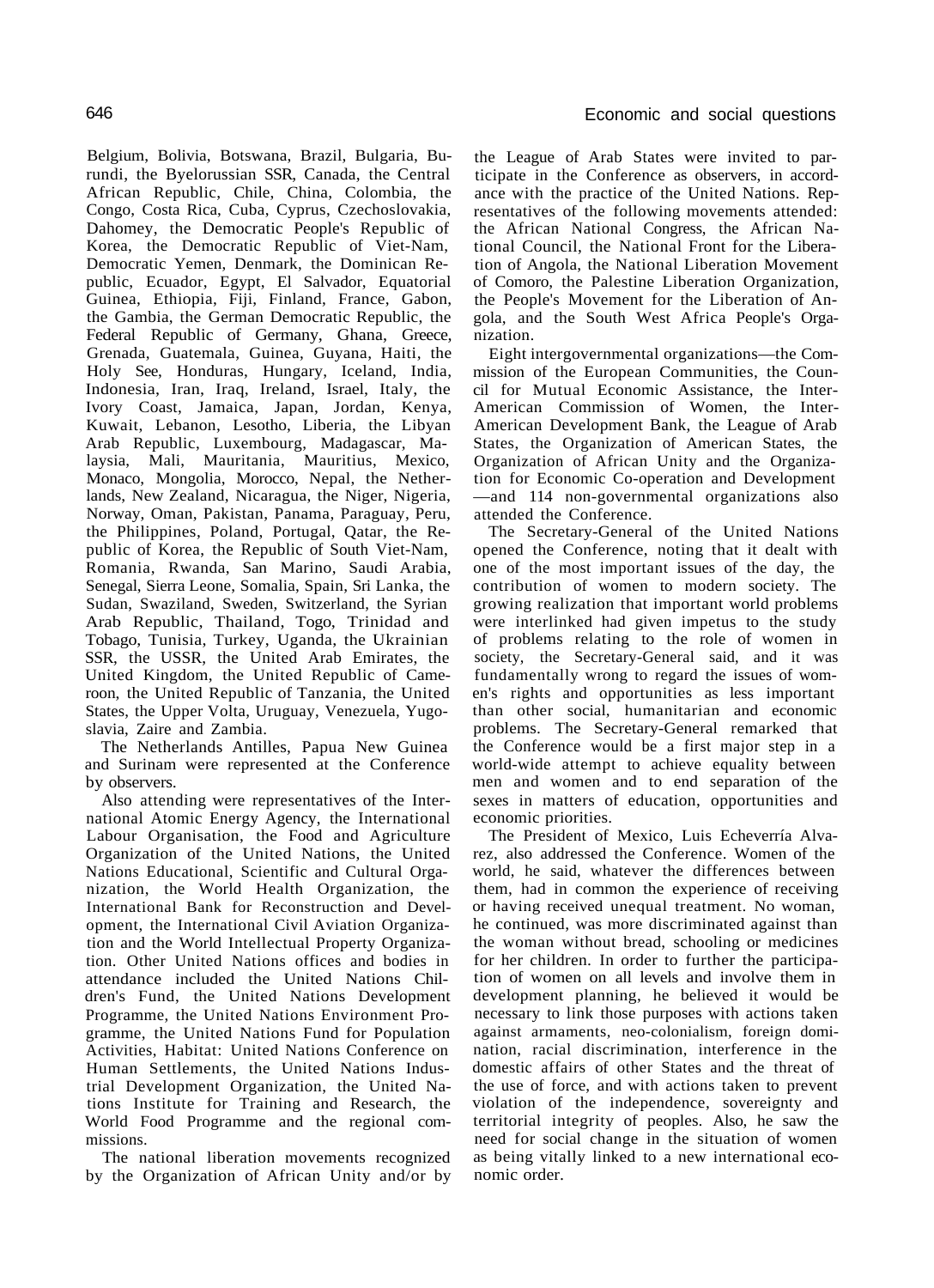The Conference elected Pedro Ojeda Paullada of Mexico as President of the Conference and Maria Groza of Romania as Rapporteur-General. It then elected 46 Vice-Presidents from the following countries: Argentina, Bulgaria, Canada, China, Colombia, Cuba, the Dominican Republic, Ecuador, France, Gabon, the German Democratic Republic, the Federal Republic of Germany, Greece, Grenada, India, Indonesia, Italy, the Ivory Coast, Japan, Kenya, Mauritius, New Zealand, the Niger, Nigeria, Norway, Pakistan, Panama, Peru, the Philippines, Poland, the Republic of South Viet-Nam, Somalia, Sri Lanka, the Sudan, Sweden, the Syrian Arab Republic, Thailand, Tunisia, the Ukrainian SSR, the USSR, the United Kingdom, the United States, Venezuela, Yugoslavia, Zaire and Zambia.

The Conference established two committees, designated as the First Committee and the Second Committee, to study substantive items of the agenda. The Conference elected Jeanne Martin-Cissé of Guinea as Chairman of the First Committee and Shapour Rassekh of Iran as Chairman of the Second Committee.

According to the rules of the Conference, a Credentials Committee composed by the following States was appointed: Belgium, China, Costa Rica, the Philippines, Senegal, the USSR, the United Republic of Tanzania, the United States and Venezuela. Following consideration of a memorandum prepared by the Secretary-General of the Conference, Helvi Sipila, on the status of the credentials of representatives to the Conference, the Committee unanimously adopted a resolution accepting the credentials of those representatives.

The Conference held a general debate in plenary meetings from 19 to 30 June, during which representatives of 125 States and representatives of United Nations bodies, national liberation movements, intergovernmental organizations and nongovernmental organizations made statements.

#### Action taken by the Conference

World Plan of Action for the Implementation of the Objectives of the International Women's Year

The First Committee of the Conference considered a World Plan of Action for the Implementation of the Objectives of the International Women's Year, which had been prepared by the United Nations Secretariat. The Chairman of the Consultative Committee for the Conference, addressing the First Committee, stated that the draft Plan of Action was designed to translate into practical reality the principles of the Universal Declaration of Human Rights<sup>4</sup> and the Declaration on the Elimination of Discrimination against Women.<sup>5</sup>

The First Committee amended the introduction

to the Plan and the first chapter on proposals for national action, and approved the other five chapters of the Plan—on specific areas for national action; research, data collection and analysis; mass communication media; international and regional action; and measures for review and appraisal of the Plan—as they appeared in the draft submitted to the Conference. The First Committee approved the draft without a vote after deciding that there was insufficient time to review and consolidate the 894 amendments which had been submitted. The Conference subsequently adopted the text without a vote on 1 July 1975, and decided that the statements made on the Plan in the First Committee would be appended to it.

The World Plan of Action consisted of recommendations for national and international action, including economic, legal, social, administrative and educational measures. The Plan suggested, inter alia, that Governments set up national machinery to promote and oversee their national efforts to advance the status of women, and that international and regional organizations, particularly the United Nations and its specialized agencies, extend assistance to Governments and nongovernmental organizations in their efforts to implement those recommendations and to examine their technical assistance programmes to determine whether women were participating to the same extent as men.

The Plan emphasized that the position of women was aggravated by the effects of the current economic crisis, the growth of unemployment, inflation, mass poverty, and a lack of resources for education and medical care, among other factors. Therefore, the Plan emphasized the importance of establishing a new international economic order.

Noting the interdependency between the improvement of the position of women and the strengthening of international peace and co-operation in accordance with the Charter of the United Nations, the Plan called for the full participation of women in the achievement of national liberation and political and economic independence, in the elimination of colonialism and neo-colonialism, fascism and other similar ideologies, foreign occupation and apartheid, racism and discrimination in all its forms, and in the recognition of the dignity of the individual and appreciation of the human person and his or her self-determination.

On the national level, the Plan recommended both general and specific measures on administrative and organizational matters, legislation, inter-

<sup>&</sup>lt;sup>4</sup> See Y.U.N., 1948-49, pp. 535-37, for text of Universal<br>Declaration of Human Rights.<br><sup>5</sup> See Y.U.N. 1067, pp. 531.32, resolution 2363(YYU) of

<sup>&</sup>lt;sup>5</sup> See Y.U.N., 1967, pp. 521-22, resolution 2263(XXII) of 7 November 1967, containing text of the Declaration on the Elimination of Discrimination against Women.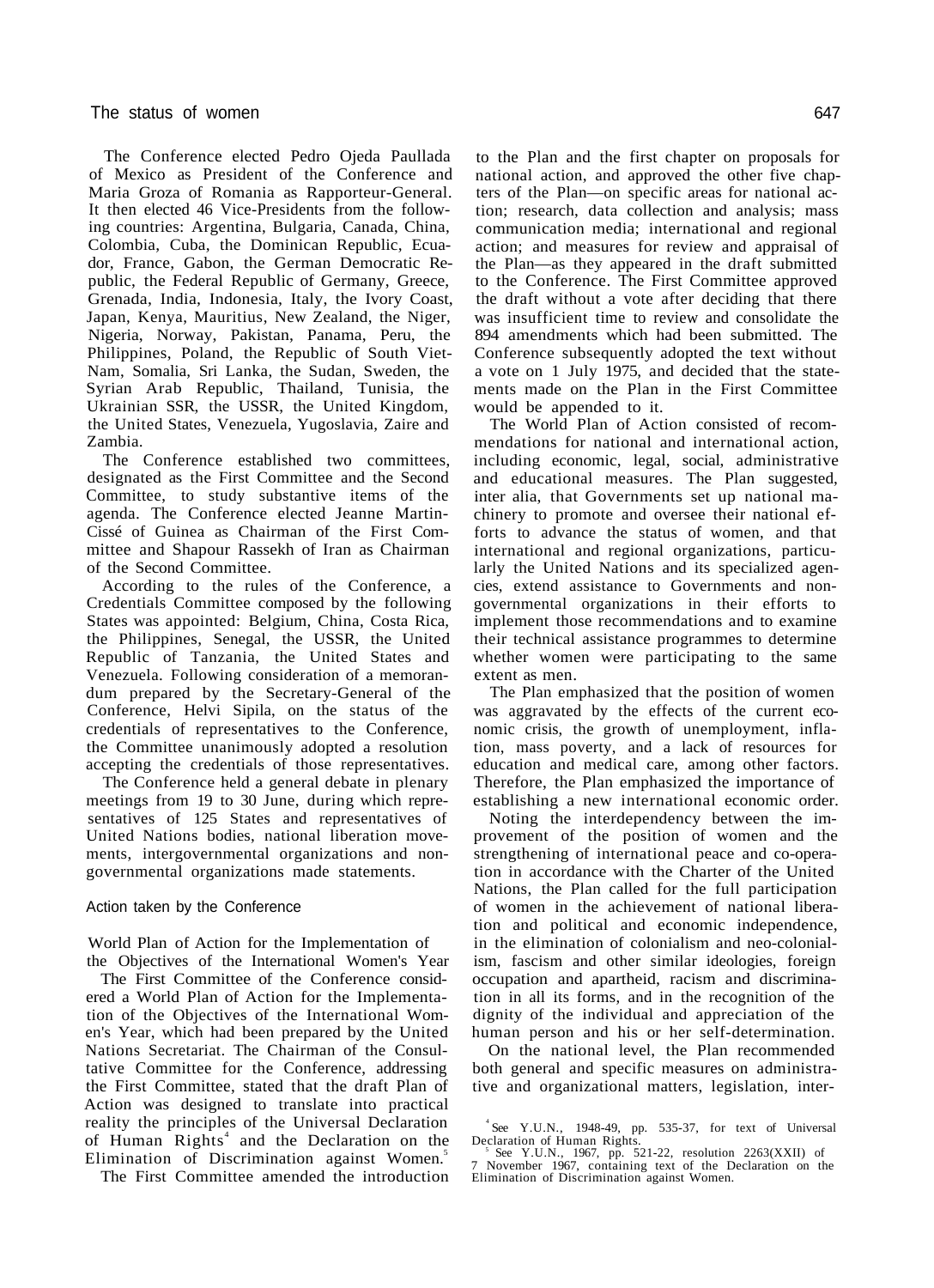national co-operation and the strengthening of international peace, political participation, education and training, employment, health, nutrition, family relations, housing, population and other social questions. Governments were urged to establish short-term, medium-term and long-term targets to implement the Plan.

The Conference recommended achievement of the following goals by the end of the first fiveyear period of the Decade: a marked increase in the literacy of women; extension of co-educational vocational training in basic skills, including modern farming methods; parity of enrolment at the primary level of education; increased employment opportunities for women; establishment and increase of infrastructural services in both rural and urban areas; enactment of legislation on equal political participation with men, equal employment opportunities, equal remuneration and equal legal capacity and the exercise thereof; encouragement of the increased participation of women in the formulation of action policies at all levels; increased provision for comprehensive measures for health education and services, sanitation, nutrition, family education, family planning and other welfare services; provision for parity in the exercise of civil, social and political rights, such as those pertaining to marriage, citizenship and commerce; recognition of the economic value of women's work in the home, in domestic food production and marketing and in voluntary activities not traditionally remunerated; redirection of formal, non-formal and life-long education towards the reevaluation of men and women, in order to ensure their full realization as individuals in the family and in society; as an interim measure, the promotion of women's organizations within workers' organizations and educational, economic and professional institutions; the development of modern rural technology, cottage industries, pre-school day centres, and time and energy-saving devices to help reduce the heavy work load of women, particularly the rural and urban poor, in order to facilitate the full participation of women in community, national and international affairs; and the establishment of interdisciplinary and multisectoral machinery within each Government for accelerating the achievement of equal opportunities for women and their full integration in national life.

According to the Plan, high priority should be given to national, regional and international research activities and to data collection and analysis to assist in formulating policies and evaluating progress and in effecting attitudinal and basic social and economic changes.

Also, the Plan pointed out that the mass communication media could exercise significant influence in helping to remove outdated prejudices and stereotypes, which were a major obstacle to women's advancement.

Concerning international and regional action, it was recommended: that the United Nations proclaim the decade 1975-1985 as the United Nations Decade for Women and Development in order to ensure that national and international action be sustained; that each organization of the United Nations system take separate and joint action to implement the Plan, evaluating what it had done to improve the status of women; and that international and regional intergovernmental organizations outside the United Nations system develop programmes to implement the Plan and to achieve the objectives of the International Women's Year.

Also, according to the Plan, women should be fully involved in policy-making at the international as well as the national level, and Governments should ascertain that women were equitably represented among the principal delegates to all international bodies, conferences and committees. The secretariats of the international organizations should eliminate discrimination against women and establish goals, strategies and time-tables to ensure that an equitable balance between men and women be achieved before the end of the Second United Nations Development Decade.

Further, the preparation of international conventions, declarations and formal recommendations was considered to be an important element of international programmes, and it was recommended that they be continued. There should be a continued exchange of information and experience at the international level through meetings, seminars and the distribution of documentation.

The Plan stated that the regional commissions for Africa, Asia and the Pacific, Europe, Latin America and Western Asia should provide Governments and non-governmental organizations with the technical and informational support they required to develop and implement the objectives of the Plan. It was recommended that regional standing committees of experts be established to advise each commission on activities to integrate women in development.

Finally, the Plan provided for a system of review and appraisal in order to evaluate progress in implementation.

During discussion of the Plan of Action in the First Committee, the representatives of Australia, Sierra Leone and Sri Lanka, among others, stressed that, in order to achieve increased co-operation among all women of the world, the link between women's problems in developed and developing countries should be emphasized.

Colombia, Egypt, Fiji, Jamaica, Lebanon, New Zealand, Romania and Spain were among those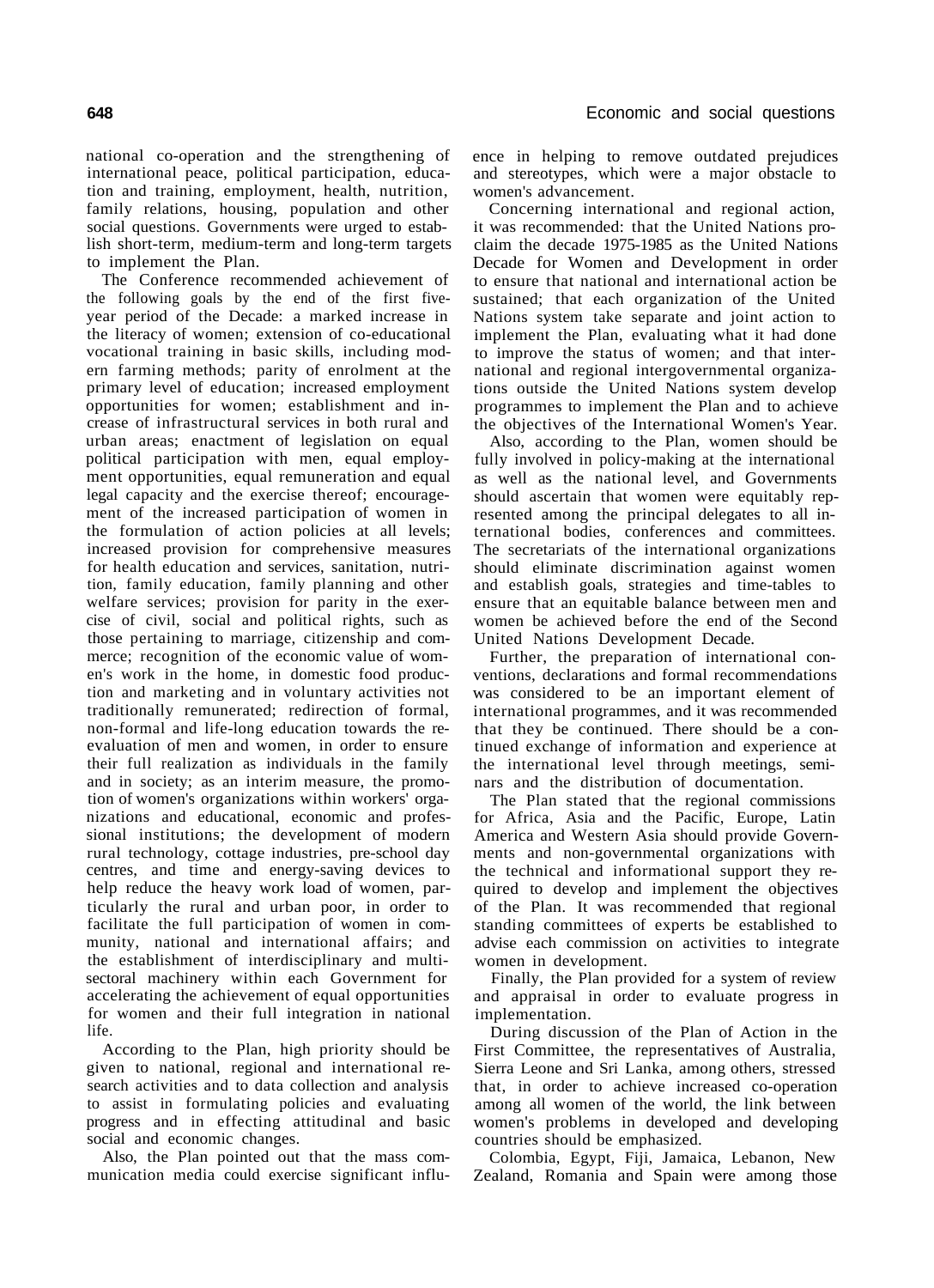Governments that stressed the need to give special priority to the needs of women in the developing countries, and among them women in rural and lower-income urban areas, especially in educational, vocational training, employment and housing programmes and pilot projects.

The representatives of Albania, China, Egypt, India, Jamaica, the Niger, Peru, the Syrian Arab Republic, the United Republic of Tanzania and Yugoslavia, among others, stressed that problems of women were an integral part of the contemporary problems of society. They stated that the struggle for national liberation and political and economic independence and for the elimination of colonialism, neo-colonialism, alien occupation, apartheid and all forms of racial discrimination was a prerequisite and should be adequately reflected in the Plan.

The Chinese representative said that China had not participated in the Committee's decision to adopt the World Plan of Action because it had reservations concerning such questions as how to achieve women's emancipation, the theme of the International Women's Year, and concerning mention of disarmament in the World Plan of Action.

Many representatives expressed the view that provisions regarding implementation and review and appraisal of the Plan were of the utmost importance and needed strengthening.

Declaration of Mexico on the Equality of Women and their Contribution to Development and Peace

The World Conference of the International Women's Year adopted on 1 July the Declaration of Mexico on the Equality of Women and their Contribution to Development and Peace, 1975. By the Declaration, the Conference expressed its awareness that the problems of women, who constituted half of the world's population, were the problems of society as a whole, and that changes in the economic, political and social situation of women had to become part of efforts to transform structures and attitudes that hindered satisfaction of their needs. The Conference stressed that women and men of all countries should have equal rights and duties and that it was the task of all States to create the necessary conditions for the attainment and exercise thereof. Further, equal participation of women at all levels of decision-making would contribute to the acceleration of development and the maintenance of peace.

The Conference emphasized that under-development imposed upon women a double burden of exploitation and that implementation of national development policies designed to eliminate this burden was seriously hindered by the existing inequitable system of international economic relations.

It recognized that changes in the social and economic structure of societies, even though they were among the prerequisites, could not of themselves ensure an immediate improvement in the status of a group which had long been disadvantaged, and that urgent consideration therefore had to be given to the full and immediate integration of women into national and international life.

The Conference observed that the role of women in child-bearing should not be the cause of inequality and discrimination, and that child-rearing demanded shared responsibilities among women, men and society as a whole.

The Declaration included 30 principles stating the need for measures to advance women's rights and linking that advancement with economic and political objectives. Among them were the following:

All obstacles that stood in the way of women's enjoyment of equal status with men must be eliminated in order to ensure women's full integration into national development and their participation in securing and maintaining international peace.

It was the responsibility of the State to create the necessary facilities so that women might be integrated into society while their children received adequate care.

National non-governmental organizations should contribute to the advancement of women by promoting education and information about women's rights.

Women and men had equal rights and responsibilities in the family and in society. Men should participate more actively, creatively and responsibly in family life with a view to combining home and work possibilities of both partners.

National policies and programmes should provide women with full and equal access to education and training at all levels, and ensure that such programmes and policies consciously oriented women towards new occupations and roles consistent with self-fulfilment and the needs of national development.

The rights of women to work, to receive equal pay for work of equal value, to be provided with equal conditions and opportunities for advancement in work, and all other women's rights to full and satisfying economic activity were strongly reaffirmed.

All communication and information media should regard as a high priority their responsibility to help remove attitudinal and cultural factors which inhibited the development of women, and project the value of the assumption of changing and expanding roles by women.

Resources should be available to enable women to participate in the political life of their countries and of the international community.

Every couple and every individual had the right to decide freely and responsibly whether or not to have children, to determine the number and spacing of their children, and to have the information, education and means to do so.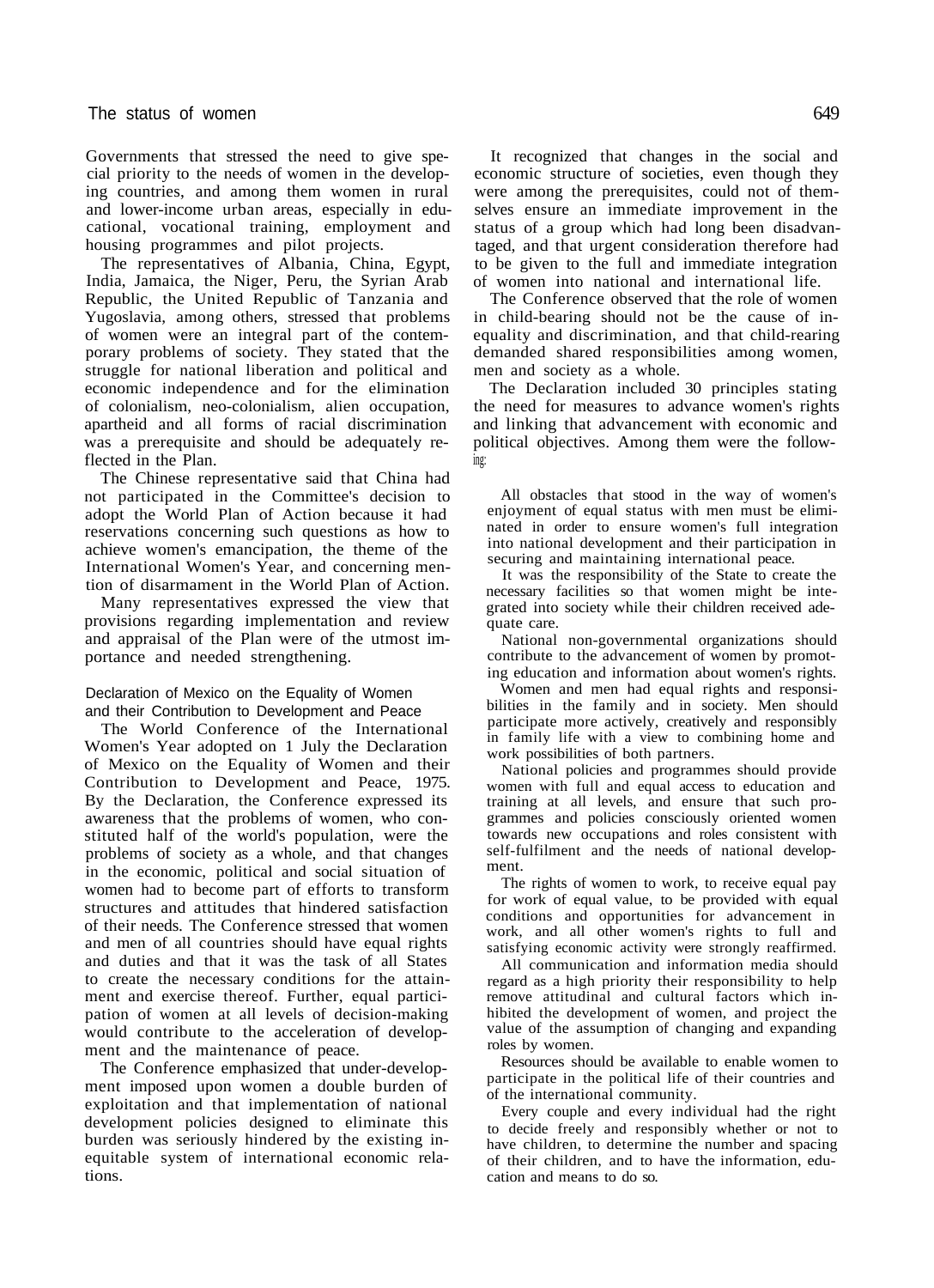Respect for human dignity encompassed the right of every woman to decide freely for herself whether or not to contract matrimony.

The full and complete development of any country required the maximum participation of women as well as men in all fields; the under-utilization of the potential of approximately half of the world's population was a serious obstacle to social and economic development.

In order to integrate women into development, States should undertake the necessary changes in their economic and social policies.

Since the state of international economic relations posed serious obstacles to the utilization of human and material potential, it was essential to establish and implement a new international economic order of which the Charter of Economic Rights and Duties of States adopted by the General Assembly in 1974,<sup>6</sup> would constitute a basic element—founded on the principles of equity, sovereign equality, interdependence, common interest, co-operation among all States and peaceful coexistence.

Full and permanent sovereignty of a State over its natural resources, wealth and economic activities, and its inalienable right of nationalization as an expression of this sovereignty, constituted fundamental prerequisites to the process of economic and social development.

The attainment of economic and social goals would not of itself bring about the full integration of women in development unless specific measures were undertaken for the elimination of all forms of discrimination. It was therefore important to formulate and implement models of development that would promote the participation and advancement of women in all fields of work, and provide them with such services as would facilitate housework.

Modernization of the agricultural sector in vast areas of the world was an indispensable element for progress. Governments, the United Nations, specialized agencies and other competent regional and international organizations should support projects designed to utilize the maximum potential and develop the self-reliance of rural women.

In order to achieve the objectives considered in the Declaration, relations between States must be governed by the following principles, inter alia: the sovereign equality of States, the self-determination of peoples, the unacceptability of acquisition of territories by force (and the prohibition of recognition of such acquisition), territorial integrity, and non-interference in the domestic affairs of States; in the same manner, relations between human beings should be governed by the principle of equal rights for women and men.

International co-operation and peace required the achievement of national liberation and independence, the elimination of colonialism and neo-colonialism, foreign occupation, zionism, apartheid and racial discrimination in all its forms, as well as the right to self-determination.

Women must participate equally with men in the decision-making processes which helped to promote peace at all levels.

Women and men together should eliminate colonialism, neo-colonialism, imperialism, foreign domination and occupation, zionism, apartheid, racial discrimination and the acquisition of land by force, since such practices inflicted suffering on women, men and children.

Women all over the world should unite to eliminate violations of human rights committed against women and girls, such as rape, prostitution, physical assault, mental cruelty, child marriage, forced marriage and marriage as a commercial transaction.

Peace required that women as well as men reject any type of intervention in the domestic affairs of States, whether it was openly or covertly carried on by other States or by transnational corporations.

Women as well as men should promote real, general and complete disarmament under effective international control, starting with nuclear disarmament.

The Conference also proclaimed its commitment to the achievements of the International Women's Year, and urged Governments, the United Nations system, regional and international intergovernmental organizations and the international community to dedicate themselves to the creation of a just society.

During consideration of the Declaration at a plenary meeting of the Conference, Israel requested that inclusion of the word "zionism" in the draft text be voted on separately by roll call. The Conference decided, by 61 votes to 23, with 25 abstentions, to retain the word "zionism."

The Declaration was adopted by the Conference by a roll-call vote of 89 to 3, with 18 abstentions. Voting against adoption of the Declaration were Denmark, Israel and the United States; however Denmark later stated that it had intended to abstain.

The Declaration of Mexico was adopted on the recommendation of the First Committee of the Conference. The First Committee had originally considered two draft declarations, one sponsored by the Federal Republic of Germany, Ireland, the United Kingdom and the United States, and another sponsored by 74 developing countries. The Committee decided without a vote to consider the two drafts concurrently.

On a procedural motion, adopted by 68 votes to 5, with 18 abstentions, the Committee decided that priority should be given to the 74-power draft declaration.

The First Committee voted separately on the references to zionism in the declaration, retaining them by a roll-call vote of 59 to 19, with 25 abstentions. It then approved the document as a whole by a roll-call vote of 89 votes to 1, with 14 abstentions.

<sup>6</sup> See Y.U.N., 1974, pp. 402-7, **resolution** 3281(XXIX) **of** 12 **December** 1974, **containing text of Charter.**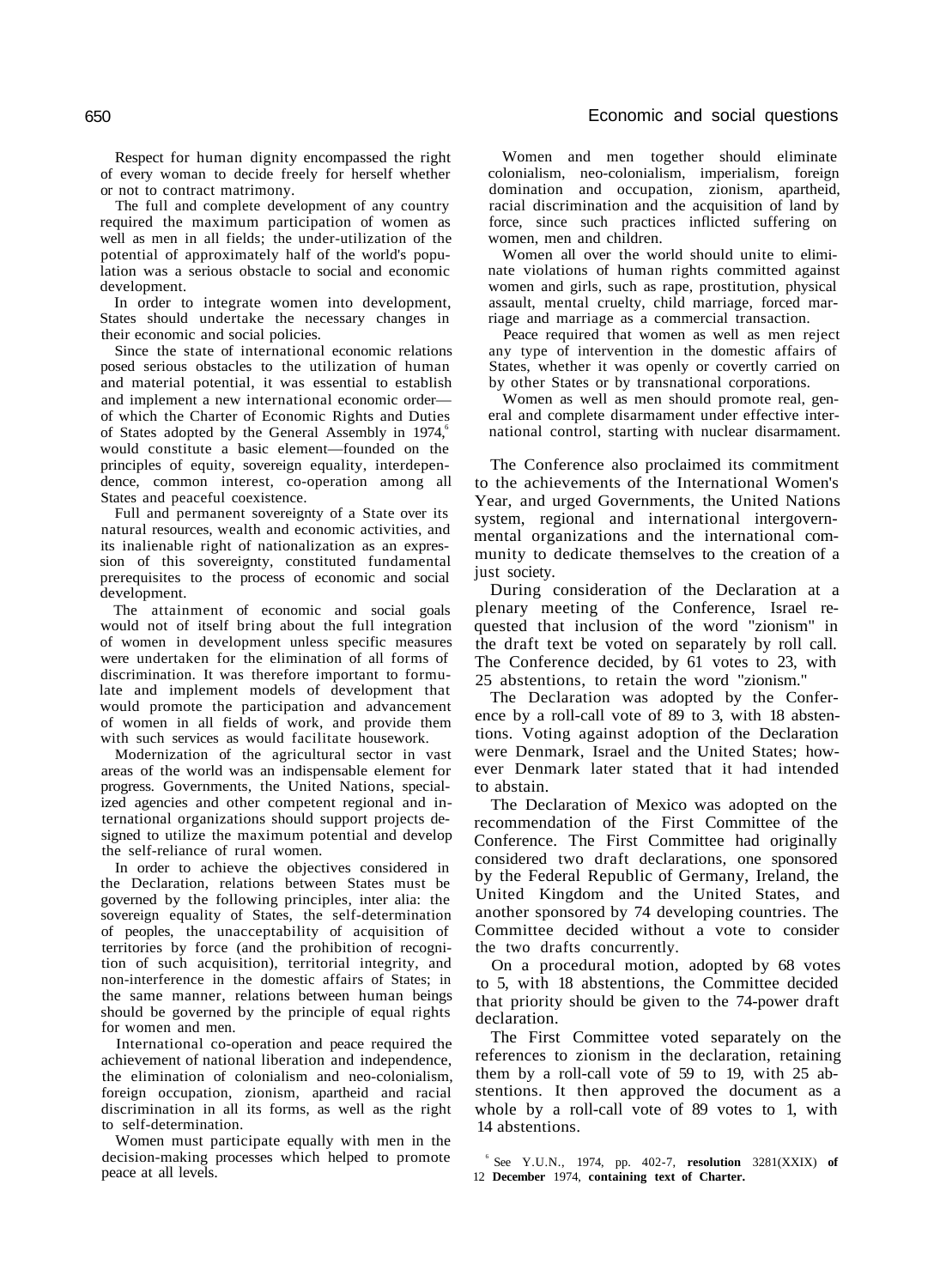The four powers which sponsored the alternative draft declaration did not press their text to a vote.

# Other decisions of the Conference

Thirty-five resolutions supplementing the World Plan of Action and the Declaration of Mexico were approved by the Conference. These resolutions dealt with such issues as: integration of women in development; research and training centres for women in Africa; revision of job classifications; the establishment of an international training and research institute for the advancement of women; implementation of the World Plan of Action; the status of women in South Africa, Namibia and Southern Rhodesia; completion and ratification of international conventions for the elimination of discrimination against women; women and health; social security for women; participation of women in decisionmaking bodies; prevention of exploitation of women and girls; access of women to financial assistance; population research and the family; the role of women in world peace, international security and self-determination; women and the communications media; the condition of women in rural areas; and the role of women in the United Nations.

Integration of women in the development process By a resolution on special resources for the integration of women in development, the Conference recommended that the General Assembly declare 1975-1985 as a Decade for Women and Development and urged Governments to implement their national plans of action, with minimum targets to be achieved by 1980.

The Conference urged organizations of the United Nations system to provide resources to assist implementation of the national plans of action, and asked Governments to allocate resources for the integration and participation of women in development. It also asked the United Nations Secretary-General to submit a report to the 1975 regular session of the General Assembly on how additional funds could be channelled and administered through United Nations bodies.

By another resolution—on research for the formulation of policies concerning the integration of women in the development process—the Conference requested the United Nations Secretary-General to establish a system-wide United Nations research programme on the position and role of women in development, and to report to the Economic and Social Council on ways and means by which the proposed research programme could be organized and financed.

The Conference, by a resolution on popular

participation, recommended that Member States sponsor voluntary social promotion programmes, such as self-help groups, co-operative women's groups and other organizations at all socio-economic levels, in order to incorporate women into productive and socially useful activities to improve their living conditions and those of their families and communities.

By a resolution on the integration of women in political, economic, social and cultural development, the Conference expressed its conviction that one of the primary tasks of States and international organizations was to eliminate economic inequality, discrimination, exploitation (including that conducted by transnational corporations), aggressive wars, colonialism, neo-colonialism, racism and apartheid, and to achieve general and complete disarmament.

The Conference urged States to encourage such social and economic development as would secure the participation of women as equal partners with men in all fields of work, including equal access to all working posts, equal pay for work of equal value, equal possibilities for education and for vocational training and equal participation in decision-making, and requested States which had not yet done so to enact or revise laws to guarantee the full equality of the rights of women with those of men. The Conference also requested the specialized agencies to provide assistance for the attainment of these objectives.

The Conference, considering that extreme poverty constituted an obstacle to the enjoyment of basic human rights, also recommended that women assume a special role in urging Governments and non-governmental organizations to co-operate in establishing structures that would enable individuals and groups to work to overcome the causes of poverty and economic disparity.

The Conference also recommended that all organs of the United Nations development system, specialized agencies and other international assistance programmes and agencies give sustained attention to initiatives that would integrate women in the development process, and that they incorporate in their development plans impact statements on how such proposed programmes would affect women as participants and beneficiaries, in consultation with the United Nations Commission on the Status of Women. The Conference also recommended that women participate on decisionmaking levels in the planning and implementation of such programmes.

#### Education, research and training

By a resolution on research and training for the advancement of women in Africa, the Conference welcomed the decision of the Conference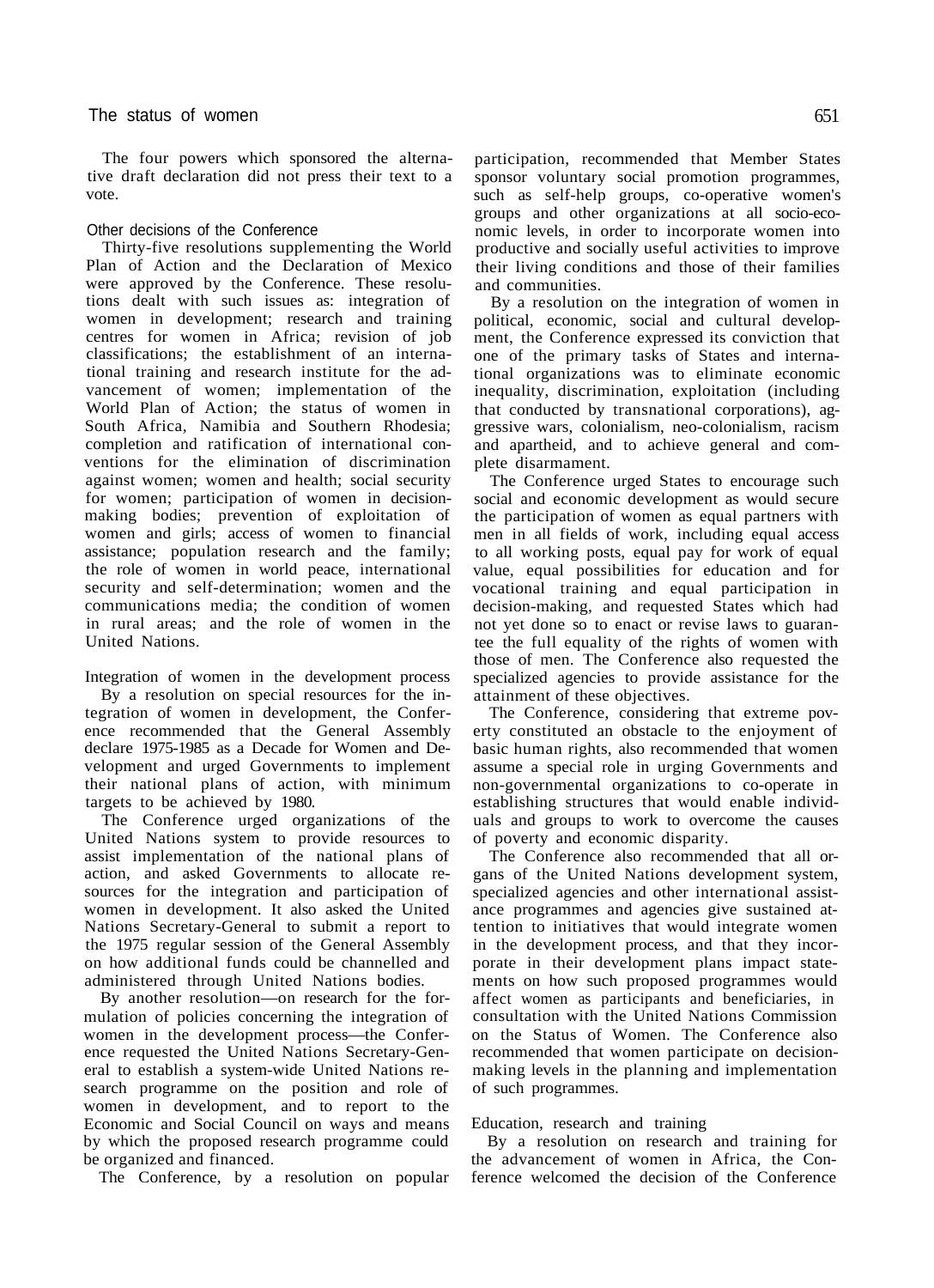of Ministers of the Economic Commission for Africa to establish an African Training and Research Centre for Women, supported the decision of the Pan-African Women's Organization to establish a training centre for the advancement of women, and called on all Governments, non-governmental organizations and United Nations specialized agencies concerned to contribute to the development of those centres.

By another resolution, the Conference, bearing in mind the lack of factual information about the social and economic contribution of women to society, requested the International Labour Organisation (ILO), in consultation with appropriate bodies, to redefine and where necessary relabel categories within the International Standard Classifications of Occupations that implied that a job could be done only by a female or only by a male. The Conference also requested that the United Nations Statistical Commission and ILO, in consultation with the Commission on the Status of Women, assist Governments to conduct national censuses that would include classifications of women not currently defined as economically active, and suggested that those new categories include caring for dependants, housework, all forms of domestic production, family workers and voluntary social workers.

The Conference, by a resolution on education and training, affirmed its belief that free and compulsory primary and secondary education should be provided to ensure equal opportunities for girls and boys and that co-education should be provided at all levels so that girls and boys would have access to identical curricula. The Conference recommended to Governments that reforms in educational systems be carried out so that girls and boys would consider each other as equals, and that training for teaching, counselling and administration and all teaching materials be free of sex bias. The Conference also recommended that training and promotion centres for women be established. The Conference requested the United Nations system to assist Governments in the planning and implementation of such programmes and requested the Secretary-General, in allocating resources of the voluntary fund for the International Women's Year, to give priority to literacy and education programmes for women.

The Conference, by another resolution, recommended the establishment of an international training and research institute for the advancement of women, which would be financed through voluntary contributions. The institute would undertake research and collect and disseminate information on the formulation of programmes and policies benefiting women, assist in designing research to monitor changes in the situation of women, and

develop training programmes enabling women to assume leadership roles within their own societies and increase their earning possibilities. The United Nations Secretary-General was asked to appoint a group of experts to assist in establishing the institute and to submit a report to the Economic and Social Council.

Implementation of the World Plan of Action

By a resolution on international co-operation to achieve the objectives of the World Plan of Action, the Conference recommended simplification of the procedure governing assistance to projects for the integration of women in development and recommended that such projects be directed by women to the fullest possible extent. The Conference also recommended to the Economic and Social Council that it ask the United Nations Secretary-General and the specialized agencies to draw up plans of assistance.

By a resolution on the role of the United Nations system in implementing the World Plan of Action, the Conference urged Governments and organizations of the United Nations system to allocate staff, particularly women staff, and finances to assist in implementation of the Plan. The Conference also recommended the continuing operation of the Commission on the Status of Women, or some other representative body within the United Nations designed to deal solely with problems relating to the status of women, to ensure implementation of ongoing programmes and to provide an international forum for the formulation of internationally acceptable principles pertaining to the status of women.

#### Elimination of discrimination

By a resolution on the status of women in South Africa, Namibia and Southern Rhodesia, the Conference proclaimed that apartheid was a crime against humanity and a crime of genocide whose primary victims were women, and that its eradication was a matter of concern to all humanity. The Conference urged women to become aware of the role they could play in enabling the women of South Africa, Namibia and Southern Rhodesia to recover their human dignity, urged all Governments to apply political, economic, social and military sanctions to isolate the minority and racist regimes, and urged all States, United Nations organizations and intergovernmental and non-governmental organizations to adopt other measures of support for these areas. The United Nations Secretary-General and the specialized agencies were invited to initiate studies on the effects of apartheid on the status of women and to present a report to the General Assembly's Special Committee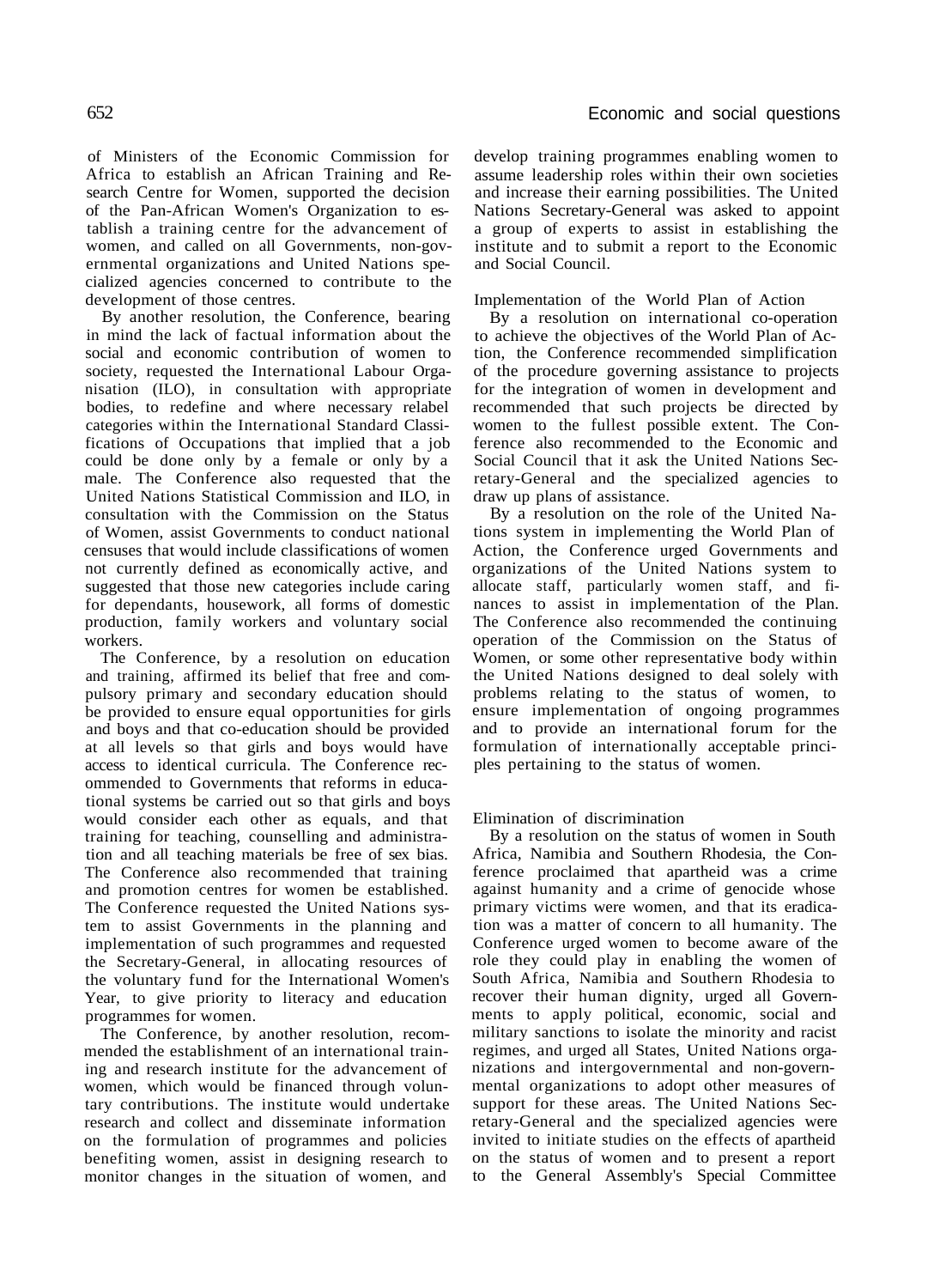against Apartheid and to the Commission on the Status of Women.

By another resolution on the elimination of discrimination against women, the Conference appealed to all Governments that had not yet done so to ratify the relevant conventions and other instruments elaborated by the United Nations, the United Nations Educational, Scientific and Cultural Organization and ILO.

It also requested that all Governments give full effect to the principles set out in the Declaration on the Elimination of Discrimination against Women. The Conference considered it necessary to speed up the drafting of the convention on the elimination of discrimination against women, which would ensure in practice the full equality of men and women in all fields, and called upon the Economic and Social Council to request the Commission on the Status of Women to submit a draft of the convention to the Council and the General Assembly.

### Health and welfare

The Conference, by a resolution on women and health, recommended that Governments should: give high priority to community programmes, mobile units and education of women about their basic health rights; introduce measures to prevent all forms of discrimination against the well-being of women; provide adequate assistance where suffering is the result of lack of understanding by institutions, especially in health, maternal, childcare and family planning services; and establish priorities in medical research and the training of health personnel for the prevention and cure of women's health problems.

By a resolution qn the protection of maternal and child health, the Conference recognized that the high rate of illegal abortions performed by unqualified persons was a serious maternal health problem in several developing countries, particularly in the case of migrant women living under substandard housing conditions. The Conference urged that primary health programmes be developed, that health services reflect the needs of the community, and that family education and training plans be provided. The Conference also invited the United Nations Secretary-General to carry out further research for the improvement of maternal and child health.

By a resolution on social security and family security for women, the Conference urged Governments to recognize maternity and parenthood as a social function, and recommended that Governments take measures to ensure paid leave to all working mothers during pregnancy and delivery and provide job security for mothers for a minimum of one year after delivery. The Conference also decided that maternity benefits should be charged to social security and that both employers and workers should be asked to contribute, whether or not the employers employed women. The Conference also recommended that Governments ensure that free medical care be provided to all citizens whose economic circumstances required it and that special services be provided to mothers during pregnancy and delivery and to newborn infants and children up to the age of five years.

#### Participation in decision-making bodies

The Conference, by a resolution noting the limited participation of women in international meetings of major political and economic importance, requested all Governments to ensure the participation of women in the seventh special session of the General Assembly in September 1975 and recommended that the delegations be comprised of men and women. It also requested the United Nations Secretary-General to do everything possible to bring about the promotion of women to posts of the highest responsibility within the United Nations system, taking into account the principle of equitable geographical distribution.

By another resolution, the Conference expressed its conviction that, inter alia, colonialism, racism, apartheid, alien domination, racial discrimination, acquisition of land by force and the armaments race impeded the active participation of women as well as men in all fields of endeavour. It therefore recommended that Governments consider the rights of women as a political issue, and, where appropriate, undertake structural reforms that would make it possible to combine economic development with social transformation, creating conditions for full participation by women with men in the process of national transformation. Governments should also establish national commissions empowered to serve as ombudsmen or mechanisms at the highest political level in order to ensure the active participation of women in structural reforms and the achievement of economic and social development and international peace. The Conference also decided that the national commissions should promote policies and strategies designed to bring about institutional changes and changes in values and attitudes in both men and women and should report periodically to the United Nations in order to evaluate progress.

The Conference, by another resolution, noted that less than 10 per cent of the delegations to sessions of the General Assembly, and less than 5 per cent of representatives to the United Nations, were women. Also noting that the achievement of the goals of the International Women's Year re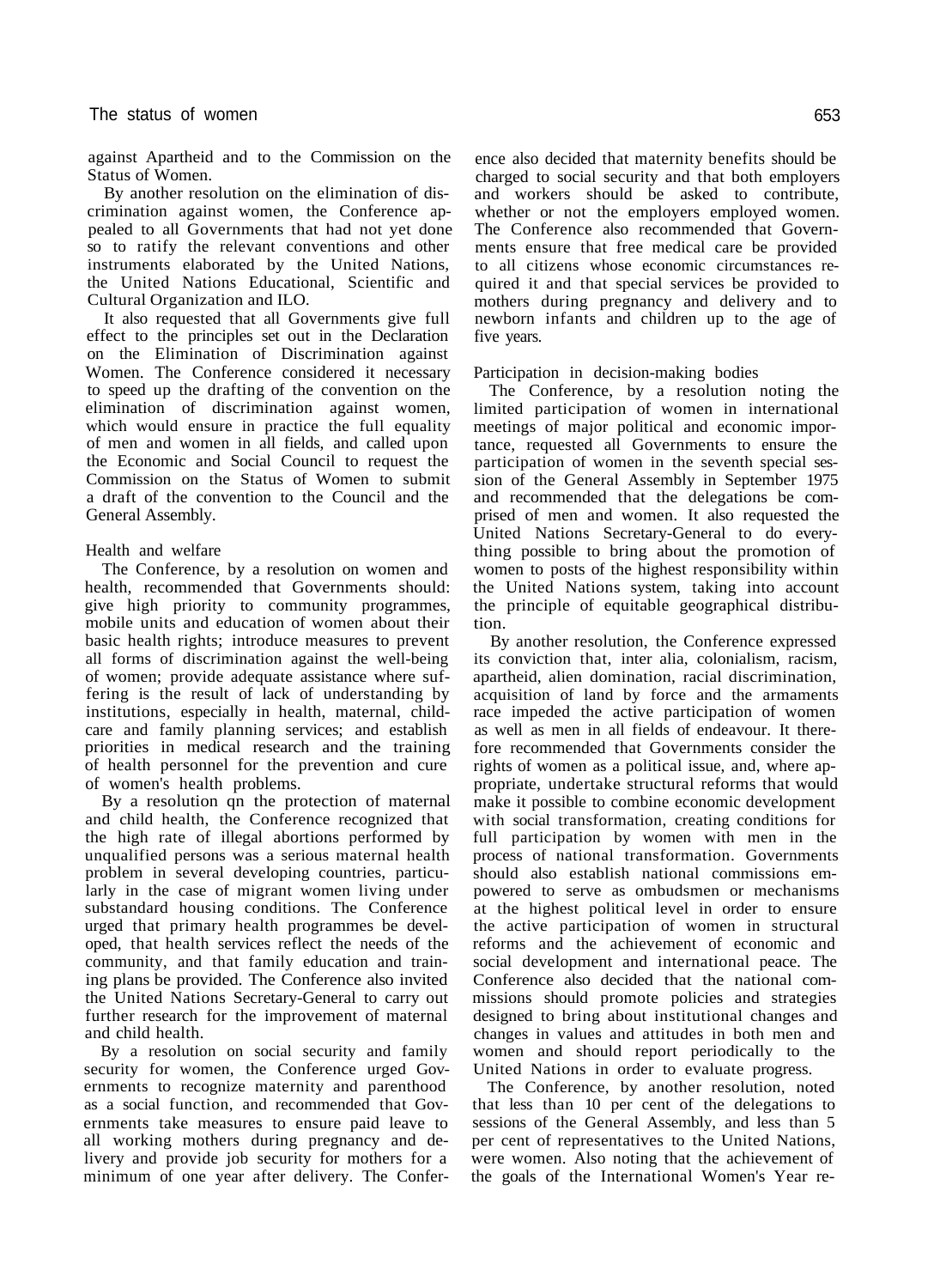quired that more women should hold positions of policy- and decision-making in their own Governments in order to make a greater contribution towards international peace, the Conference recommended that Governments increase substantially the number of women in their delegations to meetings held under United Nations auspices.

Prevention of exploitation of women and girls

Expressing its belief that prostitution was one of the most grievous offenses against the dignity of women and that prostitution and the exploitation of women and young girls was still prevalent in many countries as a result of socio-economic conditions, the Conference urged Governments of States where the practice existed to take energetic action to put an end to forced prostitution and traffic in women. The Conference also urged Governments to adopt measures to avert forced recruitment of women and young girls into prostitution, not confining themselves to repressive measures but also adopting measures to promote the rehabilitation of prostitutes.

#### Access of women to financial assistance

By a resolution on financial assistance for the participation of women in development, the Conference recommended that Governments establish mechanisms to facilitate the extension of credit to low-income women in rural and urban areas, and that they encourage initiatives of non-governmental and women's organizations to establish their own financial institutions and banks.

#### Population research and the family

The Conference, by a resolution on population research, recommended that the Economic and Social Council promote and carry out research on: the impact of population trends on women's roles in the family and society and on other subjects, including the economic, social and demographic benefits that might result from the integration of women in development; the ways in which the urban process influenced women's roles; the conditions of life and opportunities for development; the interrelationship between educational, marital and union status and the participation of women in economic activities outside the home; the impact of child-bearing on maternal morbidity and mortality, and the impact of these and other mortality patterns upon the conditions of women.

United Nations commissions and agencies involved in such research were to report to the General Assembly on over-all progress in this area.

By a resolution on family planning, the Conference called on Governments to provide, consistent with their national policies, adequate education and health services to enable women who so desired to decide on the number and spacing of their children. The Conference also called on Governments to include women on all boards and policy-making bodies at all levels, especially those developing socio-economic plans and population policies.

The Conference also decided to urge States to treat the family as an object of special protection, and suggested to States that urbanization policies should be conducive to the strengthening of family ties. The Conference recommended that the family be granted the right to participate in the work of organizations concerned with education and with social services.

The role of women in world peace,

international security and self-determination

By a resolution on women's participation in promoting world peace and international co-operation, the Conference urged Governments: to encourage more women to study for diplomatic careers and to eliminate all barriers to their admission and advancement; to provide more opportunities for women to join and advance in the international civil service or international or regional organizations and agencies; to provide women with equal opportunities to represent their countries at all international fora; to allow and encourage women to participate in foreign policy decision-making agencies of national Governments; to provide women with opportunities to be better equipped to resolve political problems through exchanges of women leaders, through a free flow of information and through the pursuance of university or college courses in government and international studies.

The Conference also requested the United Nations to proclaim United Nations Day, 24 October, as a day devoted to international peace, to be celebrated nationally and internationally, and urged non-governmental organizations to engage in mobilizing public opinion for the cause of a just peace in accordance with the principles and resolutions of the United Nations.

By another resolution, the Conference reaffirmed that strengthening of international peace and security, co-operation among States based on the principle of peaceful coexistence, and the elimination of the vestiges of colonialism, neocolonialism, apartheid, racism, alien domination and foreign occupation were necessary to safeguard the fundamental human rights of both men and women. The Conference therefore called upon all Governments, intergovernmental and non-governmental organizations, women's organizations and other women's groups to intensify their forces in order to strengthen peace, to expand and deepen the process of detente and implement its irrevers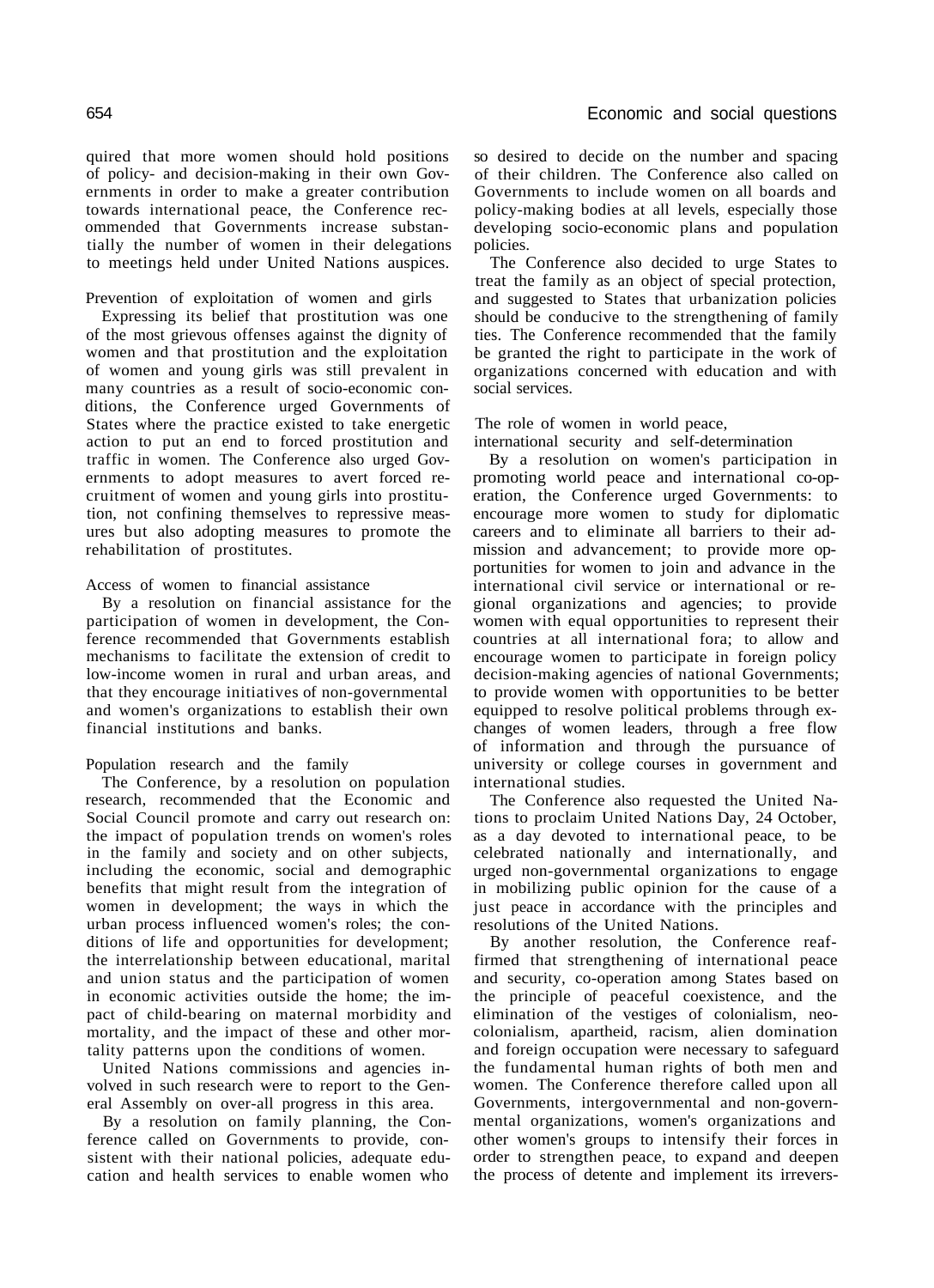ible character, and to eliminate all forms of colonialism, apartheid, racism, foreign domination and aggression. All Governments were also urged to take effective measures towards bringing about general and complete disarmament.

The Conference also requested the Economic and Social Council to invite the Commission on the Status of Women to prepare and consider a report on the participation of women in the strengthening of world peace and the elimination of apartheid, racism, colonialism and foreign domination, and to submit its report to the General Assembly.

By another resolution, entitled "The question of the Panamanian territory called the Canal Zone," the Conference expressed its view that negotiations between the United States and Panama on a new treaty must eliminate the colonial situation, racism and racial discrimination in Panama, as well as domination and occupation without the consent of the authority sovereign in the territory, in conformity with the principles of international law governing relations between States.

By a resolution on aid to the Viet-Namese people, the Conference appealed to all women and peoples of the world to do everything possible, with a view to preserving the rights of peoples and of women to live in peace, independence, freedom and equality, to prevent the occurrence of another war like that of Viet-Nam. The Conference also invited peoples, Governments and national and international organizations to continue their aid to the Viet-Namese and requested the United Nations to continue its assistance to them through the funds of existing international agencies.

By a resolution on the situation of women in Chile, the Conference expressed its deep concern about reports of degrading and humiliating conditions of women prisoners, as well as of the growing tendency to extend repression to the families of those who were being persecuted in order to force their submission, and urged the Secretary-General of the United Nations to take, immediately, all necessary measures for the implementation of the General Assembly's resolution of 6 November 1974 on the protection of human rights in Chile.<sup>7</sup> The Conference also demanded that the Chilean authorities immediately abstain from any political executions, torture, persecution, oppression or the denial of liberty or jobs and immediately release all political prisoners, especially women and children, and other relatives held as hostages. The Conference also expressed its wish that the Commission on Human Rights Ad Hoc Working Group on the situation of human rights in Chile pay special attention to the situation of women and children in its report.

The Conference, by a resolution on Palestinian and Arab women, appealed to all women to proclaim their solidarity with the Palestinian women and people in their drive to end human rights violations by Israel in occupied territories, and to take measures necessary to secure the release of thousands of persons, fighters for self-determination, liberation and independence, held arbitrarily in the prisons of the forces of occupation. The Conference appealed to all States and international organizations to extend moral and material assistance to Palestinian and Arab women and people in their struggle against zionism, foreign occupation and alien domination, and help restore their inalienable rights in Palestine, in particular the right to return to their homes and property, the right to self-determination and the right to national independence and sovereignty in accordance with the Charter of the United Nations.

The Conference also requested the United Nations, its organs and specialized agencies, as well as all national, regional and international women's organizations, to extend moral and material assistance to the Palestinian women and their organizations and institutes.

Women and the communication media

The Conference, recognizing that the mass communication media tended to reinforce and present a stereotyped, degrading and immoral image of women, particularly in connexion with the marketing of consumer goods, expressed its awareness that, as the media influenced ways of thinking and the formation of opinion, it could contribute to the adoption of new attitudes regarding the roles of men and women in society.

The Conference condemned the exploitation of women as sex symbols and instruments of economic interests and requested Governments and responsible organizations to promote the projection of dignified and positive images of women, divesting them of their roles as vehicles for publicity and as targets for the sale of consumer goods.

It also requested those in charge of mass media to cease projecting and gradually to eliminate commercialized and stereotyped images of women, particularly in pornographic publications, the use of such images in depicting sexual crimes and crimes of violence, and the dissemination of any material tending to create prejudices and negative attitudes.

In addition, the Conference called for the critical and creative participation of women in all systems of mass communication at the programming, production, distribution, and consumer levels.

<sup>7</sup> Ibid., p. 687, text of resolution 3219(XXIX).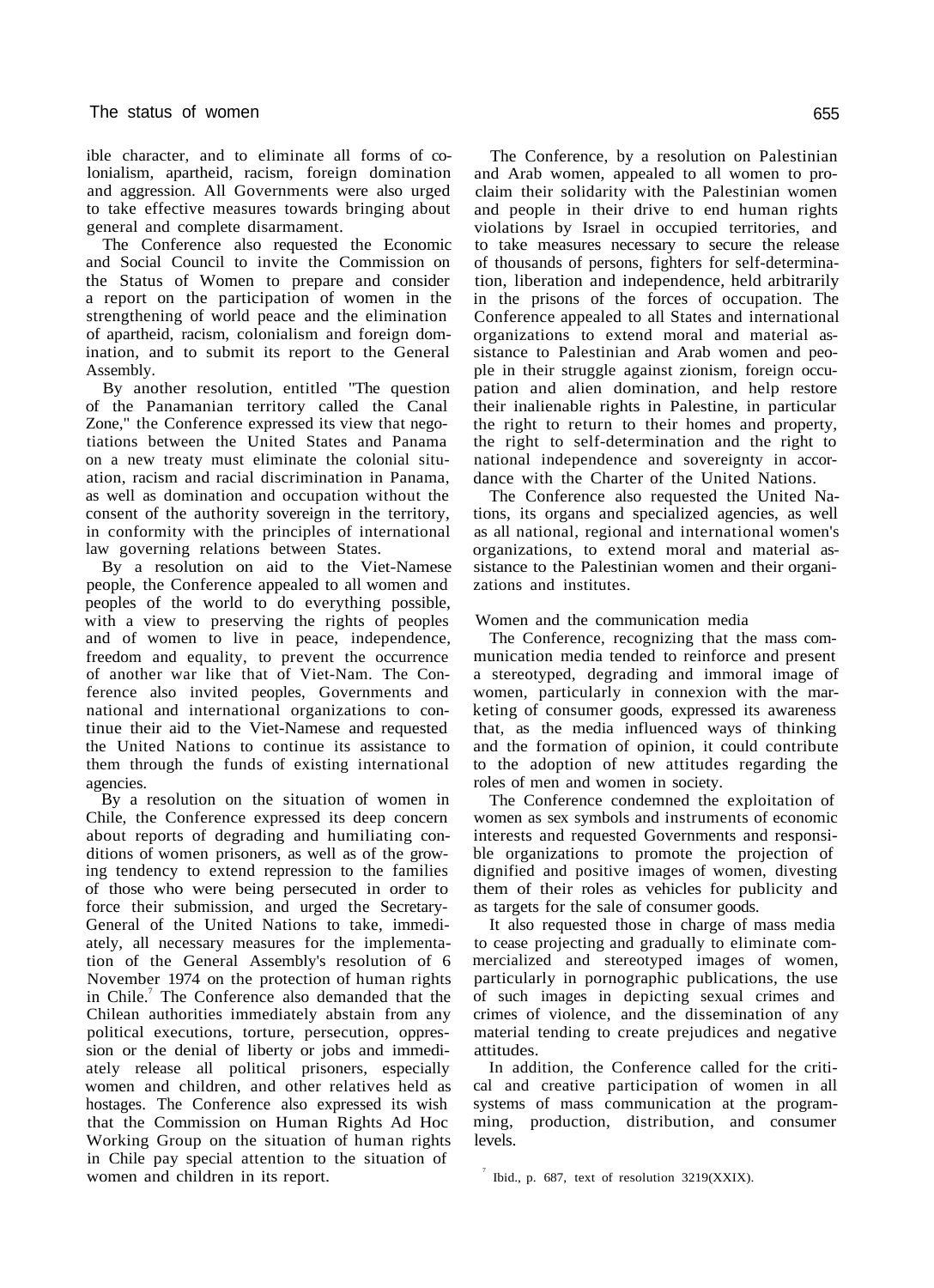Condition of women in rural areas

By a resolution on the condition of women in rural areas, the Conference called on Governments to formulate and implement rural development programmes, and to ensure women's legal parity and economic rights in peasant families as an essential part of rural development. The Conference also requested international and bilateral agencies to review their criteria for assistance and to support efforts of developing countries to increase agricultural productivity, with due attention to the interests of women and girls.

#### Convening of a second conference

The Conference recommended that the General Assembly of the United Nations consider at its 1975 regular session the convening of another world conference on women in 1980.

# Role of women in the United Nations

The Conference noted that a study on the situation of women in the United Nations issued by the United Nations Institute for Training and Research (UNITAR) in 1973 confirmed the widely known fact that, in comparison to men, the conditions under which women entered the service of the United Nations, worked in it, achieved promotion and enjoyed its benefits were by no means as equitable as the Charter of the United Nations required. The Conference also noted that the United Nations Secretary-General had set up the Standing Committee on the Employment of Women in the Secretariat to assist in eliminating discriminatory measures against women employees of the United Nations and to increase the recruitment of qualified women.

The Conference recommended that the United Nations, its specialized agencies and all its subsidiary bodies recognize their responsibilities to set an example to Member States in employment and personnel practices. It also recommended that efforts be made to bridge the gap between the over-represented and under-represented countries in recruitment of the Secretariat staff, in accordance with the principle of equitable geographical distribution.

### Parallel activities

A number of parallel activities were held at the time of the Conference for non-governmental organizations, the general public, academics, journalists and experts on issues of concern to women.

An International Women's Year Tribune was held in Mexico City concurrently with the Conference to provide a forum for non-governmental organizations and individuals interested in the position of women in society and in the themes of the Year—equality, development and peace.

A Seminar on Women in Development, which was sponsored by the American Association for the Advancement of Science, the Mexican Council on Science and Technology, the United Nations Development Programme and UNITAR was held in Mexico City from 16 to 18 June 1975. Ninety-six persons from 55 countries attended the Seminar, at which food processing, nutrition, rural development, education, urbanization, health, and women's self-help organizations were discussed.

A Journalists Encounter was held in Mexico City from 16 to 18 June and on 27 June. Although the Encounter, which was organized by the United Nations Centre for Economic and Social Information and the secretariat of the International Women's Year, was primarily intended for 53 journalism fellows from developing countries, it was open to all journalists accredited to the Conference. The Encounter debated each of the themes of the Conference.

On 3 and 4 July UNESCO, in conjunction with the Centre for Economic and Social Information, organized a Media Workshop for editors, publishers, journalists and broadcasters who produced material of particular interest to women.

# **Other International**

#### **Women's Year activities**

On 7 March 1975, International Women's Day was celebrated at United Nations Headquarters, New York. An international panel of eminent persons discussed the theme "Women and Men—the Next 25 Years," focusing on the meaning of development, women as agents of social change, political power and human and family relationships. The panelists generally agreed that deep economic and social changes were needed in order to achieve equality and the full participation of women in the processes of development and the strengthening of peace, that the contribution of women was essential to these processes, and that attitudinal change was an element of paramount importance.

During the International Women's Year a number of non-governmental organizations in consultative status with the Economic and Social Council worked to further the aims of the Year, by initiating independent programmes, collaborating with other organizations and bodies on special projects, and organizing conferences, seminars, symposia, workshops, surveys and studies, educational programmes and publicity campaigns.

A number of Governments also transmitted statements on their national programmes and activities for women to the United Nations Secretary-General. These Governments included: Afghanistan, Bulgaria, the Byelorussian SSR, Chile, Cuba, Democratic Yemen, Egypt, the German Democratic Republic, Hungary, the Ivory Coast,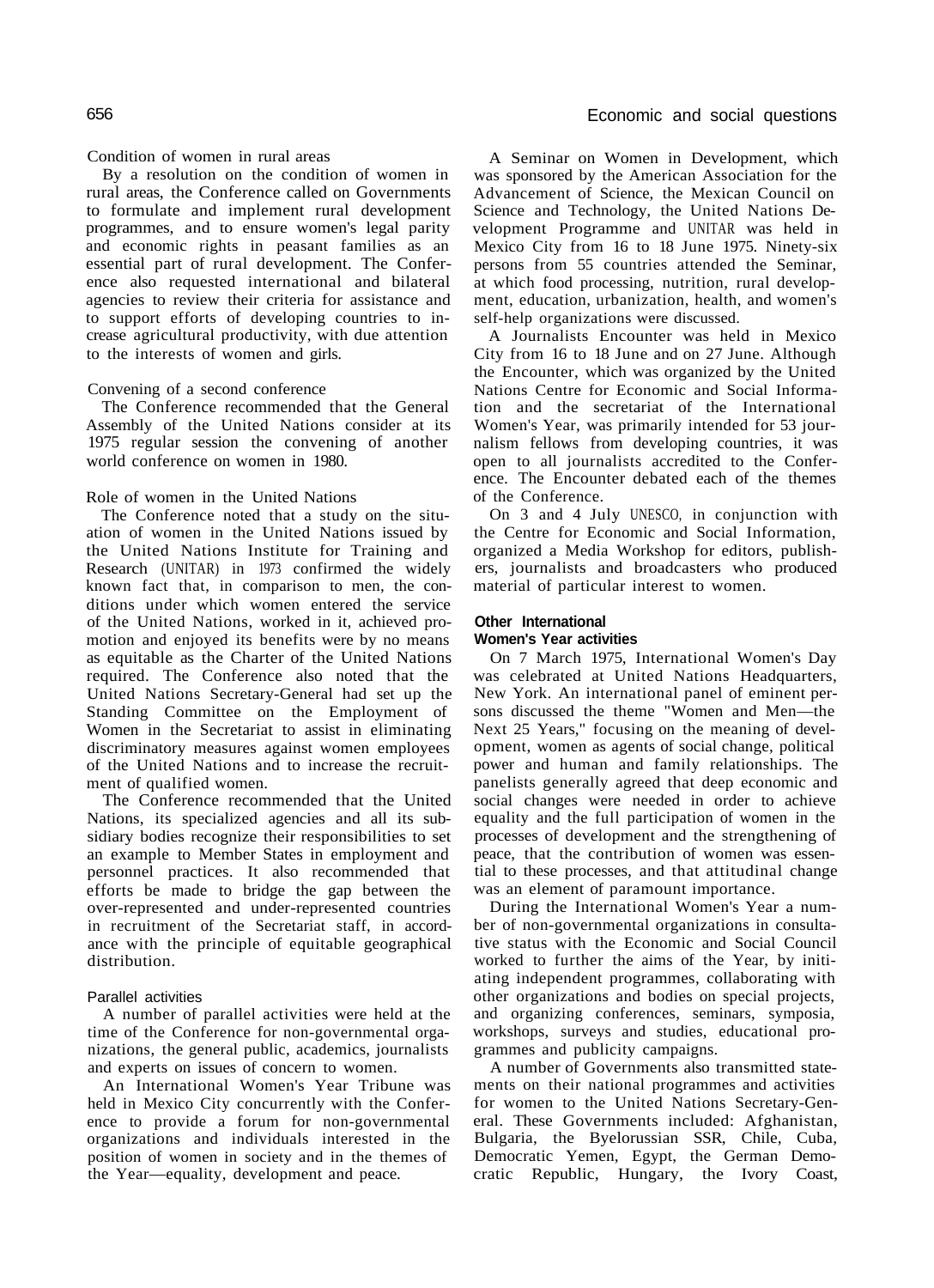Japan, Lebanon, Mongolia, Peru, Poland, Spain, the Syrian Arab Republic, the Ukrainian SSR, the USSR, Yugoslavia and Zaire.

Governments reported, among other things, that national programmes for the integration of women in development had been established, national commissions and counselling offices to advise women of their rights and obligations were formed, and educational and public information programmes, studies, surveys and conferences were organized. Various countries also reported the ratification and implementation of provisions of the existing international instruments relating to women's rights.

Among the reports on activities undertaken in connexion with the International Women's Year was a letter from the Permanent Representative of the German Democratic Republic addressed to the United Nations Secretary-General, dated 13 November 1975, transmitting documents adopted at the World Congress for the International Women's Year. This Congress was held from 20 to 24 October 1975 in Berlin. On 15 December 1975, the Permanent Representatives of France, the United Kingdom and the United States wrote to the Secretary-General in reference to the German Democratic Republic's communication, in which the venue of the Congress was stated to be the capital of the German Democratic Republic, Berlin. The three-power letter stated that the three Governments wished to confirm that their position on the status of Berlin remained as set out in letters which they had addressed to the Secretary-General on 14 April and 26 June 1975.<sup>8</sup>

### **Decisions by the Economic and Social Council and the General Assembly**

Report of the World Conference of the International Women's Year

On 28 July 1975, the Economic and Social Council took note of the report of the World Conference of the International Women's Year and, in particular, of the Declaration of Mexico on the Equality of Women and their Contribution to Development and Peace, 1975, and the World Plan of Action for the Implementation of the Objectives of the International Women's Year.

The Council drew the attention of the 1975 special session of the General Assembly to the proposals and recommendations of the Conference, especially those relating to women and development, and recommended that the Assembly give due priority at its regular 1975 session to the report of the Conference and the measures needed to implement the recommendations, especially the World Plan of Action. The Council also recommended that the Assembly ensure that adequate budgetary provision be made for this purpose.

The Economic and Social Council urged Member States and all organizations of the United Nations system to take intensified and sustained action to achieve the full equality of men and women and improve the quality of life for all human beings, and recommended that the Assembly, in proclaiming 1976-1985 as the Decade for Women and Development, ensure that continuing action was taken at the national, regional and international levels throughout that period. The Council also invited Governments to contribute to the voluntary fund for the International Women's Year to supplement the budgetary resources available for the implementation of the decisions of the Conference, and the Council requested the United Nations Secretary-General to report to the General Assembly at its 1975 regular session on the establishment of an international research and training institute for the promotion of women.

The Council's decisions were embodied in resolution 1959(LIX), which was adopted without a vote, as sponsored by Algeria, Argentina, Australia, Colombia, the Congo, Democratic Yemen, Ecuador, Egypt, Fiji, Indonesia, Iran, Jamaica, Jordan, Mali, Mexico, Pakistan, Peru, Romania, Senegal, Thailand, Trinidad and Tobago, Turkey, Uganda, Yugoslavia, Zaire and Zambia.

(For text of resolution, see DOCUMENTARY REFER-ENCES below.)

On 16 September 1975, at its seventh special session, the General Assembly unanimously adopted a decision to take note with satisfaction of a report submitted by the Secretary-General summarizing the genesis and results of the Conference, and decided that the recommendations and conclusions of the Conference would be considered by the Assembly at its next regular; session.

The Assembly adopted its decision on the recommendation of the Ad Hoc Committee of the Seventh Special Session, which approved the draft decision, unanimously, on 16 September 1975 on the proposal of its Chairman.

On 15 December 1975, the General Assembly took note of the report of the Conference, including the Declaration of Mexico, the World Plan of Action, the regional plans of action and the resolutions and other recommendations adopted by the Conference, and endorsed the action proposals contained in those documents.

The Assembly proclaimed 1976-1985 the United Nations Decade for Women: Equality, Development and Peace, to be devoted to effective and sustained national, regional and international action to implement the World Plan of Action and related resolutions of the Conference. The Assem-

<sup>8</sup> The letters of 14 April and 26 June 1975, along with 1974 communications on the same subject, are summarized in Y.U.N., 1974, pp. 562-63.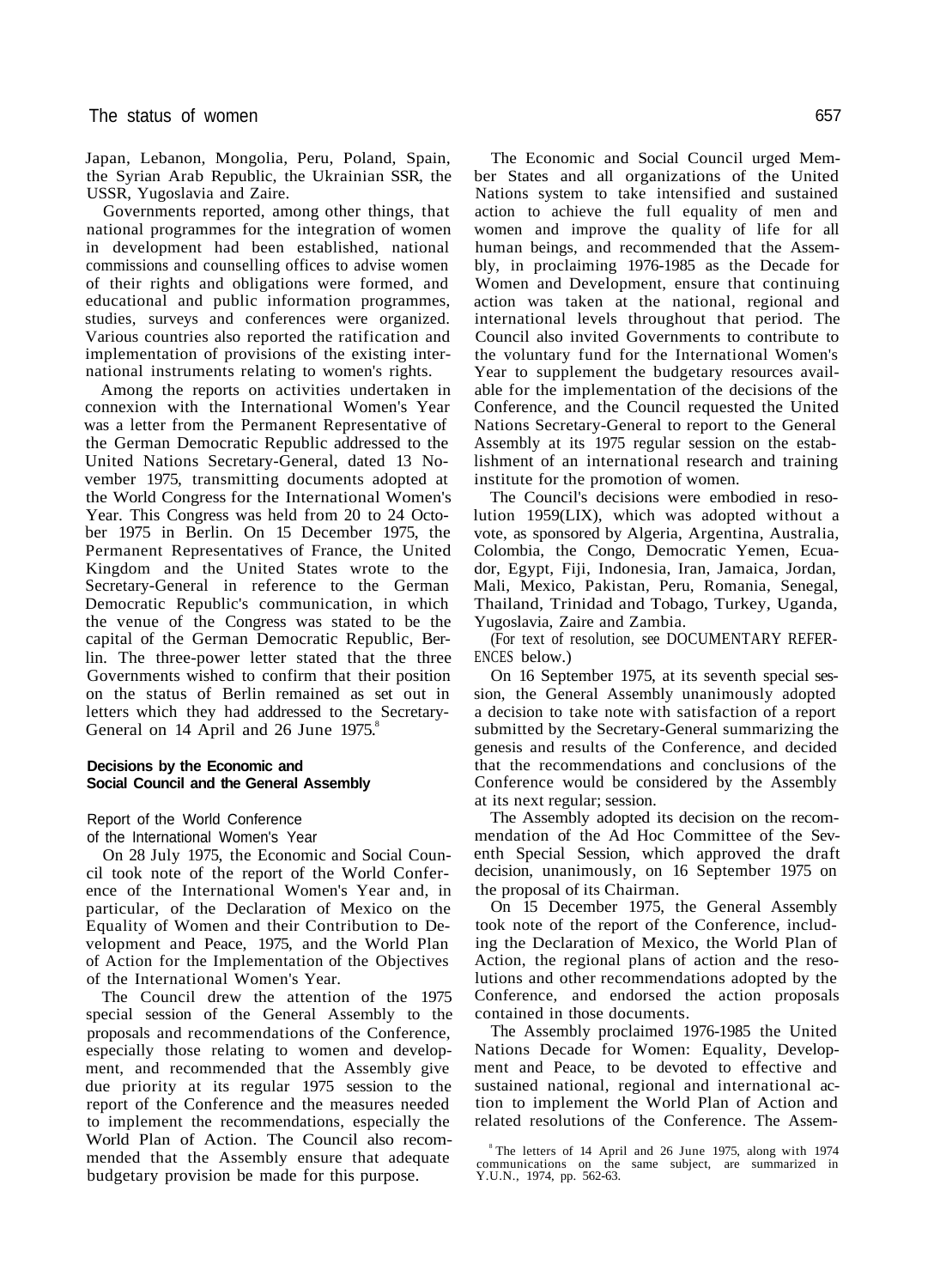bly also called upon Governments, as a matter of urgency, to examine the recommendations contained in the World Plan of Action and related resolutions of the Conference, such as: the establishment of short-term, medium-term and long-term targets, taking into account the guidelines in the World Plan of Action, including minimum objectives recommended for achievement by 1980; the adoption of national strategies, plans and programmes for the implementation of the recommendations within the framework of over-all development plans, policies and programmes; and the undertaking of regular reviews and appraisals of progress at the national and local levels in achieving the goals and objectives of the World Plan of Action, within the framework of over-all development plans, policies and programmes.

The Assembly also called upon regional commissions to develop and implement, as a matter of priority, effective strategies to further the objectives of the World Plan of Action at the regional and subregional levels, bearing in mind their respective regional plans of action. The Assembly urged all financial institutions and all international, regional and subregional development banks and bilateral funding agencies to accord high priority in their development assistance (in accordance with requests of Governments) to projects that would promote the integration of women in the development process, in particular women in rural areas, as well as the achievement of the equality of women and men, priority being given to countries with limited financial means. The Assembly also urged non-governmental organizations, at the national and international levels, to take all possible measures to assist in the implementation of the World Plan of Action and related resolutions of the Conference within their particular areas of interest and competence.

The Assembly invited all relevant organizations of the United Nations system concerned to develop and implement, during the first half of the Decade for Women, a joint interagency programme for the integration of women in development under the auspices of the interagency Administrative Committee on Co-ordination.

The General Assembly also affirmed that a system-wide review and appraisal of the World Plan of Action should be undertaken biennially, and that such reviews and appraisals should contribute to the review and appraisal of progress made under the International Development Strategy for the Second United Nations Development Decade, taking into account the Programme of Action on the Establishment of a New International Economic Order<sup>9</sup> and the decisions resulting from the special sessions of the Assembly in 1974 and 1975.

The Assembly decided, in principle, to establish under the auspices of the United Nations an International Research and Training Institute for the Advancement of Women, which would be financed through voluntary contributions. The Assembly invited the Secretary-General to appoint a group of experts to draw up, in consultation with the representatives of existing regional centres and institutes for research and training that had similar objectives, the terms of reference and structural organization of the Institute, giving special consideration to the needs of women of developing countries. The Secretary-General was asked to report to the Economic and Social Council in 1976 on the recommendations of the group of experts.

The Assembly also invited the Secretary-General to submit a progress report on the implementation of the World Plan of Action and related resolutions, and on measures taken to initiate review and appraisal procedures. It also asked him: to take into account the requirements of the World Plan of Action and related resolutions in preparing revised budget estimates and the mediumterm plan; to ensure that the Secretariat unit responsible for women's questions possessed adequate personnel and budgetary resources to discharge its functions under the Plan; and to issue a simplified version of the World Plan of Action in booklet form in order to explain the relevance of the implementation of the Plan to the daily lives of men and women.

Also, the General Assembly urged Governments and concerned organizations to give widespread publicity to the achievements of the Conference, and decided to convene a world conference of all States in 1980 to review and evaluate the progress made in implementing the objectives of the International Women's Year.

The Assembly's decisions were embodied in resolution  $3520(XXX)$ , which was adopted on 15 December 1975 by a roll-call vote of 107 to 1, with 26 abstentions, on the recommendation of the Third (Social, Humanitarian and Cultural) Committee.

The Third Committee had approved the draft resolution on 5 December 1975 by a roll-call vote of 97 to 2, with 22 abstentions, as sponsored by Afghanistan, Algeria, Bahrain, Chad, Colombia, the Dominican Republic, Egypt, the Gambia, Ghana, Guinea, Guyana, Indonesia, Iran, Jamaica, Jordan, the Libyan Arab Republic, Mauritania, Mexico, Morocco, Oman, Pakistan, Peru, the Philippines, Romania, Senegal, Sri Lanka, Trini-

<sup>9</sup> See Y.U.N., 1974, pp. 326-32, resolution 3202(S-VI) of 1 May 1974, containing text of Programme of Action.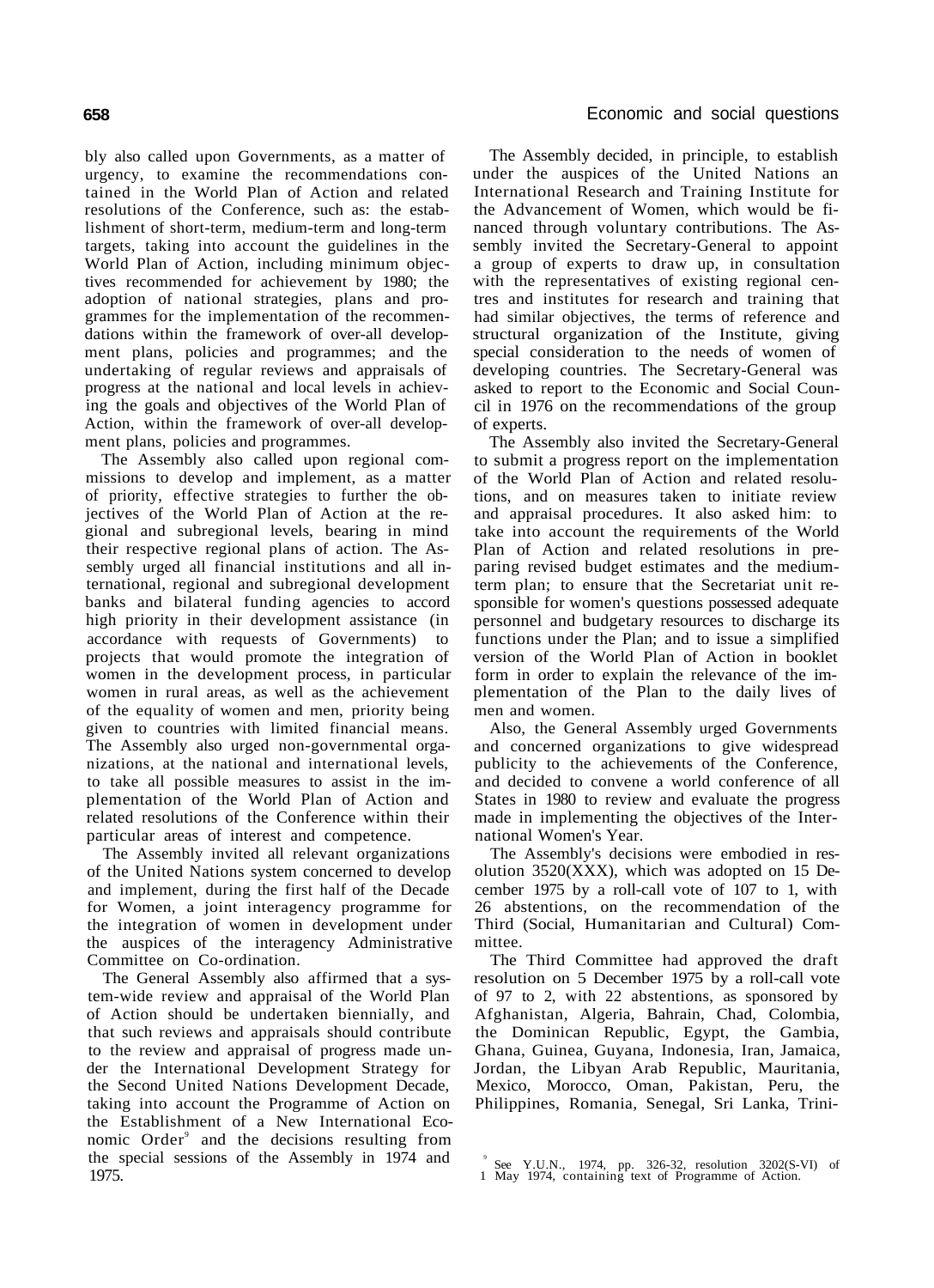dad and Tobago, Tunisia, Turkey, Uganda, the United Republic of Cameroon, and Venezuela.

Several provisions of the text were revised by the sponsors to take into account amendments proposed by Madagascar, the Ukrainian SSR and Yugoslavia.

(For text of resolution, see DOCUMENTARY REF-ERENCES below.)

Before voting on the text as a whole, the Third Committee voted by roll call (at the request of Israel) on the first operative paragraph, by which the Assembly noted the Declaration and action plans and endorsed the action proposals contained therein. The Committee approved the paragraph by 73 votes to 22, with 22 abstentions. The Committee also voted separately on the second operative paragraph proclaiming the Decade for Women; this text was approved by 81 votes to 4, with 31 abstentions.

A number of Members, among them Australia, Austria, Barbados, Finland and Iceland, stated in the Third Committee that while they would support the resolution as a whole because it constituted a sound basis for the Decade for Women, they would abstain or vote against the operative paragraphs being voted on separately because of the reservations they had concerning the Mexico City text equating zionism and racial discrimination.

Israel said that although it fully supported the international effort to advance the status and role of women, it believed that the Conference, which had called for the elimination of zionism, had been exploited for the purposes of anti-Semitic reactionary manœuvring and it would vote against resolutions implying full approval of actions taken at the Conference. Italy said that the nine States members of the European Economic Community would abstain in the vote because of their reservation with regard to the mention of zionism among the forces to be opposed in connexion with the emancipation of women. Canada, Costa Rica, Haiti, Honduras and the United States expressed similar views.

On 15 December the General Assembly, considering the significance and positive results of the Conference, expressed its deep appreciation to the Government and people of Mexico for acting as host to the Conference. The Assembly took this action by adopting resolution  $3518(XXX)$ , by acclamation, on the recommendation of the Third Committee.

The Third Committee had approved the draft resolution by acclamation on 5 December 1975, as sponsored by Algeria, Argentina, Bahrain, Benin, Colombia, Cuba, Democratic Yemen, Egypt, Finland, Gabon, the German Democratic Republic, Ghana, Greece, Guinea, India, Iran, Jamaica, Japan, Jordan, Kenya, Lesotho, the Libyan Arab Republic, Madagascar, Malaysia, Mali, Mauritania, Nigeria, Norway, Oman, Pakistan, the Philippines, Romania, Senegal, Sri Lanka, the Sudan, Sweden, the Syrian Arab Republic, Uganda, the USSR, the United Arab Emirates, the United Republic of Cameroon, Venezuela and Yugoslavia.

(For text of resolution, see DOCUMENTARY REF-ERENCES below.)

Implementation of the World Plan of Action

On 12 December 1975, the General Assembly adopted another resolution by which it called upon the governing bodies of the United Nations Development Programme (UNDP), the United Nations Children's Fund, the United Nations Industrial Development Organization, the relevant specialized agencies and the regional commissions to review annually the activities they had undertaken in accordance with the World Plan of Action and to integrate such reviews into reports submitted to the Economic and Social Council. The Assembly also affirmed that a system-wide review and appraisal of the implementation of the Plan of Action should be undertaken during the biennal review years of the International Development Strategy to contribute to the process of review and appraisal of progress made under the Strategy.

The Assembly requested the Commission on the Status of Women to consider reports on measures taken to implement the World Plan of Action in accordance with the International Development Strategy, and to report its findings and conclusions on major trends and policies with regard to the status of women, particularly the integration of women in development, to the Economic and Social Council through the Committee for Development Planning and the Committee on Review and Appraisal.

The Assembly urged the Council, the Committee for Development Planning and the Committee on Review and Appraisal to pay special attention to the question of the status of women in the review and appraisal of the Strategy, urged all States and relevant organs of the United Nations to report to the Secretary-General on measures they had taken to implement the World Plan of Action, and invited him to make arrangements for the first review and appraisal of the Plan.

The Assembly's decisions were embodied in resolution 3490(XXX), adopted without a vote on the recommendation of the Second (Economic and Financial) Committee. The Second Committee had approved the draft resolution without a vote on 3 December 1975, as sponsored by Austria, Canada, Denmark, Finland, Iceland, Jamaica, the Netherlands, Norway, the Philippines, Sweden, Thailand,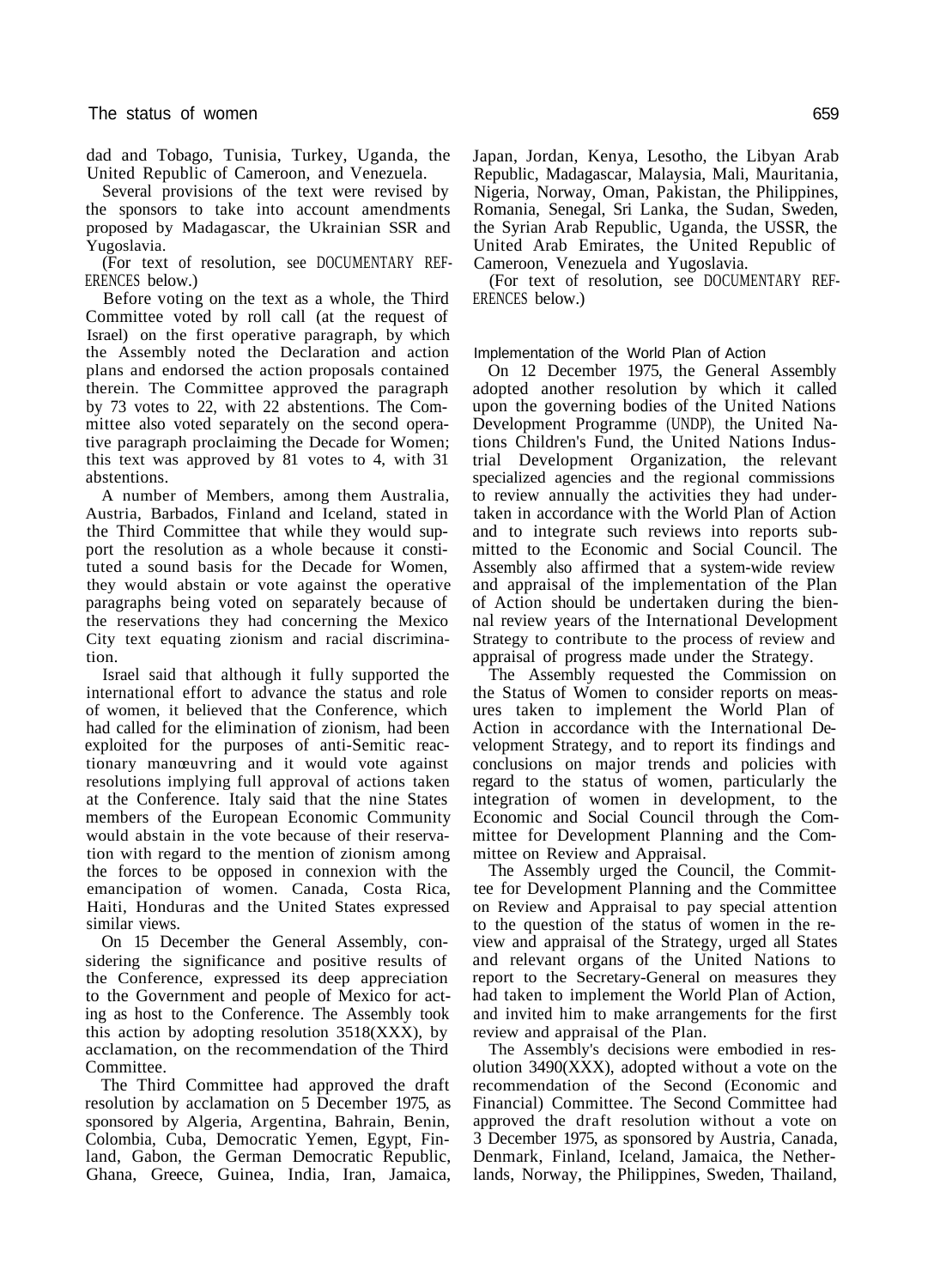Trinidad and Tobago, Uganda and the United States.

(For text of resolution, see DOCUMENTARY REF-ERENCES below.)

Measures for integration

of women in development

On 15 December 1975, the General Assembly adopted three resolutions dealing with specific aspects of the integration of women in development. The first of these resolutions (3505(XXX)) was considered within the context of economic questions and thus was considered by the Assembly's Second Committee.

By resolution 3505(XXX), the Assembly, recognizing that the World Conference of the International Women's Year had established that improvement of the status of women constituted a basic element in any development process, urged all States to undertake necessary changes in their economic and social structures in order to ensure the participation of women on an equal basis with men in the development process. It also urged all Governments to give special attention to the inclusion of the question of the integration of women in the development process in the United Nations conferences and meetings on matters which had an impact on the participation of women in development.

The Assembly invited relevant organizations within the United Nations system to pay special attention to development programmes relating to women, inter alia, in the fields of agriculture, industry, trade, and science and technology, and requested the Secretary-General to prepare, on the basis of information received from Governments and relevant organizations of the United Nations system, as well as on the basis of existing studies, a preliminary report on the extent to which women participated in those fields, with a view to making recommendations on ways and means of increasing and upgrading the participation of women.

Resolution 3505(XXX) was adopted, without a vote, on the recommendation of the Second Committee. The Second Committee had approved the text without a vote on 3 December 1975. The sponsors were Algeria, Argentina, Colombia, Cuba, the Dominican Republic, Ecuador, Egypt, Ethiopia, Honduras, Indonesia, Iran, Jamaica, Jordan, Mali, Mexico, Pakistan, Panama, Peru, the Philippines, Senegal, Sri Lanka, the Sudan, Tunisia, Uganda, the United Arab Emirates, the United Republic of Cameroon, Venezuela, Yugoslavia and Zambia.

(For text of resolution, see DOCUMENTARY REF-ERENCES below.)

By another resolution, the General Assembly

recommended that all organs of the United Nations development system, including UNDP and the specialized agencies, give sustained attention to the integration of women in the formulation, design and implementation of development projects and programmes and help Governments which requested assistance to incorporate in their development plans impact statements on how proposed programmes would affect women as participants and beneficiaries. The Assembly's decisions were embodied in resolution 3524(XXX), which was adopted, without objection, on the recommendation of the Third Committee. The Third Committee had approved the draft resolution on 5 December 1975 by 116 votes to 0, as sponsored by Argentina, Belgium, France, Gabon, Lesotho, Togo, Uganda, the United Republic of Cameroon, the United States, Zaire and Zambia.

(For text of resolution, see DOCUMENTARY REF-ERENCES below.)

The Assembly, by a third resolution of 15 December, expressed its concern that many lending and financial institutions continued to discriminate against women, considering them poor credit risks, and that local and national practices and customs in many parts of the world barred women from engaging in responsible financial transactions. The Assembly therefore urged governments and governmental and non-governmental organizations to support more vigorously official and private efforts to extend to women the facilities currently offered only to men by financial and lending institutions. It requested Governments to encourage all efforts by women's organizations, co-operatives and lending institutions to enable women at the lowest level in rural and urban areas to obtain credit and loans to improve their economic activities and integration in national development.

The Assembly also urged Governments and the organizations of the United Nations development system, including specialized agencies and nongovernmental organizations, to incorporate courses designed to improve the efficiency of women in business and financial management into their training programmes, workshops and seminars.

The Assembly's decisions on credit for women were embodied in resolution 3522(XXX), adopted, without a vote, on the recommendation of the Third Committee. The Third Committee had unanimously approved the draft resolution on 5 December 1975, as sponsored by Barbados, Botswana, Canada, Colombia, Costa Rica, Guinea, Guyana, Honduras, Jamaica, Kenya, Lesotho, Liberia, Mali, Nigeria, Rwanda, Swaziland, Togo, the United Republic of Cameroon, the United States, Uruguay and Zambia.

(For text of resolution, see DOCUMENTARY REF-ERENCES below.)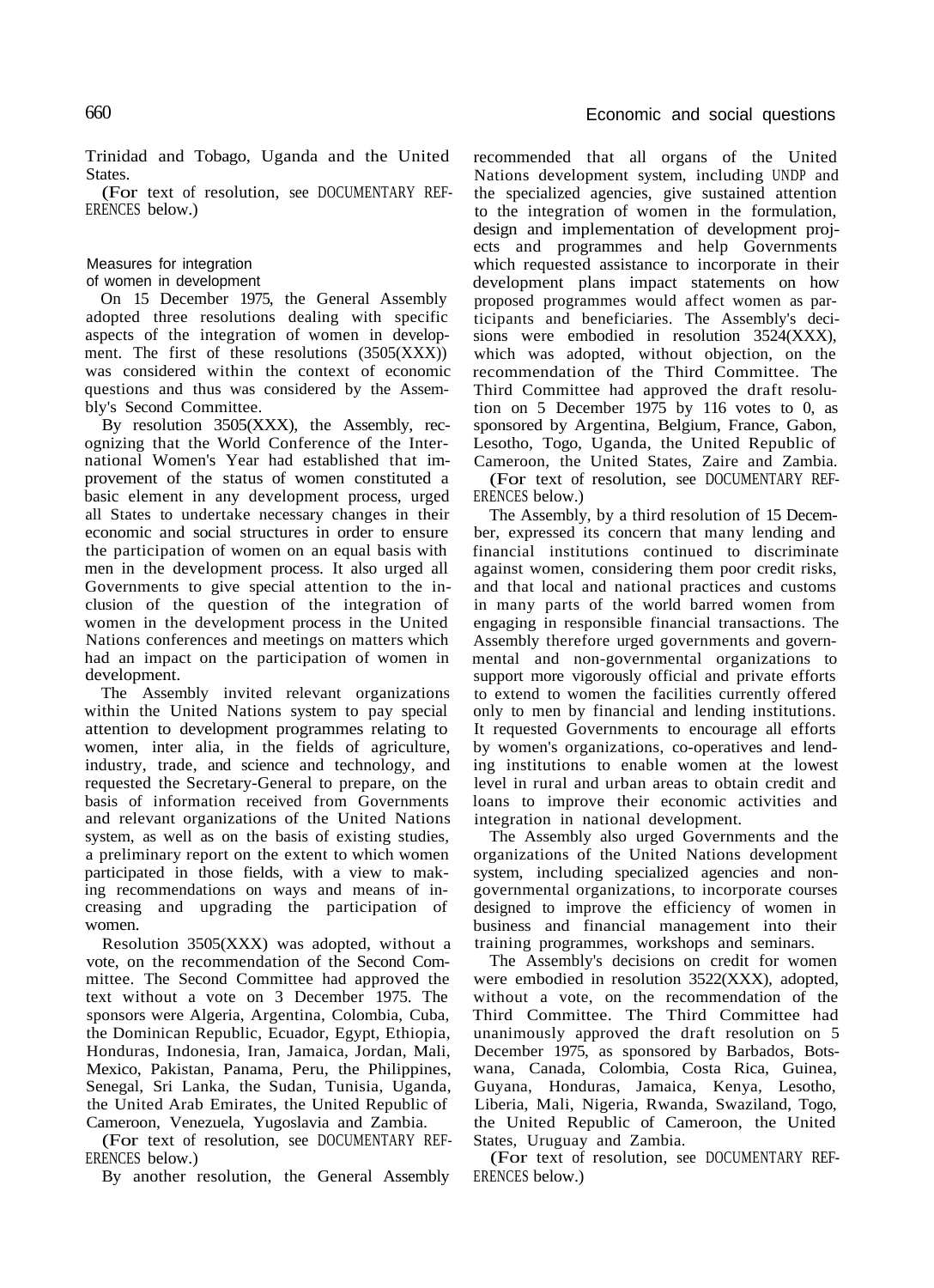# Voluntary Fund for the

United Nations Decade for Women

On 15 December 1975, the General Assembly, without adopting a formal resolution, decided that the voluntary fund for the International Women's Year should be extended to cover the period of the Decade for Women. The Assembly requested the Secretary-General to submit to the Council an accounting report of the Voluntary Fund for the United Nations Decade for Women, proposals for its future management and the criteria to be applied for future disbursements.

During the discussion of this issue in the Third Committee, the representative of the Philippines said that the Fund should not be regarded as a regular trust fund administered by the Secretary-General but as a unique fund affording many possibilities for growth and development. For instance, Governments could ask for direct assistance for their women's programmes.

The Assembly adopted the decision, without a vote, on the recommendation of the Third Committee, which had approved the text on 5 December 1975 without objection, as sponsored by Afghanistan, Colombia, Costa Rica, the Dominican Republic, Gabon, Iran, Jamaica, Morocco, the Philippines, Senegal, the United Kingdom and the United States.

# Women's participation in strengthening peace and in struggles against racism and for self-determination

On 15 December 1975, with the adoption of resolution 3519(XXX), the General Assembly reaffirmed the principles promulgated in the Declaration of Mexico. The Assembly also reaffirmed that the strengthening of international peace and security, co-operation among all States irrespective of their social and economic systems based on the principle of peaceful coexistence, and the elimination of the remaining vestiges of colonialism, neocolonialism, apartheid, all forms of racism and racial discrimination, alien domination, foreign aggression and occupation were indispensable to safeguard the fundamental human rights of both men and women.

The Assembly called upon all Governments, intergovernmental and non-governmental organizations, particularly women's organizations, to intensify their efforts to strengthen peace, to deepen the process of international détente, to eliminate all forms of colonialism, apartheid, racism, aggression, occupation and foreign domination. It also urged Governments to take effective measures towards bringing about general and complete disarmament and convening a world disarmament conference as soon as possible. Finally, the Assembly expressed its solidarity with and its assistance for women who contributed towards the struggles for national liberation.

Resolution 3519(XXX) was adopted by the Assembly, by a recorded vote of  $90$  to 21, with 22 abstentions, on the recommendation of the Third Committee. The Third Committee had approved the draft resolution on 5 December 1975 by 73 votes to 27, with 22 abstentions, as sponsored by Bangladesh, Cape Verde, Cuba, Egypt, the German Democratic Republic, Guinea, Guinea-Bissau, Mongolia, Mozambique, Sri Lanka and Tunisia.

(For text of resolution, see DOCUMENTARY REF-ERENCES below.)

During discussion of the text, a number of Members, including Albania, Australia, Chile, China, France, Israel and Liberia, objected to certain provisions of the resolution.

Australia and France considered that the text contained political elements which had no bearing on the improvement of the status of women. Liberia, among others, said it rejected attempts to equate zionism with racism. China said that the resolution contained irrelevant material, such as references to detente and to general and complete disarmament.

Egypt, Mexico, Poland and the USSR announced that they would support the resolution. Mexico said that it voted for the resolution but maintained its reservations concerning the terms used in the Declaration of Mexico. The USSR stated it believed the problem of equality for women was indissolubly linked to questions of disarmament, development and peace. Poland expressed similar views.

# Equality between men and women and

elimination of discrimination against women

On 15 December 1975, the General Assembly called upon States that had not done so to ratify and effectively implement international conventions and instruments concerning the protection of women's rights and the elimination of discrimination against women, including declarations of the United Nations and recommendations of ILO and **UNESCO.** 

The Assembly requested the Commission on the Status of Women to complete a draft convention on the elimination of discrimination against women in 1976.

The Assembly also called upon all States to promote wider participation of women in strengthening international peace and extending the relaxation of international tension, in settling the problems of disarmament, in eliminating colonialism, foreign occupation, racism, racial discrimination and apartheid, and in all other forms of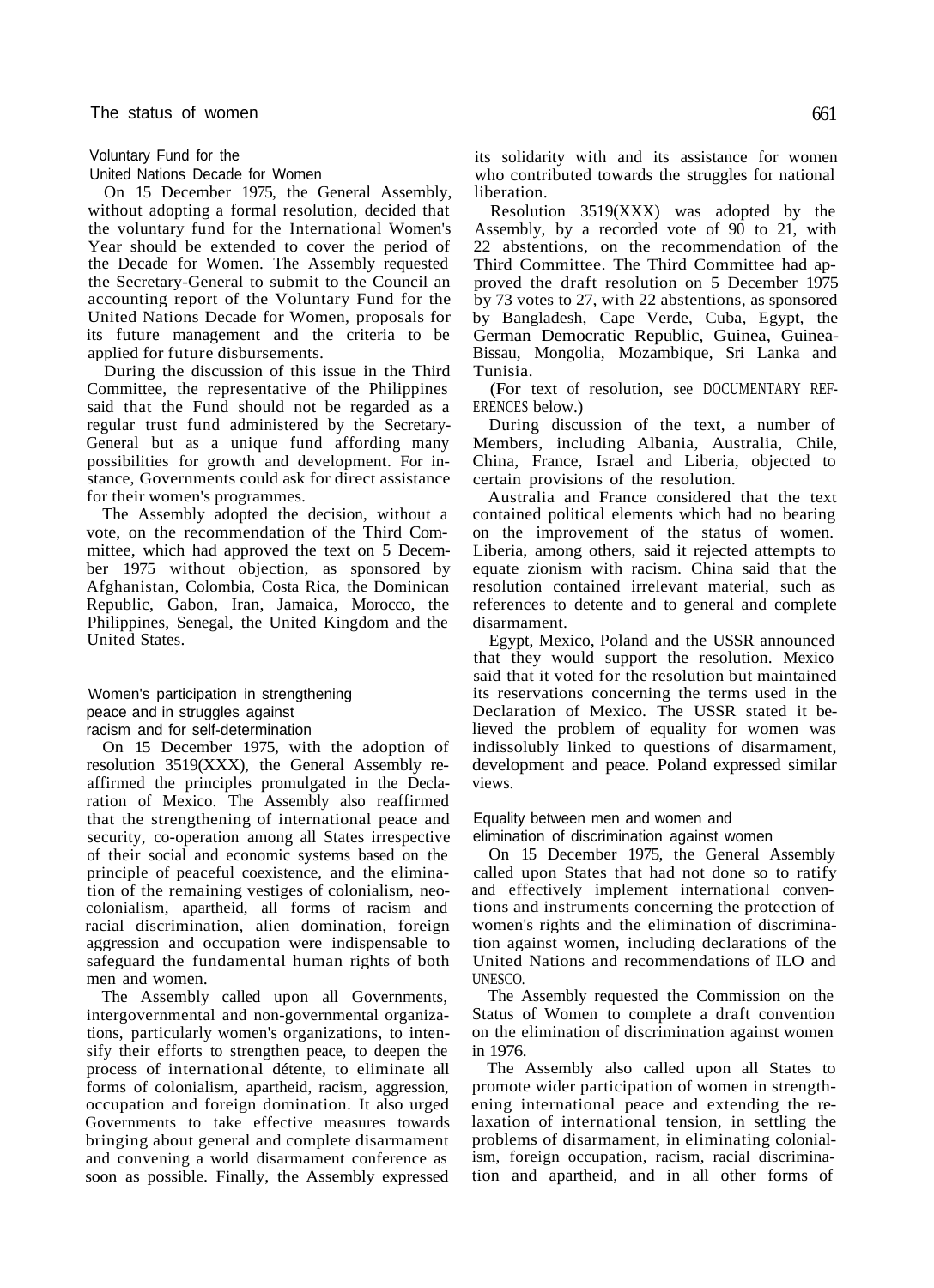political life, thus contributing to the creation of conditions favourable for the complete elimination of discrimination against women.

The Assembly's decisions were embodied in resolution 3521 (XXX) which was adopted, by a recorded vote of 102 to 3, with 26 abstentions, on the recommendation of the Third Committee. The Third Committee had approved the draft resolution on 5 December 1975 by 88 votes to 2, with 26 abstentions, as sponsored by Czechoslovakia, Egypt, Guinea, Hungary, Mongolia, Nepal, Poland, Uganda, the Ukrainian SSR and the United Republic of Cameroon.

The Committee voted separately on the operative paragraph concerning women's participation in political life, approving it by 85 votes to 12, with 22 abstentions. Reservations and objections to the language of the resolution were voiced by Australia, France, Ireland and the United States, among others.

(For text of resolution, see DOCUMENTARY REF-ERENCES below.)

# Women in rural areas

By a resolution on women in rural areas, the General Assembly urged all Governments to accord, within their respective plans, higher priority for: gathering relevant data on the status and role of women in rural and low-income areas; achieving socio-economic conditions based on the realization of the full and equal partnership of men and women in the development of society, both in law and in fact; and promoting agricultural productivity, agro-based industries and integrated rural development programmes.

The Assembly requested the Secretary-General to prepare, and submit through the Economic and Social Council, on the basis of the views of relevant United Nations bodies, specialized agencies and Governments, guidelines for non-formal educational programmes to enable rural women to use

fully their capabilities and to contribute to the development of society.

The Assembly also urged United Nations organizations, specialized agencies, regional commissions and international financial institutions to accord special attention to government programmes and projects aimed at the full integration of rural women in development, and urged all Governments to develop extensive training programmes relevant to women and to make full use of all existing and proposed research institutes and centres, particularly the regional and international institutes and centres for the advancement of women in rural areas.

Finally, the Assembly called for biennial progress reports on this matter.

The Assembly's decisions were embodied in resolution 3523(XXX), adopted on 15 December 1975, by 132 votes to 0, with 1 abstention, on the recommendation of the Third Committee. The Third Committee had approved the draft resolution on 5 December by 124 votes to 0, with 2 abstentions. The draft resolution had been proposed by Afghanistan, Algeria, Argentina, Bangladesh, Botswana, Colombia, the Dominican Republic, Ecuador, Egypt, Guinea, Guyana, Iran, Jamaica, Lesotho, Malawi, Mauritania, Mexico, Morocco, Pakistan, Peru, the Philippines, Romania, Senegal, Sri Lanka, the Syrian Arab Republic, Togo, Tunisia, Uganda, the United Republic of Cameroon, Yugoslavia and Zambia.

The Committee voted on separately, and adopted preambular paragraphs referring to decisions of the World Conference of the International Women's Year on this subject and other Conference decisions and to an expression that the struggle for development was a primary responsibility of all peoples and Governments, taking into account principles set out in various United Nations declarations.

(For text of resolution, see DOCUMENTARY REF-ERENCES below.)

#### Documentary references

Report of the World Conference of the International Women's Year, Mexico City, Mexico, 19 June-2 July 1975 (E/CONF.66/34). U.N.P. Sales No.: E.76.IV.1. (Part Three, Chapter IX: Credentials of representatives to Conference; Annex I: Selected list of documents before Conference.)

Preparations for World Conference of the International Women's Year

Economic and Social Council—1975 organizational session

Plenary meetings 1937, 1938.

E/5605. Progress report of Secretary-General, paras. 33-34. E/5683. Resolutions and decisions of Economic and Social Council, organizational session for 1975 and 58th session (decision 67(ORG-75)).

Economic and Social Council—58th session

Economic Committee, meetings 725-729.

Social Committee, meetings 752-756, 769.

Plenary meetings 1940, 1941, 1944, 1945, 1947, 1948, 1952.

- E/L.1636 and Add.1,2. Participation of non-governmental organizations in World Conference of International
- Women's Year. Note by Secretariat and addenda. E/L.1640. Letter of 1 April 1975 from Australia to Council President.
- E/L.1662. Letter of 6 May 1975 from Netherlands to Council President.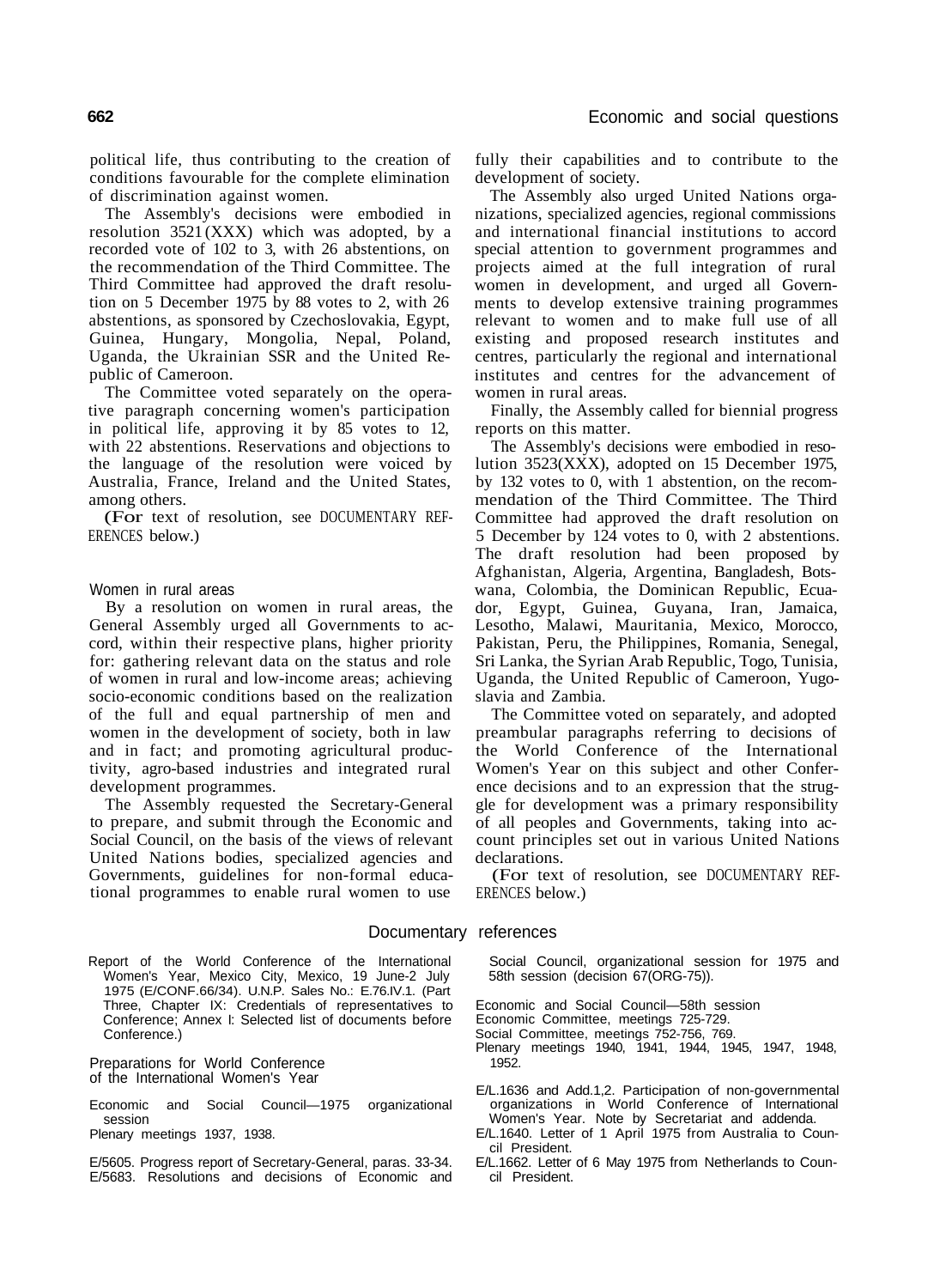- E/5683. Resolutions and decisions of Economic and Social Council, organizational session for 1975 and 58th session (decision 73(LVIII)).
- E/L.1643 and Rev.1,2. Mexico: draft decision and revisions.
- E/5683. Resolutions and decisions of Economic and Social Council, organizational session for 1975 and 58th session (decision 74(LVIII)).
- E/5617. Report of Commission for Social Development on its 24th session, Headquarters, New York, 6-24 January 1975, Chapter VII C (resolution 8(XXIV)).
- E/5617, Chapter I A. Draft resolution VIII, as submitted by Commission for action by Economic and Social Council, approved without vote by Social Committee on 14 April 1975, meeting 756.
- E/5664. Report of Social Committee, draft resolution VIII.
- Resolution 1928(LVIII), as recommended by Social Committee, E/5664, adopted without vote by Council on 6 May 1975, meeting 1948.

The Economic and Social Council,

Recalling that the General Assembly, in its resolution 2626(XXV) of 24 October 1970 establishing the International Development Strategy for the Second United Nations Development Decade, stressed that the full integration of women in the total development effort should be encouraged, and that article 5 of the Declaration on Social Progress and Development calls for the active participation of all elements of society in achieving the common goals of development,

Recalling further those declarations and instruments adopted by the United Nations acknowledging the equality of status of men and women, inter alia the Charter of the United Nations, the Universal Declaration of Human Rights, the International Covenant on Economic, Social and Cultural Rights, the Declaration on the Elimination of Discrimination against Women and the Declaration and the Programme of Action on the Establishment of a New International Economic Order adopted by the General Assembly at its sixth special session,

Considering that the General Assembly, in its resolution 2716(XXV) of 15 December 1970, set forth a programme of concerted international action for the advancement of women,

Taking into account General Assembly resolution 3010 (XXVII) of 18 December 1972, in which the Assembly proclaimed the year 1975 International Women's Year and decided to devote 1975 to intensified action to ensure the full integration of women in the total development effort, as well as to promote equality between men and women and to recognize the importance of women's increasing contribution to the development of friendly relations among States and to the strengthening of world peace,

Taking further into account General Assembly resolution 3342(XXIX) of 17 December 1974, in which the Assembly stressed the importance of fully integrating women in the national development process,

Noting that the General Assembly, in its resolutions 3275 (XXIX), 3276(XXIX), and 3277(XXIX) of 10 December 1974, set forth in broad outline the measures to be taken in achieving the objectives of the International Women's Year and in convening the World Conference of the International Women's Year,

Noting further that the World Conference of the International Women's Year, to be held in Mexico City from 19 June to 2 July 1975, will be charged with preparing an international action plan which will address the subject of women in development,

1. Urges that appropriate measures be taken to assure the full participation of women in planning, decisionmaking and the implementation of all development programmes at all levels;

2. Urges further all those responsible for the preparation and implementation of national and international development programmes to make certain that women are given an opportunity to achieve their maximum potential as individuals and to make their maximum contribution to the economic, social and political development of their respective countries on the same terms as men, and that they receive their full share of the benefits of development;

3. Recommends that Governments work towards the goals set forth above throughout the International Women's Year and the World Conference of the International Women's Year as part of a long-term sustained effort to integrate women fully into the development process at all levels.

- E/5643. Report of Population Commission on its 18th session, Headquarters, New York, 18-28 February 1975, Chapter VI (draft resolution I).
- E/5643, Chapter I. Draft resolution I, recommended by Commission for adoption by Economic and Social Council, approved without vote by Economic Committee on 21 April 1975, meeting 729.
- E/5670 and Corr.1. Report of Economic Committee, draft resolution I.

Resolution 1942(LVIII), as recommended by Economic Committee, E/5670, adopted without vote by Council on 6 May 1975, meeting 1948.

The Economic and Social Council,

Considering that 1975 has been designated International Women's Year and that the World Conference of the International Women's Year is scheduled to be held from 19 June to 2 July 1975 at Mexico City,

Recalling that the World Population Conference emphasized the interrelationships between population, resources, environment and development and adopted resolutions IV and XII on the status of women, and that the World Population Plan of Action, adopted by the Conference and endorsed by the General Assembly at its twenty-ninth session, correlates population factors with the status of women and the role of women in development,

Further recalling that the World Food Conference in its resolution VIII called on all Governments to involve women in the decision-making machinery for food production and nutrition policies as part of total development strategy and adopted resolution IX on the achievement of a desirable balance between population and food supply, and that thus the influence of socio-economic factors on the demographic process as well as the important role of women were emphasized,

Noting the importance accorded to the integration of women in development by the United Nations Development Programme at its nineteenth session, the Commission for Social Development at its twenty-fourth session, the International Forum on the Role of Women in Population and Development, the regional consultation for Asia and the Far East and the regional seminar for Africa on the integration of women in development with special reference to population factors, held respectively in May and June 1974, and the regional seminar for Latin America on the same subject, held in April and May 1975,

Further noting that the General Assembly, in its resolution 3342(XXIX) of 17 December 1974 entitled "Women and development," considered that further progress towards the full integration of women in development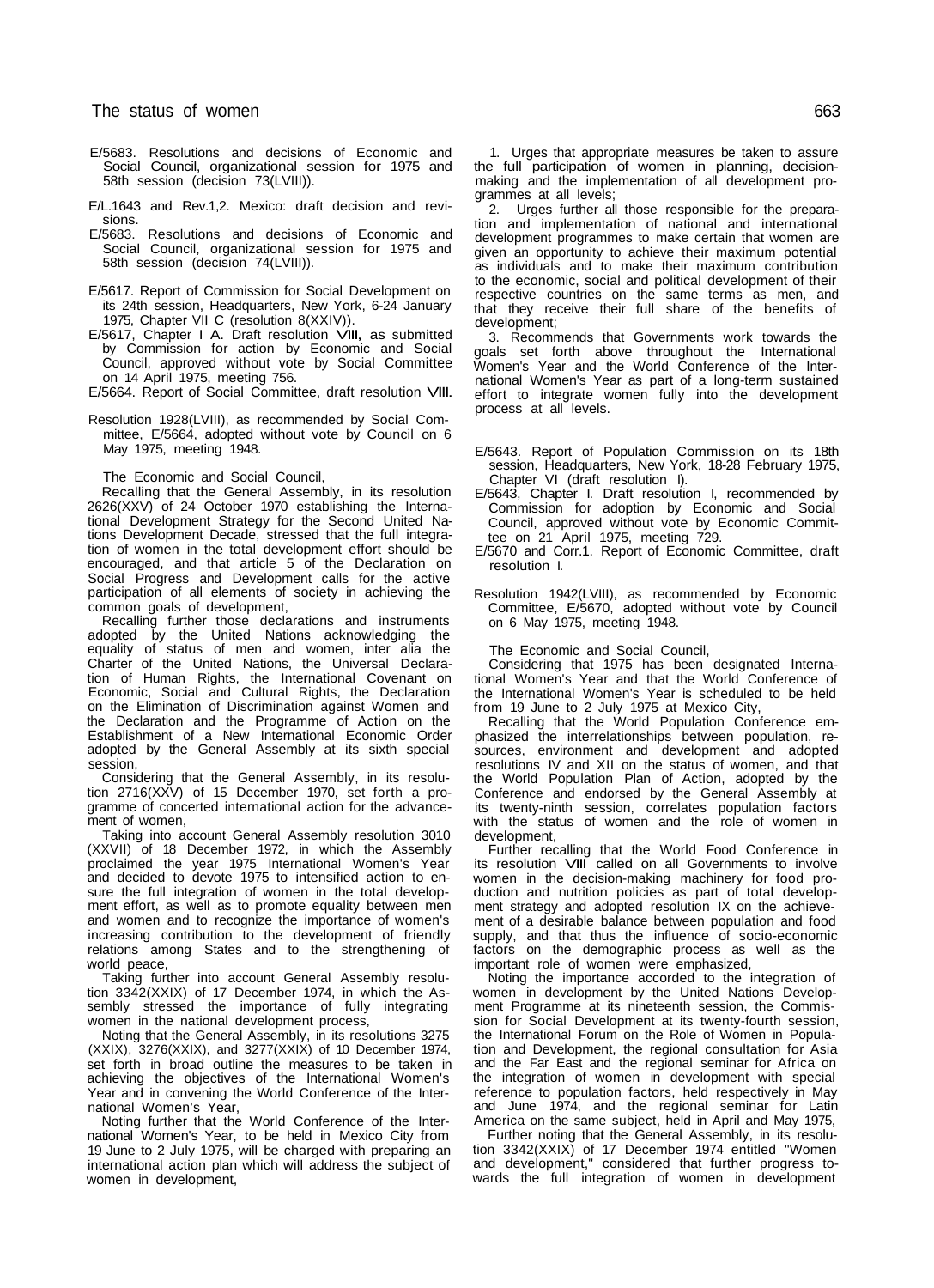Recognizing the findings of the study of the Special Rapporteur on the interrelationship between the status of women and family planning submitted to the Com-mission on the Status of Women at its twenty-fifth session and to the Economic and Social Council at its fifty-sixth session, and the implications of this interrelationship not only for the health and well-being of individual women but also for the social and economic progress of nations,

Further recognizing that equal status of men and women in the family and in society improves the overall quality of life and that this principle of equality should be fully realized in family planning where each spouse should consider the welfare of the other members of the family, and recognizing that improvement of the status of women in the family and in society can contribute, where desired, to smaller family size, and that the opportunity for women to plan births also improves their individual status,

Convinced that the time has now come for action to carry out the numerous important recommendations already agreed upon,

1. Urges United Nations bodies, Member States and relevant non-governmental organizations, in observing the International Women's Year and participating in the World Conference of the International Women's Year, to take all appropriate action to ensure the recommendations relating to the status of women stated in the World Population Plan of Action and in resolutions IV, XII and XVII of the World Population Conference are implemented, and, in particular:

(a) To achieve the full participation of women where it does not exist in the educational, social, economic and political life of their countries on an equal basis with men;

(b) To achieve equal rights, opportunities and responsibilities of men and women in the family and in society;

(c) To recommend that couples and individuals have access to the information, education, and means to enable them to decide freely and responsibly on the number and spacing of their children;

2. Requests United Nations bodies, within their fields of competence, including the regional commissions, in collaboration with Member States, in the implementation of both short-term and long-term population policies and programmes designed to carry out the recommendations of the World Population Plan of Action:

(a) To pay particular attention, in the monitoring of the progress being made in the implementation of the World Population Plan of Action, to the evolving status of women, keeping in mind the mutual interaction among population factors, social and economic development and the status of women;

(b) To supply information to the Economic and Social Council on the measures taken pursuant to the present resolution.

#### OTHER DOCUMENTS

- A/10001. Report of Secretary-General on work of Organization, 16 June 1974-15 June 1975, Part Five, Chapter II.
- A/10003. Report of Economic and Social Council on work of its organizational session for 1975 and of its 58th and 59th sessions, Chapters III F 1-3 and V A 1.

World Conference of the

International Women's Year Report of the World Conference of the International Women's Year, Mexico City, Mexico, 19 June-2 July 1975 (E/CONF.66/34). U.N.P. Sales No.: E.76.IV.1. (Chapter I: Declaration of Mexico on Equality of Women and their Contribution to Development and Peace, 1975; Chapter II A: World Plan of Action for Implementation of Objectives of International Women's Year; II C: Regional plans of action; Chapter III: Resolutions (1-35) and recommendation adopted by Conference.)

PARALLEL ACTIVITIES

Report of the World Conference of the International Women's Year, Mexico City, Mexico, 19 June-2 July 1975 (E/CONF.66/34). U.N.P. Sales No.: E.76.IV.1. (Annex II: Parallel and associated activities and related events.)

Other International

- Women's Year activities
- 
- A/10042. Letter of 20 January 1975 from Bulgaria. A/10045. Letter of 6 February 1975 from German Democratic Republic.
- A/10049 and Corr.1. Note verbale of 21 February 1975 from USSR.
- A/10056. Note verbale of 12 March 1975 from Mongolia.
- A/10057. Note verbale of 11 March 1975 from Afghanistan.
- A/10066. Letter of 24 March 1975 from Japan.
- A/10070. Note verbale of 3 April 1975 from Byelorussian SSR.
- A/10071. Note verbale of 10 April 1975 from Egypt.
- A/10073. Note verbale of 27 March 1975 from Syrian Arab Republic.
- A/10075. Note verbale of 16 April 1975 from Ukrainian SSR.
- A/10076. Note verbale of 17 April 1975 from Chile.
- A/10088. Note verbale of 16 April 1975 from Bulgaria.
- A/10089. Note verbale of 7 May 1975 from Democratic Yemen.
- A/10099. Note verbale of 28 May 1975 from Hungary.
- A/10107. Note verbale of 27 May 1975 from Peru.
- A/10111. Note verbale of 9 June 1975 from Ivory Coast.
- A/10138. Note verbale of 25 June 1975 from Lebanon.
- A/10140. Note verbale of 21 July 1975 from Poland.
- A/10160. Note verbale of 23 July 1975 from Yugoslavia.
- A/10210. Note verbale of 13 July 1975 from Zaire.
- A/10263 and Corr.1. Measures and activities undertaken in connexion with International Women's Year. Report of Secretary-General.
- A/10264. Status and role of women in society, with special reference to need for achieving equal rights for women and to women's contribution to attainment of goals of 2nd United Nations Development Decade, to struggle against colonialism, racism and racial discrimination and to strengthening of international peace and of co-operation between States. Note by Secretary-General.
- A/10505. Letter of 15 December 1975 from France, United Kingdom and United States.
- A/10506. Note verbale of 12 December 1975 from Spain.
- A/C.3/643. Letter of 13 November 1975 from Cuba.
- A/C.3/644. Letter of 13 November 1975 from German Democratic Republic.

Decisions by the Economic and Social Council and the General Assembly

REPORT OF THE WORLD CONFERENCE OF THE INTERNATIONAL WOMEN'S YEAR

Economic and Social Council—59th session Plenary meetings 1974-1976.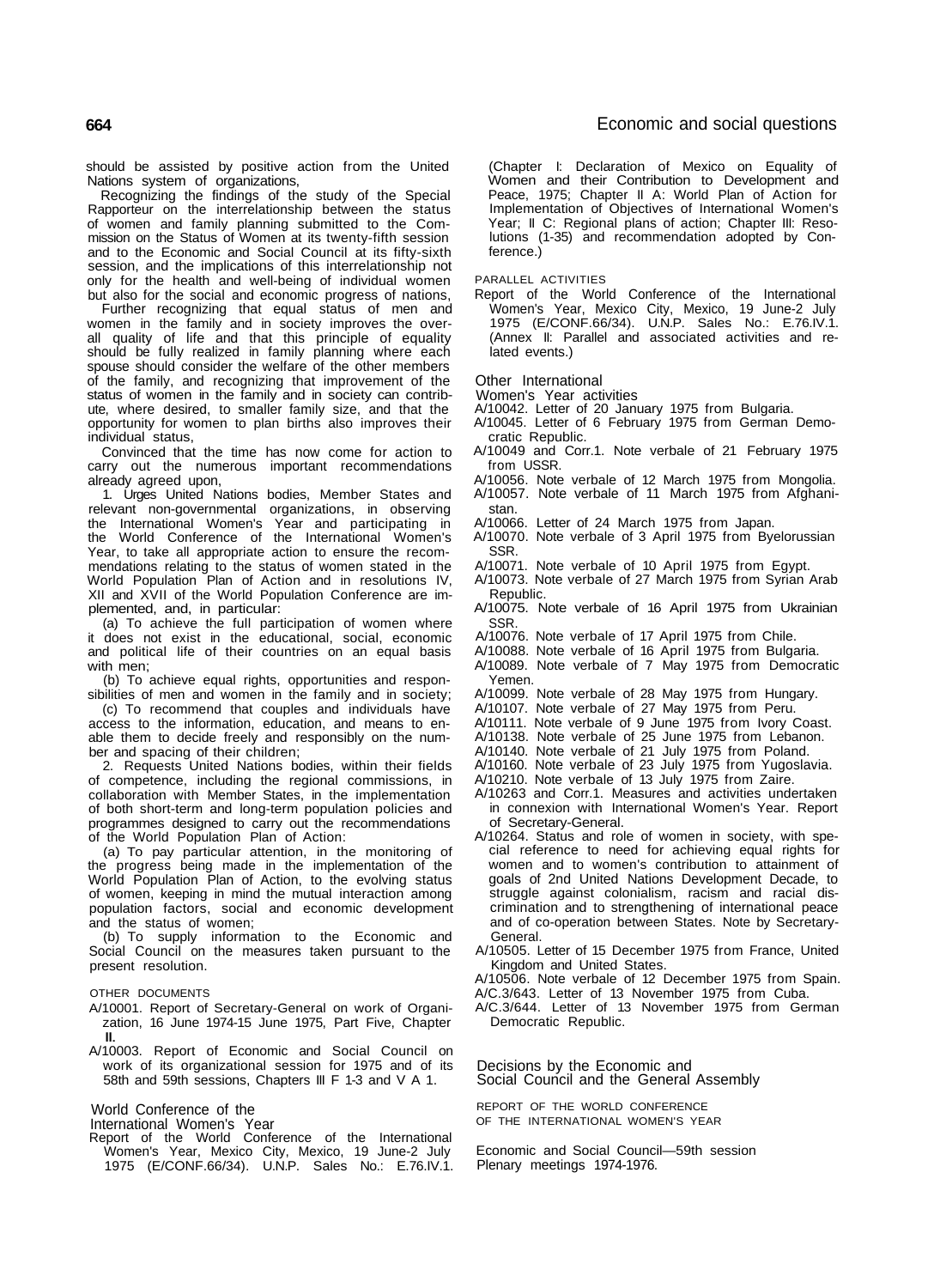# The status of women 665

- E/5725 and Add.1. Notes by Secretary-General (transmitting report of World Conference of International Women's Year (E/CONF.66/34)).
- E/L.1673. Algeria, Argentina, Australia, Colombia, Congo, Democratic Yemen, Ecuador, Egypt, Fiji, Indonesia, Iran, Jamaica, Jordan, Mali, Mexico, Pakistan, Peru, Romania, Senegal, Thailand, Trinidad and Tobago, Turkey, Uganda, Yugoslavia, Zaire, Zambia: draft reso- lution.
- Resolution 1959(LIX), as proposed by 26 powers, E/L.1673, and as orally amended by sponsors and by Council President, adopted without vote by Council on 28 July 1975, meeting 1976.

The Economic and Social Council,

Recalling General Assembly resolution 3010(XXVII) of 18 December 1972 and Economic and Social Council resolutions 1849(LVI), 1850(LVI) and 1851(LVI) of 16 May 1974 on the proclamation of the year 1975 as International Women's Year, the programme for the Year, the establishment of a fund for the Year and the convening of an international conference as a focal point of the international observance of the Year,

Considering that the World Conference of the Interna-tional Women's Year, held at Mexico City from 19 June to 2 July 1975, marked a turning point signalling decisive changes designed to improve the status of women,

Noting that the General Assembly, in its resolution 3276 (XXIX) of 10 December 1974, requested the Conference to submit, if possible, such proposals and recommendations as it deemed appropriate to the General Assembly at its special session to be held in September 1975 and that it also decided to consider at its thirtieth regular session an item entitled "International Women's Year, including the proposals and recommendations of the Conference of the International Women's Year,"

Considering that certain of the recommendations and resolutions of the Conference require urgent action,

Considering also that the Conference has stressed the need for adequate data and research on all aspects of the status of women,

1. Expresses its appreciation to the Government and people of Mexico for their generous contribution to the success of the World Conference of the International Women's Year;

2. Takes note of the report of the World Conference of the International Women's Year, and in particular of the Declaration of Mexico on the Equality of Women and their Contribution to Development and Peace, 1975, and the World Plan of Action for the Implementation of the Objectives of the International Women's Year;

3. Draws the attention of the General Assembly at its special session devoted to development and international economic co-operation to the proposals and recommendations of the Conference, especially those relating to women and development;

4. Recommends that the General Assembly should give due priority to the consideration at its thirtieth regular session of the report of the Conference and of the measures needed to implement the recommendations adopted and in particular the World Plan of Action, and should ensure that adequate budgetary provision is made for this purpose;

5. Urges Member States and all organizations of the United Nations system to take intensified and sustained action to achieve the full equality of men and women and to improve the quality of life for all human beings;

6. Recommends to the General Assembly that, in proclaiming 1975-1985 as the Decade for Women and Development, it ensure that continuing action is taken at the national, regional and international levels throughout that period;

7. Invites Governments to contribute to the voluntary fund established under Council resolution 1850(LVI), in order to supplement the budgetary resources available for the implementation of the decisions of the Conference;

8. Requests the Secretary-General to report to the General Assembly at its thirtieth session on the establishment of the international research and training institute for the promotion of women.

General Assembly—7th special session

Ad Hoc Committee of 7th Special Session, meeting 3. Plenary meeting 2349.

- A/10211. Note by Secretary-General. A/AC.176/L5. Draft decision submitted by Ad Hoc Committee Chairman in light of informal meetings and consultations.
- A/10232. Report of Ad Hoc Committee of 7th Special Session, para. 12 (b).
- A/10301. Resolutions adopted by General Assembly during its 7th special session, 1-16 September 1975. Other decisions, p. 10, para. (b).

General Assembly—30th session

Third Committee, meetings 2170, 2172-2181.

Fifth Committee, meetings 1769, 1772.

Plenary meeting 2441.

- A/10340. International research and training institute for advancement of women. Note by Secretary-General.
- A/C.3/L.2195. Afghanistan, Algeria, Bahrain, Chad, Colombia, Dominican Republic, Egypt, Gambia, Ghana, Guinea, Guyana, Indonesia, Iran, Jamaica, Jordan, Libyan Arab Republic, Mauritania, Mexico, Morocco, Oman, Pakistan, Peru, Philippines, Romania, Senegal, Sri Lanka, Trinidad and Tobago, Tunisia, Turkey, Uganda, United Republic of Cameroon, Venezuela: draft resolution, as orally amended by Ukrainian SSR, Yugoslavia and sponsors, approved by Third Committee on 5 December 1975, meeting 2181, by roll-call vote of 97 to 2, with 22 abstentions, as follows:

In favour: Afghanistan, Albania, Algeria, Argentina, Australia, Austria, Bahrain, Bangladesh, Benin, Bhutan, Botswana, Brazil, Bulgaria, Burma, Byelorussian SSR, Chad, China, Colombia, Cuba, Cyprus, Czechoslovakia, Democratic Yemen, Dominican Republic, Ecuador, Egypt, Ethiopia, Fiji, Finland, Gabon, German Democratic Republic, Ghana, Greece, Guyana, Hungary, Iceland, India, Indonesia, Iran, Iraq, Jamaica, Japan, Jordan, Kenya, Kuwait, Lebanon, Lesotho, Libyan Arab Republic, Madagascar, Malaysia, Mali, Mauritania, Mexico, Mongolia, Morocco, Mozambique, Nepal, New Zealand, Niger, Nigeria, Oman, Pakistan, Panama, Peru, Philippines, Poland, Portugal, Qatar, Romania, Rwanda, Saudi Arabia, Senegal, Sierra Leone, Singapore, Spain, Sri Lanka, Sudan, Swaziland, Sweden, Syrian Arab Republic, Thailand, Togo, Trinidad and Tobago, Tunisia, Turkey, Uganda, Ukrainian SSR, USSR, United Arab Emirates, United Republic of Cameroon, United Republic of Tanzania, Upper Volta, Uruguay, Venezuela, Yemen, Yugoslavia, Zaire, Zambia.

Against: Israel, Nicaragua.

Abstaining: Bahamas, Barbados, Belgium, Bolivia, Canada, Chile, Costa Rica, Denmark, France, Germany, Federal Republic of, Guatemala, Haiti, Honduras, Ireland, Italy, Liberia, Luxembourg, Malawi, Netherlands, Norway, United Kingdom, United States.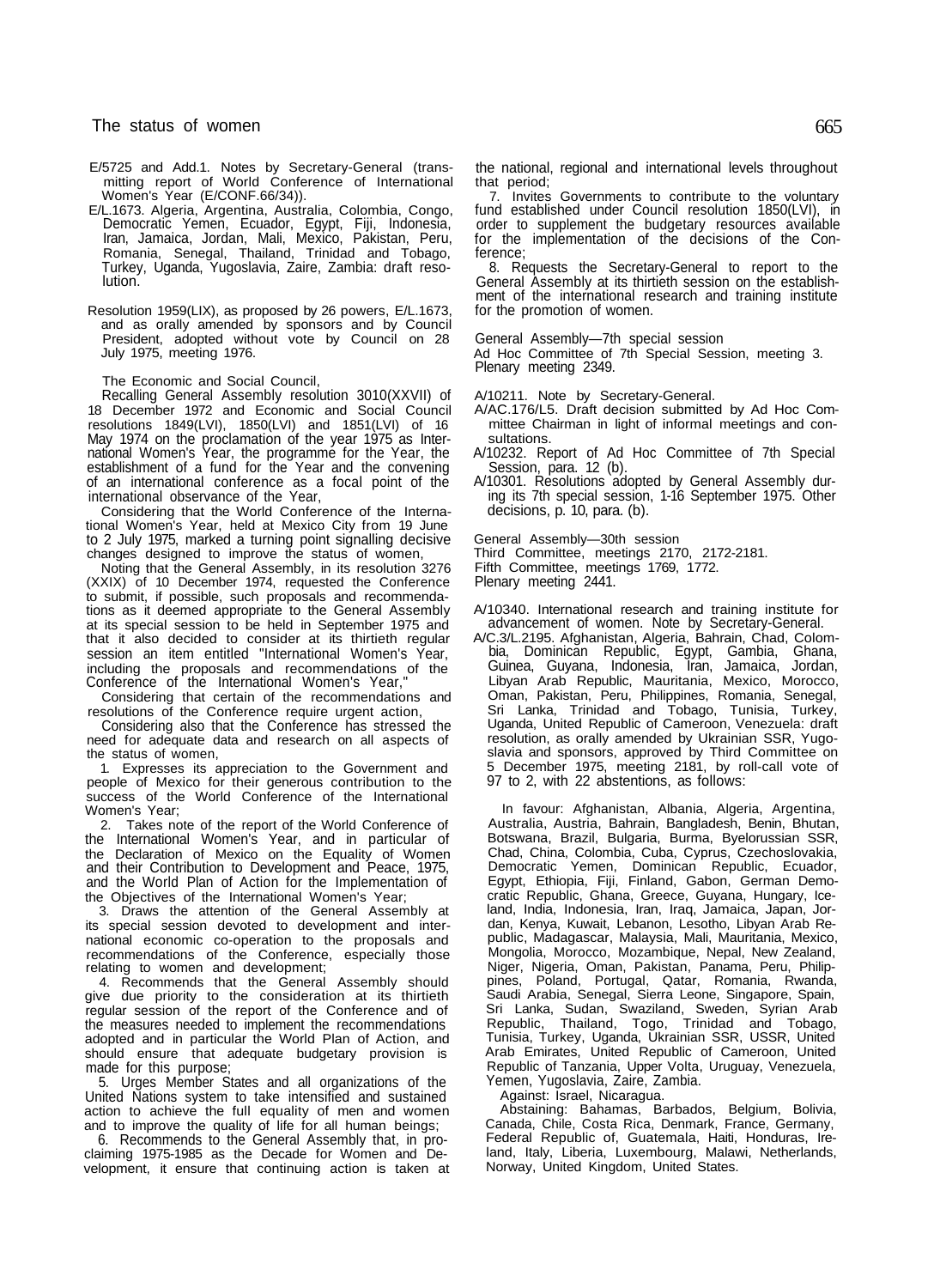A/C.3/L.2206. Madagascar: amendments to 32-power draft resolution, A/C.3/L.2195.

- A/10498. Administrative and financial implications of draft resolutions II and III recommended by Third Committee in A/10474. Report of Fifth Committee.
- A/10474. Report of Third Committee, draft resolution III.
- Resolution 3520(XXX), as recommended by Third Committee, A/10474, adopted by Assembly on 15 December 1975, meeting 2441, by roll-call vote of 107 to 1, with 26 abstentions, as follows:

In favour: Afghanistan, Albania, Algeria, Argentina, Austria, Bahrain, Bangladesh, Benin, Bhutan, Bolivia, Botswana, Brazil, Bulgaria, Burma, Burundi, Byelorussian SSR, Chad, China, Colombia, Congo, Cuba, Cyprus, Czechoslovakia, Democratic Yemen, Dominican Republic, Ecuador, Egypt, Equatorial Guinea, Ethiopia, Fiji, Finland, German Democratic Republic, Ghana, Greece, Grenada, Guinea, Guyana, Hungary, Iceland, India, Indonesia, Iran, Iraq, Ivory Coast, Jamaica, Japan, Jordan, Kenya, Kuwait, Lao People's Democratic Republic, Lebanon, Lesotho, Libyan Arab Republic, Madagascar, Malaysia, Mali, Malta, Mauritania, Mauritius, Mexico, Mongolia, Morocco, Mozambique, Nepal, New Zealand, Niger, Nigeria, Oman, Pakistan, Panama, Papua New Guinea, Peru, Philippines, Poland, Portugal, Qatar, Romania, Rwanda, Saudi Arabia, Senegal, Sierra Leone, Singapore, Somalia, Spain, Sri Lanka, Sudan, Swaziland, Sweden, Syrian Arab Republic, Thailand, Togo, Trinidad and Tobago, Tunisia, Turkey, Uganda, Ukrainian SSR, USSR, United Arab Emirates, United Republic of Cameroon, United Republic of Tanzania, Upper Volta, Uruguay, Venezuela, Yemen, Yugoslavia, Zaire, Zambia.

Against: Israel.

Abstaining: Australia, Bahamas, Barbados, Belgium, Canada, Central African Republic, Chile, Costa Rica, Denmark, El Salvador, France, Gabon, Germany, Federal Republic of, Haiti, Honduras, Ireland, Italy, Liberia, Luxembourg, Malawi, Netherlands, Nicaragua, Norway, Paraguay, United Kingdom, United States.

The General Assembly,

Recalling its resolution 3010(XXVII) of 18 December 1972 in which it proclaimed the year 1975 International Women's Year,

Recalling also Economic and Social Council resolutions 1849(LVI) and 1851 (LVI) of 16 May 1974 on the convening of an international conference during the International Women's Year as a focal point of the international observance of the Year,

Recalling further its resolutions 3276(XXIX) and 3277 (XXIX) of 10 December 1974 as well as Economic and Social Council resolution 1959(LIX) of 28 July 1975 concerning the World Conference of the International Women's Year,

Recalling the importance of the participation of women in the implementation of the decisions of the General Assembly at its sixth and seventh special sessions as well as in the implementation of the Programme of Action on the Establishment of a New International Economic Order,

Having considered the report of the World Conference of the International Women's Year, held at Mexico City from 19 June to 2 July 1975,

Having considered also the note by the Secretary-General on the establishment of an international research and training institute for the advancement of women, Convinced that the Conference, through the adoption of the Declaration of Mexico on the Equality of Women and their Contribution to Development and Peace, 1975, the World Plan of Action for the Implementation of the Objectives of the International Women's Year and related resolutions, has made a valuable and constructive contribution towards the achievement of the threefold objectives of the Year, namely, to promote equality between men and women, to ensure the full integration of women in the total development effort and to promote women's contribution to the development of friendly relations and co-operation among States and to the strengthening of world peace,

Considering the valuable and constructive contributions towards the implementation of the threefold objectives of the International Women's Year made by

conferences and seminars held during the Year, Convinced also that the promotion of development objectives and the solution of crucial world economic and social problems should contribute significantly to the improvement of the situation of women, in particular that of women in rural areas and in low-income groups,

Convinced further that women must play an important role in the promotion, achievement and maintenance of international peace,

Considering that the decisions and recommendations of the Conference should be translated into concrete action without delay by States, organizations of the United Nations system and intergovernmental and nongovernmental organizations,

Recalling that the Conference stressed the important role of regional commissions in the implementation of the World Plan of Action and related resolutions of the Conference,

Convinced that periodic and comprehensive reviews and appraisals of the progress made in meeting the goals of the World Plan of Action and related resolutions endorsed by the Conference are of crucial importance for their effective implementation and should be undertaken at regular intervals by Governments and by the organizations of the United Nations system within an agreed time frame

Noting that the Conference recommended the continuing operation of the Commission on the Status of Women or some other representative body, within the structure of the United Nations, designed specifically to deal with matters relating to the status of women, so as to ensure the implementation of ongoing projects designed to carry out the programmes set forth in the

World Plan of Action, 1. Takes note of the report of the World Conference of the International Women's Year, including the Declaration of Mexico on the Equality of Women and their Contribution to Development and Peace, 1975, the World Plan of Action for the Implementation of the Objectives of the International Women's Year, the regional plans of action and the resolutions and other recommendations adopted by the Conference, and endorses the action proposals contained in these documents;

2. Proclaims the period from 1976 to 1985 United Nations Decade for Women: Equality, Development and Peace, to be devoted to effective and sustained national, regional and international action to implement the World Plan of Action and related resolutions of the Conference;

3. Calls upon Governments, as a matter of urgency, to examine the recommendations contained in the World Plan of Action and related resolutions of the Conference including action to be taken at the national level, such as: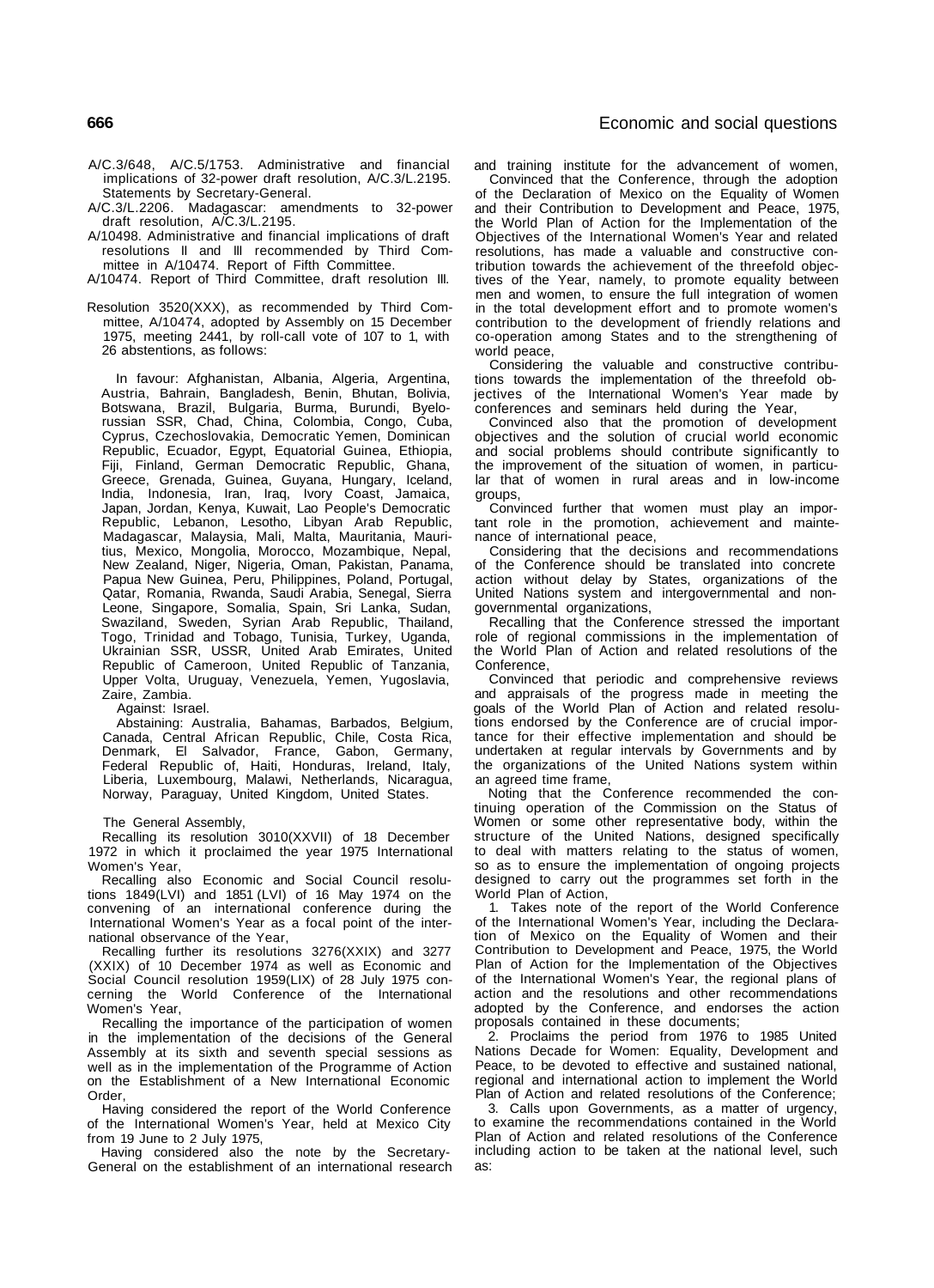(a) The establishment of short-term, medium-term and long-term targets, and priorities to this end, taking into account the guidelines set forth in sections I and II of the World Plan of Action, including the minimum objectives recommended for achievement by 1980;

(b) The adoption of national strategies, plans and programmes for the implementation of the recommendations within the framework of over-all development plans, policies and programmes;

(c) The undertaking of regular reviews and appraisals of progress made at the national and local levels in achieving the goals and objectives of the World Plan of Action within the framework of over-all development plans, policies and programmes;

4. Requests the Secretary-General to transmit to the relevant organs of the United Nations and to the organizations of the United Nations system the decisions and recommendations of the Conference;

5. Invites all relevant organizations of the United Nations system concerned:

(a) To submit, within the framework of the Administrative Committee on Co-ordination, to the Economic and Social Council at its sixty-second session their proposals and suggestions for implementing the World Plan of Action and related resolutions of the Conference during the United Nations Decade for Women: Equality, Development and Peace;

(b) To develop and implement, during the first half of the Decade, under the auspices of the Administrative Committee on Co-ordination, a joint inter-agency mediumterm programme for the integration of women in development, which should co-ordinate and integrate activities undertaken in accordance with subparagraph (a) above, with special emphasis on technical co-operation in programmes relating to women and development;

(c) To render, in accordance with requests of Governments, sustained assistance in the formulation, design, implementation and evaluation of projects and programmes which would enable women to be integrated in national and international development;

6. Calls upon the regional commissions to develop and implement, as a matter of priority, effective strategies to further the objectives of the World Plan of Action at the regional and subregional levels, bearing in mind their respective regional plans of action;

7. Urges all financial institutions and all international, regional and subregional development banks and bilateral funding agencies to accord high priority in their development assistance, in accordance with requests of Governments, to projects that would promote the integration of women in the development process, in particular women in the rural areas, as well as the achievement of the equality of women and men, priority being given to countries with limited financial means;

8. Urges non-governmental organizations, at the national and international levels, to take all possible measures to assist in the implementation of the World Plan of Action and related resolutions of the Conference within their particular areas of interest and competence;

9. Decides in principle, in accordance with resolution 26 adopted by the Conference, to establish, under the auspices of the United Nations, an International Re-search and Training Institute for the Advancement of Women, which would be financed through voluntary contributions and would collaborate with appropriate national, regional and international economic and social research institutes;

10. Invites the Secretary-General therefore to appoint, with due consideration to the principle of equitable geographical distribution, a Group of Experts on the Establishment of an International Research and Training Institute for the Advancement of Women, consisting of five to ten experts, to draw up, in consultation with the representatives of existing regional centres and/or institutes for research and training which have similar objectives and goals, the terms of reference and structural organization of the Institute, giving special consideration to the needs of women of developing countries, and requests the Secretary-General to report to the Economic and Social Council at its sixtieth session on the basis of the recommendations of the Group of Experts;

11. Affirms that a system-wide review and appraisal of the World Plan of Action should be undertaken biennially, and that such reviews and appraisals should constitute an input to the process of review and appraisal of progress made under the International Development Strategy for the Second United Nations Development Decade, taking into account the Programme of Action on the Establishment of a New International Economic Order and the decisions resulting from the sixth and seventh special sessions of the General Assembly;

12. Affirms that the General Assembly and other relevant bodies should also consider biennially the progress achieved in the promotion of the full equality of women with men in all spheres of life in accordance with international standards and, in particular, the participation of women in political life and in international co-operation and the strengthening of international peace;

13. Expresses the hope that the Ad Hoc Committee on the Restructuring of the Economic and Social Sectors of the United Nations System, which will consider the report of the Group of Experts on the Structure of the United Nations System entitled A New United Nations Structure for Global Economic Co-operation, will take full account of the need to implement the World Plan of Action and related resolutions of the Conference, as well as the requirements of the United Nations Decade for Women: Equality, Development and Peace, and ap-peals to the Ad Hoc Committee to ensure that the machinery designed to deal with questions relating to women should be strengthened, taking into account, in particular, the role of the Commission on the Status of Women and the procedures established for the systemwide review and appraisal of the World Plan of Action;

14. Decides to include in the provisional agenda of its thirty-first session an item entitled "United Nations

Decade for Women: Equality, Development and Peace"; 15. Invites the Secretary-General to submit a progress report to the General Assembly at its thirty-first session on the measures taken to implement the World Plan of Action and related resolutions of the Conference, and on the progress achieved in initiating the procedures for the Plan's review and appraisal by Member States, the United Nations organs, the regional commissions, the specialized agencies and other intergovernmental organizations concerned;

16. Requests the Secretary-General to ensure, if possible within existing resources, that the Secretariat unit responsible for women's questions possesses adequate personnel and budgetary resources in order to discharge its functions under the World Plan of Action in co-operation with all organizations of the United Nations system;

17. Further requests the Secretary-General, in the light of paragraph 16 above, to take into account the requirements of the World Plan of Action and related resolutions of the Conference in preparing revised estimates for 1977 and the medium-term plan for 1978-1981 and to report thereon to the General Assembly at its thirty-first session, in accordance with established procedures;

18. Urges all States, the organizations of the United Nations system and intergovernmental and non-governmental organizations concerned, as well as the mass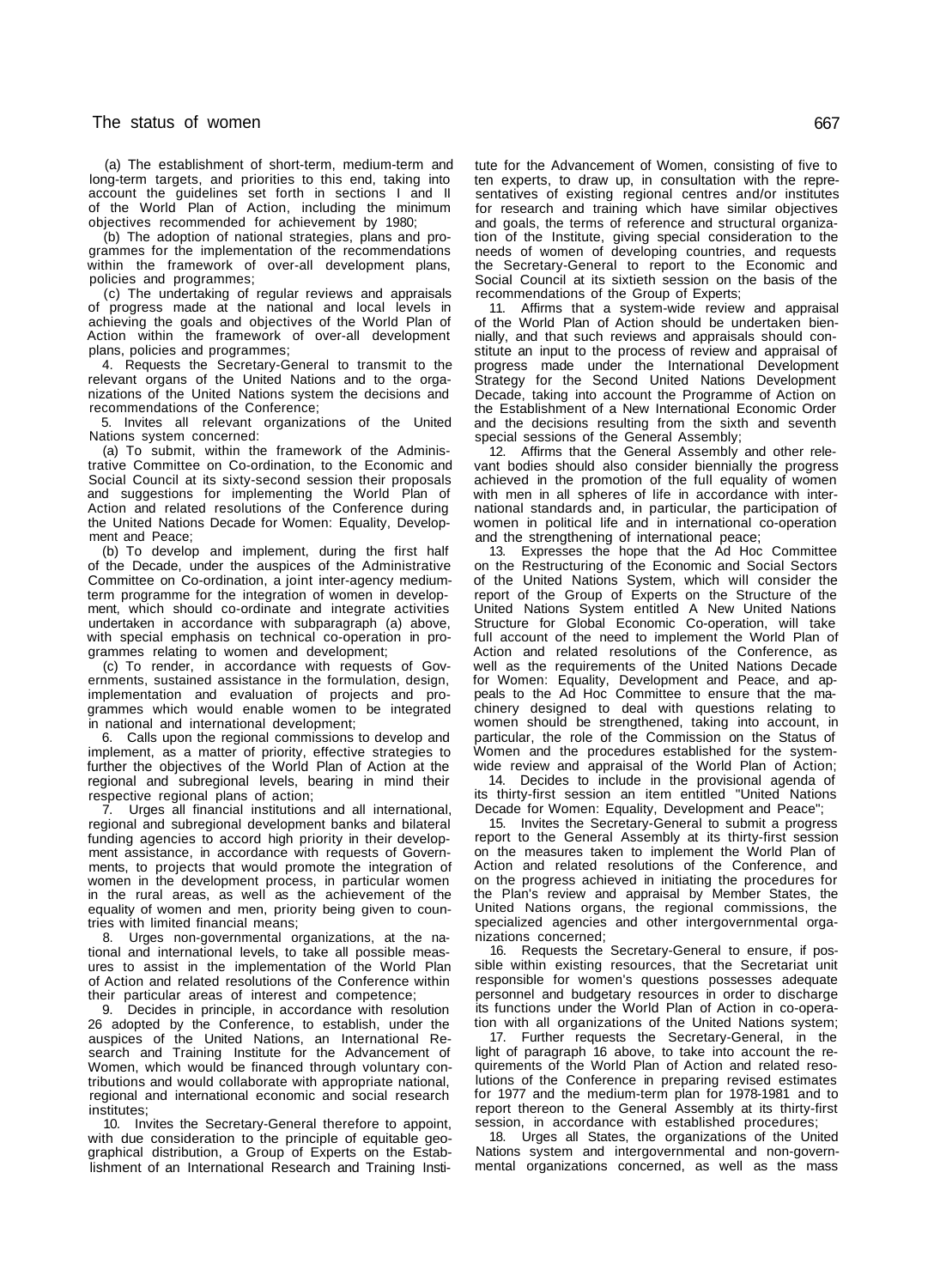19. Requests the Secretary-General, as a matter of high priority, to issue within existing resources, in the official languages of the United Nations, a simplified version of the World Plan of Action as a booklet, which would highlight the targets, goals and main recommendations for action by Governments, the United Nations system and non-governmental organizations and which would explain the relevance of the implementation of the Plan to the daily lives of men and women throughout the world;

20. Decides to convene in 1980, at the mid-term of the United Nations Decade for Women: Equality, Development and Peace, a world conference of all States to review and evaluate the progress made in implementing the objectives of the International Women's Year as recommended by the World Conference of the International Women's Year and, where necessary, to readjust existing programmes in the light of new data and research available.

General Assembly—30th session Third Committee, meetings 2170, 2173-2180. Plenary meeting 2441.

- A/C.3/L.2193. Algeria, Argentina, Bahrain, Benin, Colom-bia, Cuba, Democratic Yemen, Egypt, Finland, Gabon, German Democratic Republic, Ghana, Greece, Guinea, India, Iran, Jamaica, Japan, Jordan, Kenya, Lesotho, Libyan Arab Republic, Madagascar, Malaysia, Mali, Mauritania, Nigeria, Norway, Oman, Pakistan, Philip-pines, Romania, Senegal, Sri Lanka, Sudan, Sweden, Syrian Arab Republic, Uganda, USSR, United Arab Emirates, United Republic of Cameroon, Venezuela, Yugoslavia: draft resolution, approved by acclamation by Third Committee on 5 December 1975, meeting 2180. A/10474. Report of Third Committee, draft resolution I.
- Resolution 3518(XXX), as recommended by Third Committee, A/10474, adopted by acclamation by Assembly on 15 December 1975, meeting 2441.

The General Assembly,

Considering the significance and positive results of the World Conference of the International Women's Year, held at Mexico City from 19 June to 2 July 1975, which is the first world conference sponsored by the United Nations on women's issues,

Expresses its deep appreciation to the Government and people of Mexico for acting as host to the World Conference of the International Women's Year.

IMPLEMENTATION OF THE WORLD PLAN OF ACTION

General Assembly—30th session Second Committee, meeting 1710. Plenary meeting 2439.

- A/C.2/L.1461. Austria, Denmark, Norway, Philippines, Sweden, Thailand: draft resolution.
- A/C.2/L.1461/Rev.1. Austria, Canada, Denmark, Finland, Iceland, Jamaica, Netherlands, Norway, Philippines, Sweden, Thailand, Trinidad and Tobago, Uganda, United States: revised draft resolution, approved without vote by Second Committee on 3 December 1975, meeting 1710.
- A/10469. Report of Second Committee (part I) (on midterm review and appraisal of progress in implementation of International Development Strategy for 2nd

United Nations Development Decade), draft resolution IV.

Resolution 3490(XXX), as recommended by Second Committee, A/10469, adopted without vote by Assembly on 12 December 1975, meeting 2439.

The General Assembly,

Recalling the World Plan of Action for the Implementation of the Objectives of the International Women's Year, adopted by the World Conference of the International Women's Year, held at Mexico City from 19 June to 2 July 1975,

Convinced that a comprehensive and thorough review and appraisal of progress made in meeting the goals of the World Plan of Action is of crucial importance for the success of the Plan and should be undertaken at regular intervals by organizations of the United Nations system,

Recognizing that the results of the exercise of the implementation of the World Plan of Action will contribute to the consideration of the review and appraisal of the International Development Strategy for the Second United Nations Development Decade and will consequently promote the role of women in the development process,

1. Calls upon the governing bodies of the United Nations Development Programme, the United Nations Children's Fund, the United Nations Industrial Development Organization, the relevant specialized agencies and the regional commissions to review annually the activities they have undertaken in accordance with the World Plan of Action for the Implementation of the Objectives of the International Women's Year and to integrate such reviews into the reports submitted to the Economic and Social Council;

2. Affirms that a system-wide review and appraisal of the implementation of the World Plan of Action should be undertaken, in the years of the biennial review and appraisal of the International Development Strategy for the Second United Nations Development Decade, as an input to the process of review and appraisal of progress made under the Strategy;

3. Urges all States and the relevant organs of the United Nations to report to the Secretary-General on measures they have taken for implementing the World Plan of Action and to include relevant information about the integration of women in development;

4. Requests the Commission on the Status of Women to consider reports submitted on measures undertaken in implementation of the World Plan of Action, in accordance with the International Development Strategy, and to report its findings and conclusions on major trends and policies with regard to the status of women, particularly the integration of women in development, to the Economic and Social Council through the Committee for Development Planning and the Committee on Review and Appraisal;

5. Urges the Committee for Development Planning, the Committee on Review and Appraisal and the Economic and Social Council to pay special attention to the question of the status of women in the review and appraisal of the International Development Strategy;

6. Invites the Secretary-General to make appropriate arrangements for the first review and appraisal of the implementation of the World Plan of Action.

MEASURES FOR INTEGRATION OF WOMEN IN DEVELOPMENT

General Assembly—30th session Second Committee, meetings 1701, 1709, 1710.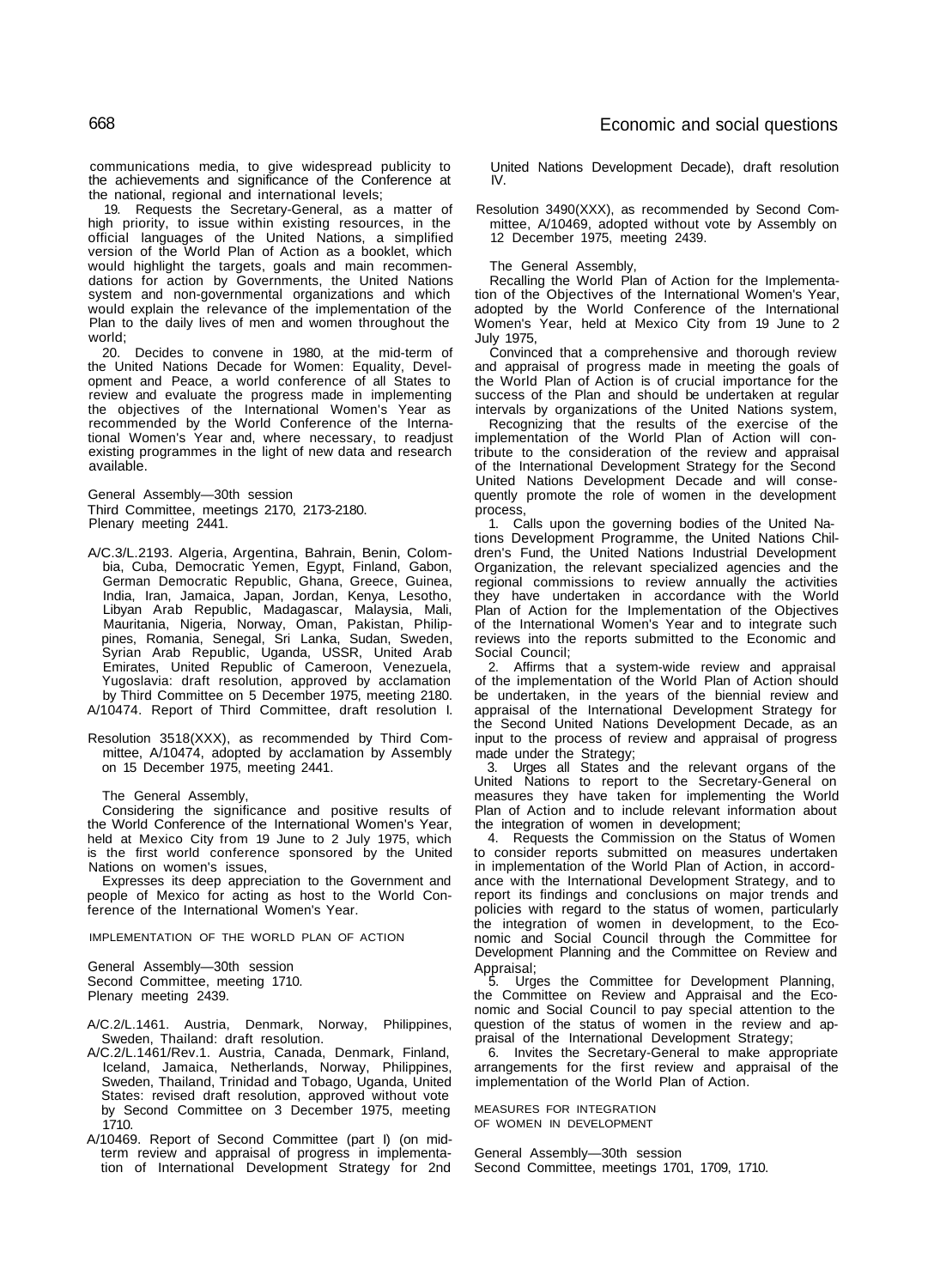Third Committee, meetings 2170, 2172-2181. Fifth Committee, meeting 1768. Plenary meeting 2441.

- A/10001. Report of Secretary-General on work of Organization, 16 June 1974-15 June 1975, Part Three, Chapter  $II$  E 1.
- A/C.2/L.1473. Argentina, Colombia, Cuba, Dominican Republic, Ecuador, Egypt, Ethiopia, Honduras, Iran, Jor-dan, Mexico, Pakistan, Panama, Peru, Philippines, Sri Lanka, Sudan, United Arab Emirates, Venezuela, Yugoslavia: draft resolution.
- A/C.2/L.1473/Rev.1. Algeria, Argentina, Colombia, Cuba, Dominican Republic, Ecuador, Egypt, Ethiopia, Honduras, Indonesia, Iran, Jamaica, Jordan, Mali, Mexico, Pakistan, Panama, Peru, Philippines, Senegal, Sri Lanka, Sudan, Tunisia, Uganda, United Arab Emirates, United Republic of Cameroon, Venezuela, Yugoslavia, Zambia: revised draft resolution, as further orally amended by sponsors, approved without vote by Second Committee on 3 December 1975, meeting 1710.
- A/C.2/L.1486. Administrative and financial implications of 20-power draft resolution, A/C.2/L.1473. Statement by Secretary-General.
- A/C.5/1757 and Corr.1. Administrative and financial implications of 29-power revised draft resolution, A/C.2/ L.1473/Rev.1. Statement by Secretary-General.
- A/10492. Administrative and financial implications of draft resolutions II and IV and draft decision I recommended by Second Committee in A/10344/Add.1. Report of Fifth Committee.
- A/10344/Add.1. Report of Second Committee (part II) (on development and international economic co-operation: implementation of decisions adopted by General Assembly at its 7th special session), draft resolution II.
- Resolution 3505(XXX), as recommended by Second Committee, A/10344/Add.1, adopted without vote by Assembly on 15 December 1975, meeting 2441.

The General Assembly,

Recalling its resolution 3010(XXVII) of 18 December 1972 in which it proclaimed the year 1975 International Women's Year,

Recalling its resolutions 3201 (S-VI) and 3202(S-VI) of 1 May 1974 containing the Declaration and the Programme of Action on the Establishment of a New International Economic Order,

Recalling also its resolution 3281 (XXIX) of 12 December 1974 containing the Charter of Economic Rights and Duties of States,

Recalling further its resolution 3362(S-VII) of 16 September 1975 on development and international economic co-operation,

Bearing in mind its resolutions 3276(XXIX) of 10 December 1974 on the World Conference of the International Women's Year and 3342(XXIX) of 17 December 1974 on women and development, and also Economic and Social Council resolution 1959(LIX) of 28 July 1975 on the World Conference of the International Women's Year,

Taking note of the principles of the Declaration of Mexico on the Equality of Women and their Contribution to Development and Peace, 1975, and the World Plan of Action for the Implementation of the Objectives of the International Women's Year, adopted by the World Conference of the International Women's Year, held at Mexico City from 19 June to 2 July 1975, and also the resolutions of the Conference relating to the full integration of women in development,

Recognizing that the results of the World Conference of the International Women's Year, in particular the World Plan of Action, indicate that the role of women in the development process must be made an integral part of the establishment of the new international economic order,

Recalling Economic and Social Council resolution 1855(LVI) of 16 May 1974 on the significance of the full integration of women in development,

Aware that the economic value of the substantial contribution of women to over-all development has not been widely recognized,

Recognizing that women, owing to the unequal treatment they have endured, constitute a vast potential force in the process of economic and social change, as well as in the struggle against all forms of exploitation and oppression,

Emphasizing that accelerated development requires the real and effective participation of men and women in all areas of national activity and the creation of the necessary conditions for equality of rights, opportunities and responsibilities for men and women,

1. Recognizes that the World Conference of the International Women's Year has established that improvement of the status of women constitutes a basic element in any development process;

2. Urges all States to undertake the necessary changes, as appropriate, in their economic and social structures in order to ensure the participation of women, on an equal basis with men, in the development process;

3. Invites the relevant organizations within the United Nations system, particularly the United Nations Conference on Trade and Development, the United Nations Industrial Development Organization, the United Nations Development Programme and the Food and Agriculture Organization of the United Nations, to pay special attention to development programmes relating to women, inter alia, in the fields of agriculture, industry, trade and science and technology;

4. Requests the Secretary-General to prepare, on the basis of information received from Governments and relevant organizations of the United Nations system, as well as on the basis of existing studies, a preliminary report, for the consideration of the General Assembly at its thirty-first session, on the extent to which women participate in fields such as agriculture, industry, trade and science and technology, with a view to making recommendations on ways and means of increasing and upgrading the participation of women therein;

5. Urges all Governments to give special attention to the inclusion of the question of the integration of women in the development process in United Nations conferences and meetings on matters which have an impact on the participation of women in development;

6. Requests the Secretary-General to report to the General Assembly at its thirty-first session on the implementation of the present resolution.

A/C.3/L.2200. Argentina, Belgium, France, Gabon, Lesotho, Togo, Uganda, United Republic of Cameroon, United Zaire, Zambia: draft resolution, as orally amended by Algeria, approved by Third Committee on 5 December 1975, meeting 2181, by 116 votes to 0.

A/10474. Report of Third Committee, draft resolution VII.

Resolution 3524(XXX), as recommended by Third Committee, A/10474, adopted without objection by Assembly on 15 December 1975, meeting 2441.

The General Assembly,

Recalling its resolution 3010(XXVII) of 18 December 1972 in which it proclaimed the year 1975 International Women's Year,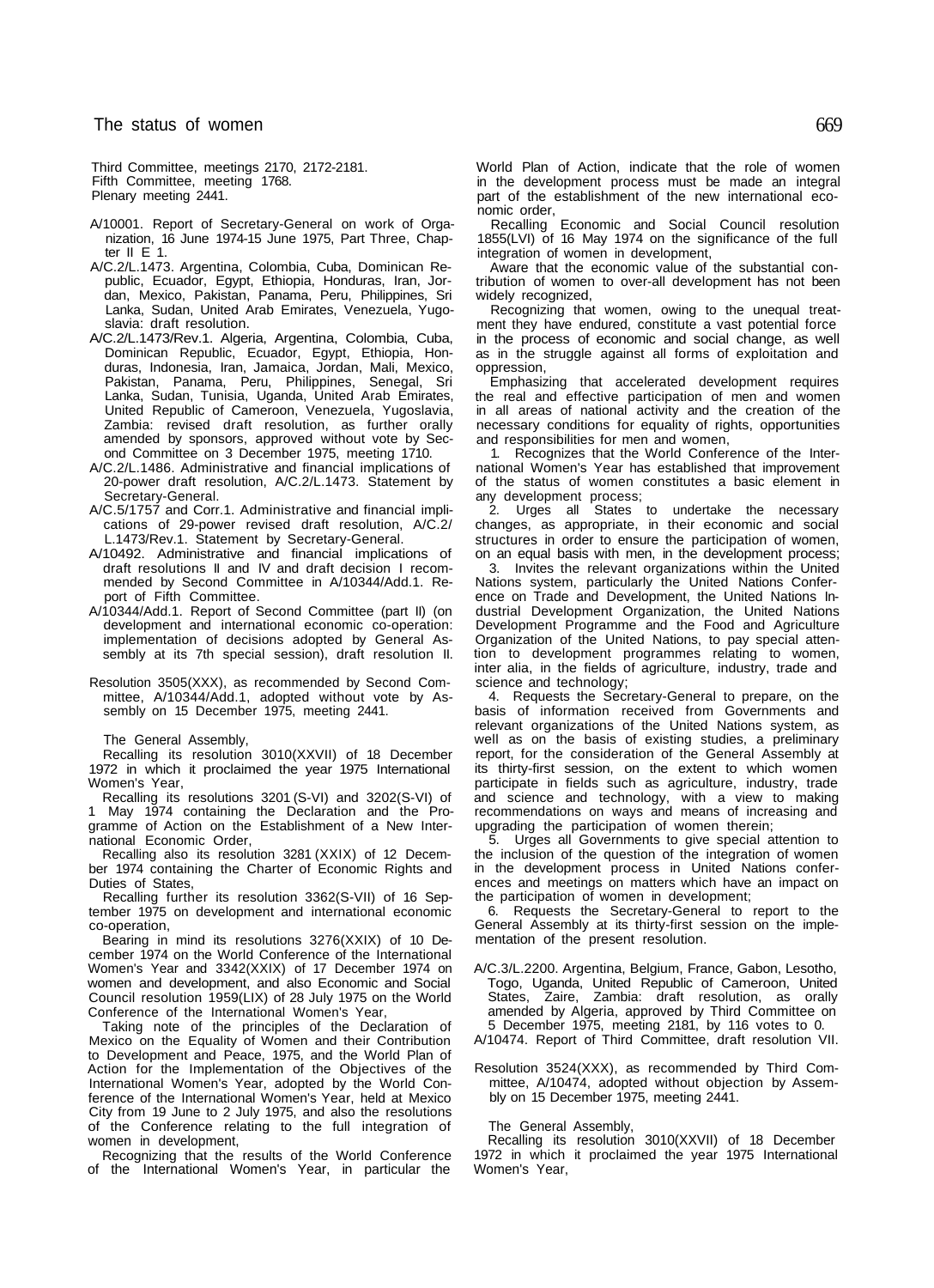ber 1975, adopted on the recommendation of the Second Committee, Having considered the report of the World Conference

of the International Women's Year, held at Mexico City from 19 June to 2 July 1975, which contains the resolutions adopted by the Conference and the World Plan of Action for the Implementation of the Objectives of the International Women's Year,

Noting that the World Plan of Action set forth guidance on action programmes for the integration of women in development,

Recalling its resolution 2626(XXV) of 24 October 1970 containing the International Development Strategy for the Second United Nations Development Decade, in which the General Assembly included among the objectives of the Strategy the full integration of women in the total development effort, and recalling also that the majority of the specialized agencies, other United Nations bodies and Member States have already advocated similar action, as have individual donor agencies,

Recalling that, in its resolution 3342(XXIX) of 17 December 1974, it invited the United Nations system to provide increased assistance to those programmes, projects and activities that will encourage and promote the further integration of women in national, regional and interregional economic development activities,

Recommends that all organs of the United Nations development system, including the United Nations Development Programme and the specialized agencies, and other international technical and financial assistance programmes and agencies should:

(a) Give sustained attention to the integration of women in the formulation, design and implementation of development projects and programmes;

(b) Assist Governments that so request to incorporate in their development plans, their programme and sector analyses and their programme and project documents an impact statement of how such proposed programmes will affect women as participants and beneficiaries.

A/C.3/L.2198. Barbados, Botswana, Canada, Colombia, Costa Rica, Guinea, Guyana, Honduras, Jamaica, Kenya, Lesotho, Liberia, Mali, Nigeria, Rwanda, Swaziland, Togo, United Republic of Cameroon, United States, Uruguay, Zambia: draft resolution, as orally amended by Mali and sponsors, unanimously approved by Third Committee on 5 December 1975, meeting 2181.

A/10474. Report of Third Committee, draft resolution V.

Resolution 3522(XXX), as recommended by Third Committee, A/10474, adopted without vote by Assembly on 15 December 1975, meeting 2441.

The General Assembly,

Recognizing that many women in low-income countries are engaged in various economic activities on a selfreliant basis not normally taken into account when considering the gross national product,

Convinced that the contribution of such economic activities by women to the over-all national economic development is substantial,

Further convinced that credit facilities are a necessary prerequisite for the improvement of economic activities of women engaged in self-reliance projects,

Recognizing the continued benefits that can accrue from access to even moderate financial resources, when such become available,

Concerned that many lending and financial institutions continue to practise discrimination against women, considering them poor credit risks, and that local and national practices and customs in many parts of the world

bar women from engaging in responsible financial transactions,

Reaffirming resolution 10, entitled "Access of women to financial assistance," adopted by the World Conference of the International Women's Year, held at Mexico City from 19 June to 2 July 1975,

1. Urges Governments and governmental and nongovernmental organizations to support more vigorously official and private efforts to extend to women the facilities now being offered only to men by financial and lending institutions;

2. Requests Governments to encourage all efforts by women's organizations, co-operatives and lending institutions which will enable women at the lowest level in rural and urban areas to obtain credit and loans to improve their economic activities and integration in national development;

3. Urges Governments and the organizations of the United Nations development system, including specialized agencies and non-governmental organizations, to incorporate, in their training programmes, workshops and seminars, courses designed to improve the efficiency of women in business and financial management.

VOLUNTARY FUND FOR THE UNITED NATIONS DECADE FOR WOMEN

General Assembly—30th session Third Committee, meetings 2170, 2172-2181. Plenary meeting 2441.

- A/C.3/L.2197. Afghanistan, Colombia, Costa Rica, Dominican Republic, Gabon, Iran, Jamaica, Morocco, Philippines, Senegal, United Kingdom, United States: draft decision.
- A/10474. Report of Third Committee, para. 21, and draft decision, para. 31.
- A/10034. Resolutions adopted by General Assembly during its 30th session, 16 September-17 December 1975. Other decisions, p. 100 (items 75 and 76).

WOMEN'S PARTICIPATION IN STRENGTHENING PEACE AND IN STRUGGLES AGAINST RACISM AND FOR SELF-DETERMINATION

General Assembly—30th session

Third Committee, meetings 2170, 2172-2181. Fifth Committee, meetings 1769, 1772.

Plenary meeting 2441.

- A/C.3/647, A/C.5/1754. Administrative and financial implications of 11-power draft resolution, A/C.3/L.2194. Statements by Secretary-General.
- A/C.3/L.2194. Bangladesh, Cape Verde, Cuba, Egypt, German Democratic Republic, Guinea, Guinea-Bissau, Mongolia, Mozambique, Nepal, Sri Lanka: draft resolution.
- A/C.3/L.2194/Rev.1. Bangladesh, Cape Verde, Cuba, Egypt, German Democratic Republic, Guinea, Guinea-Bissau, Mongolia, Mozambique, Sri Lanka, Tunisia: revised draft resolution, as further orally amended by sponsors, approved by Third Committee on 5 December 1975, meeting 2181, by 73 votes to 27, with 22 abstentions.
- A/10498. Administrative and financial implications of draft resolutions II and III recommended by Third Committee in A/10474. Report of Fifth Committee.
- A/10474. Report of Third Committee, draft resolution II.
- Resolution 3519(XXX), as recommended by Third Committee, A/10474, adopted by Assembly on 15 December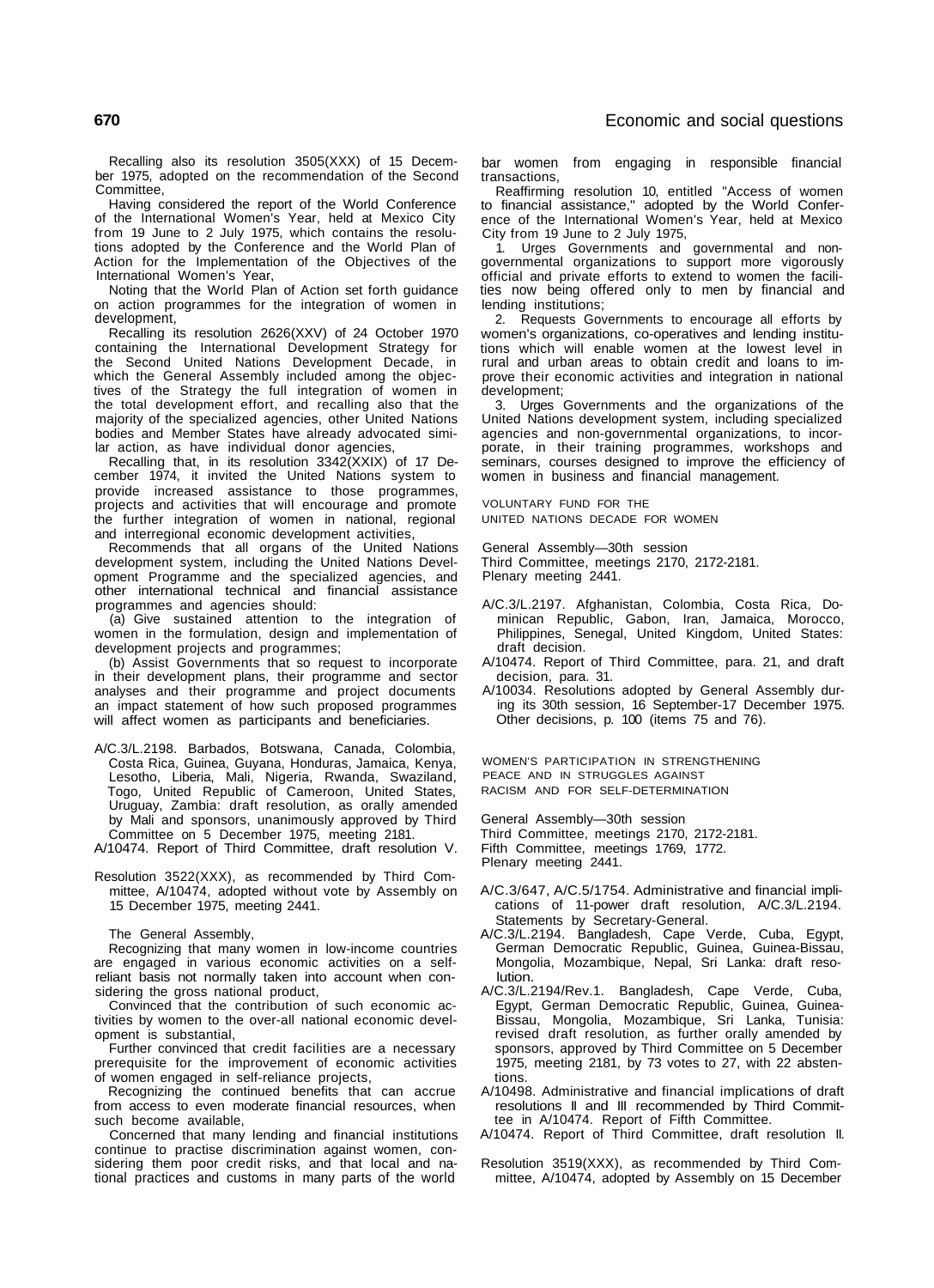# The status of women 671

1975, meeting 2441, by recorded vote of 90 to 21, with 22 abstentions, as follows:

In favour: Afghanistan, Algeria, Argentina, Bahrain, Bangladesh, Bhutan, Botswana, Brazil, Bulgaria, Burma, Burundi, Byelorussian SSR, Chad, Colombia, Congo, Cuba, Cyprus, Czechoslovakia, Democratic Yemen, Dominican Republic, Ecuador, Egypt, El Salvador, Equatorial Guinea, Fiji, Gabon, German Democratic Republic, Ghana, Grenada, Guinea, Guyana, Hungary, India, Indonesia, Iran, Iraq, Ivory Coast, Jamaica, Jordan, Kenya, Kuwait, Lao People's Democratic Republic, Lebanon, Lesotho, Libyan Arab Republic, Madagascar, Malaysia, Mali, Malta, Mauritania, Mauritius, Mexico, Mongolia, Morocco, Mozambique, Nepal, Niger, Nigeria, Oman, Panama, Papua New Guinea, Peru, Philippines, Poland, Qatar, Romania, Rwanda, Saudi Arabia, Senegal, Somalia, Sri Lanka, Sudan, Swaziland,\* Syrian Arab Republic, Togo, Trinidad and Tobago, Tunisia, Turkey, Uganda, Ukrainian SSR, USSR, United Arab Emirates, United Republic of Cameroon, United Republic of Tanzania, Upper Volta, Venezuela, Yemen, Yugoslavia, Zaire, Zambia.

Against: Albania, Australia, Belgium, Canada, Chile, China, Denmark, France, Germany, Federal Republic of, Haiti, Iceland, Ireland, Israel, Italy, Liberia, Luxem-bourg, Netherlands, Nicaragua, Norway, United Kingdom, United States.

Abstaining: Austria, Bahamas, Barbados, Bolivia, Central African Republic, Costa Rica, Ethiopia, Finland, Greece, Honduras, Japan, Malawi, New Zealand, Pakistan, Paraguay, Portugal, Sierra Leone, Singapore, Spain, Sweden, Thailand, Uruguay.

\* Subsequently Swaziland advised the Secretariat that it had intended to abstain.

The General Assembly,

Recalling its resolution 3276(XXIX) of 10 December 1974,

Considering the report of the World Conference of the International Women's Year, held at Mexico City from 19 June to 2 July 1975, in particular the Declaration of Mexico on the Equality of Women and their Contribution to Development and Peace, 1975, the World Plan of Action for the Implementation of the Objectives of the International Women's Year and the resolutions contained in the report of the Conference,

Appreciating that the Conference emphasized the important role women must play in the strengthening of international peace and security and in the expansion of co-operation among States, irrespective of their social and economic systems, based on the principles of peaceful coexistence in accordance with the Charter of the United Nations,

Endorsing the statement of the Conference that international co-operation and peace require the achievement of national liberation and independence, the preservation of sovereignty and territorial integrity, the elimination of colonialism and neo-colonialism, foreign aggression and occupation, apartheid and racial discrimination in all its forms, as well as the recognition of the dignity of peoples and their right to self-determination,

Noting with satisfaction the opinion expressed by the Conference that peace requires that women as well as men should reject any type of intervention in the domestic affairs of States, openly or covertly carried out by other States or by transnational corporations, and that women as well as men should also promote respect for the sovereign right of a State to establish its own economic, social and political system without political and economic pressures or coercion of any type,

Taking into account the view of the Conference that the Charter of Economic Rights and Duties of States confirms, inter alia, the obligation of all States to promote the implementation of general and complete disarmament, to use the funds thus saved for economic and social development and to provide part of these funds for the needs of the developing countries,

Noting with satisfaction the positive changes which have taken place during the last few years in international relations, such as the elimination of the dangerous sources of war in Viet-Nam and the results of the Conference on Security and Co-operation in Europe, and noting also the importance of deepening the process of international detente and strengthening an international just peace based on full respect for the Charter of the United Nations and the interests of all States, large and small,

Emphasizing the grave concern that in some regions of the world colonialism, apartheid, racial discrimination and foreign aggression continue to exist and territories are still occupied, which represents a most serious infringement of the principles of the Charter of the United Nations and of human rights of both men and women, and of the peoples' right to self-determination,

1. Reaffirms the principles promulgated in the Declaration of Mexico on the Equality of Women and their Contribution to Development and Peace, 1975;

2. Reaffirms that the strengthening of international peace and security, co-operation among all States irrespective of their social and economic systems, based on the principle of peaceful coexistence, and the elimination of the remaining vestiges of colonialism, neo-colonialism, apartheid, all forms of racism and racial discrimination, alien domination and foreign aggression and occupation are indispensable for the safeguarding of the fundamental human rights of both men and women;

3. Calls upon all Governments, intergovernmental and non-governmental organizations, particularly women's organizations and women's groups, to intensify their efforts to strengthen peace, to expand and deepen the process of international detente and make it irreversible, to eliminate completely and definitely all forms of colonialism and to put an end to the policy and practice of apartheid, all forms of racism, racial discrimination, aggression, occupation and foreign domination;

4. Urges all Governments to take effective measures towards bringing about general and complete disarma-ment and convening the World Disarmament Conference as soon as possible;

5. Expresses its solidarity with and its assistance for women who contribute towards the struggle of the peoples for their national liberation;

6. Invites the Secretary-General to submit to the General Assembly at its thirty-second session a comprehensive report on the implementation of the present resolution.

EQUALITY BETWEEN MEN AND WOMEN AND ELIMINATION OF DISCRIMINATION AGAINST WOMEN

General Assembly—30th session Third Committee, meetings 2170, 2172-2181. Plenary meeting 2441.

- A/10001. Report of Secretary-General on work of Organization, 16 June 1974-15 June 1975, Part Three, Chapter II E.
- A/C.3/L2196. Czechoslovakia, Egypt, Guinea, Hungary, Mongolia, Nepal, Poland, Uganda, Ukrainian SSR, United Republic of Cameroon: draft resolution, as orally amended by sponsors, approved by Third Committee on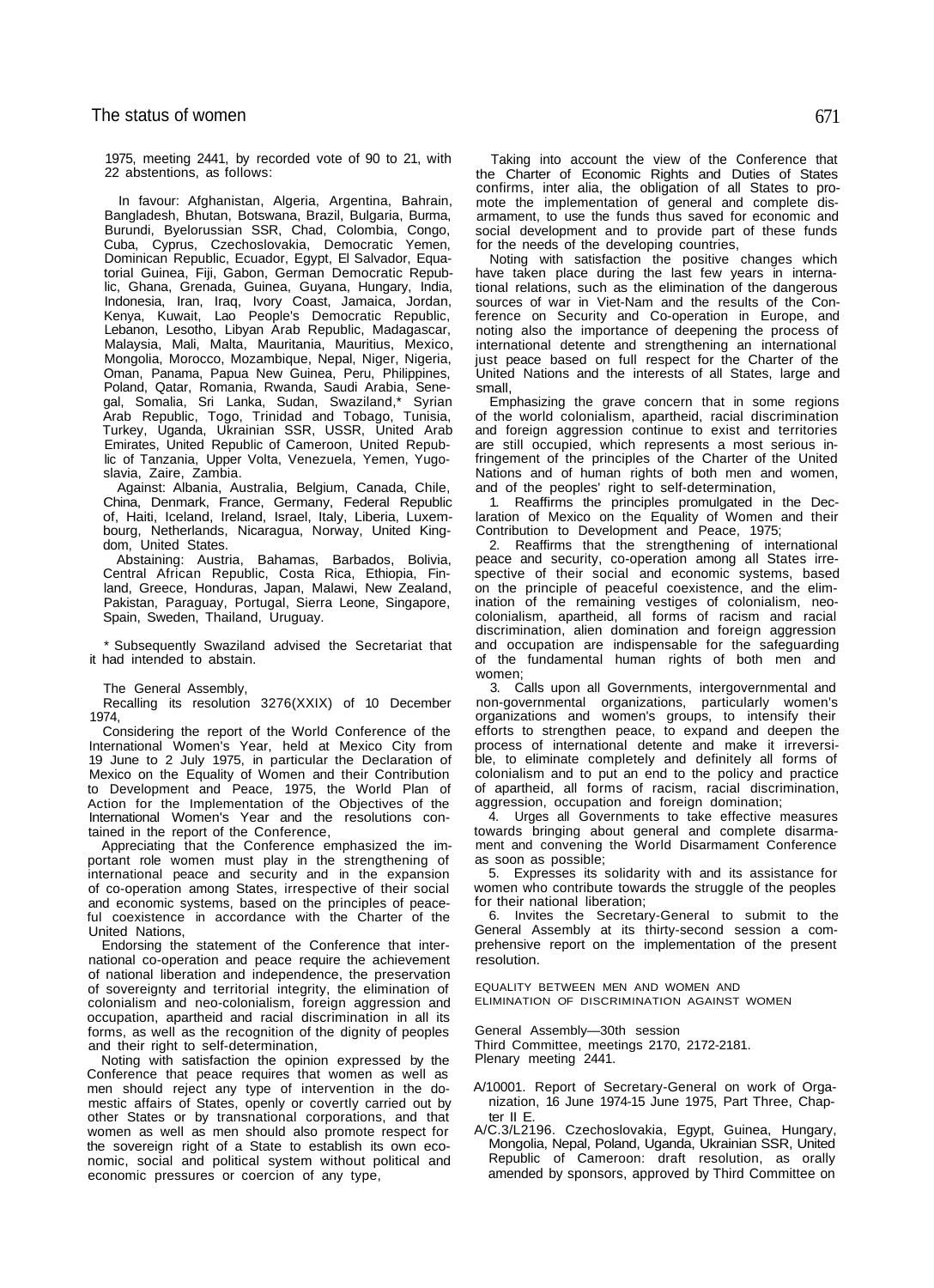5 December 1975, meeting 2181, by 88 votes to 2, with 26 abstentions.

A/10474. Report of Third Committee, draft resolution IV.

Resolution 3521 (XXX), as recommended by Third Committee, A/10474, adopted by Assembly on 15 December 1975, meeting 2441, by recorded vote of 102 to 3, with 26 abstentions, as follows:

In favour: Afghanistan, Algeria, Argentina, Bahrain, Bangladesh, Benin, Bhutan, Bolivia, Botswana, Brazil, Bulgaria, Burma, Burundi, Byelorussian SSR, Chad, Colombia, Congo, Cuba, Cyprus, Czechoslovakia, Democratic Yemen, Dominican Republic, Ecuador, Egypt, El Salvador, Equatorial Guinea, Ethiopia, Fiji, Finland, Gabon, German Democratic Republic, Ghana, Greece, Grenada, Guinea, Guyana, Honduras, Hungary, India, Indonesia, Iran, Iraq, Ivory Coast, Jamaica, Japan, Jor-dan, Kenya, Kuwait, Lao People's Democratic Republic, Lebanon, Lesotho, Libyan Arab Republic, Madagascar, Malaysia, Mali, Malta, Mauritania, Mauritius, Mexico, Mongolia, Morocco, Mozambique, Nepal, New Zealand, Niger, Nigeria, Oman, Pakistan, Panama, Papua New Guinea, Peru, Philippines, Poland, Qatar, Romania, Rwanda, Saudi Arabia, Senegal, Singapore, Somalia, Sri Lanka, Sudan, Swaziland, Sweden, Syrian Arab Re-public, Thailand, Togo, Trinidad and Tobago, Tunisia, Turkey, Uganda, Ukrainian SSR, USSR, United Arab Emirates, United Republic of Cameroon, United Republic of Tanzania, Upper Volta, Venezuela, Yemen, Yugoslavia, Zaire, Zambia.

Against: Israel, Nicaragua, United States.

Abstaining: Australia, Austria, Bahamas, Barbados, Belgium, Canada, Central African Republic, Chile, Costa Rica, Denmark, France, Germany, Federal Republic of, Haiti, Iceland, Ireland, Italy, Liberia, Luxembourg, Malawi, Netherlands, Norway, Paraguay, Portugal, Spain, United Kingdom, Uruguay.

The General Assembly,

Welcoming the results of the World Conference of the International Women's Year, held at Mexico City from 19 June to 2 July 1975,

Recalling the provisions of the Charter of the United Nations which, inter alia, emphasize the importance of respect for human rights and fundamental freedoms for all without distinction as to race, sex, language or religion and for the equality of men and women,

Firmly convinced that discrimination against women is incompatible with human dignity and prevents social progress and the achievement of the goals of development,

Mindful that the continuation of armed conflicts, the arms race, colonialism, foreign occupation, racism, racial discrimination and apartheid hinders the effective realization of equal rights for women and prevents the improvement of the situation of women and their wider participation in all spheres of life,

Noting conventions and recommendations concerning the rights of women adopted under the aegis and within the framework of the United Nations and its specialized agencies and the progress achieved in their implementation,

Noting that all States are not yet parties to relevant conventions and other instruments elaborated by the United Nations, the International Labour Organisation, the United Nations Educational, Scientific and Cultural Organization and other United Nations bodies,

Expressing concern in connexion with continuing discrimination in many countries against women in many fields, in particular in labour relations and general and professional education and training,

Aware that women, enjoying fully the rights provided for in the relevant international instruments, should play an equal role with men in all spheres of life, including the ensuring of peace and the strengthening of international security, and should fully participate in political life,

Confident that the relaxation of international tension contributes to the development and implementation of standards in all fields of concern to women,

1. Calls upon all States that have not done so to ratify the international conventions and other instruments concerning the protection of women's rights and the elimination of discrimination against women and to implement effectively the provisions of these conventions and other instruments, including declarations of the United Nations and recommendations of the International Labour Organisation and the United Nations Educational, Scientific and Cultural Organization;

2. Requests the Commission on the Status of Women to complete, in 1976, the elaboration of the draft Convention on the Elimination of Discrimination against Women;

3. Calls upon all States to promote vigorously wider participation of women in the strengthening of international peace and in extending the relaxation of international tension, on the basis of full respect for the Charter of the United Nations as well as for United Nations resolutions, in settling the problems of disarmament, in the elimination of colonialism, foreign occupation, racism, racial discrimination and apartheid and in all other forms of political life, contributing in this way to the creation of the most favourable conditions for the complete elimination of discrimination against women.

WOMEN IN RURAL AREAS

General Assembly—30th session Third Committee, meetings 2170, 2172-2181. Plenary meeting 2441.

- A/C.3/L.2199. Afghanistan, Algeria, Argentina, Botswana, Colombia, Dominican Republic, Ecuador, Egypt, Guinea, Guyana, Iran, Jamaica, Malawi, Mauritania, Mexico, Morocco, Pakistan, Peru, Philippines, Romania, Senegal, Sri Lanka, Syrian Arab Republic, Tunisia, Uganda, United Republic of Cameroon, Yugoslavia: draft resolution.
- A/C.3/L.2199/Rev.1. Afghanistan, Algeria, Argentina, Bangladesh, Botswana, Colombia, Dominican Republic, Ecuador, Egypt, Guinea, Guyana, Iran, Jamaica, Lesotho, Malawi, Mauritania, Mexico, Morocco, Pakistan, Peru, Philippines, Romania, Senegal, Sri Lanka, Syrian Arab Republic, Togo, Tunisia, Uganda, United Republic of Cameroon, Yugoslavia, Zambia: revised draft resolution, as further orally amended by sponsors, approved by Third Committee on 5 December 1975, meeting 2181, by 124 votes to 0, with 2 abstentions.

A/10474. Report of Third Committee, draft resolution VI.

Resolution 3523(XXX), as recommended by Third Committee, A/10474, adopted by Assembly on 15 December 1975, meeting 2441, by 132 votes to 0, with 1 abstention.

The General Assembly,

Recalling its resolution 3276(XXIX) of 10 December 1974, in which it decided to consider at its thirtieth session an item entitled "International Women's Year, including the proposals and recommendations of the Conference of the International Women's Year.'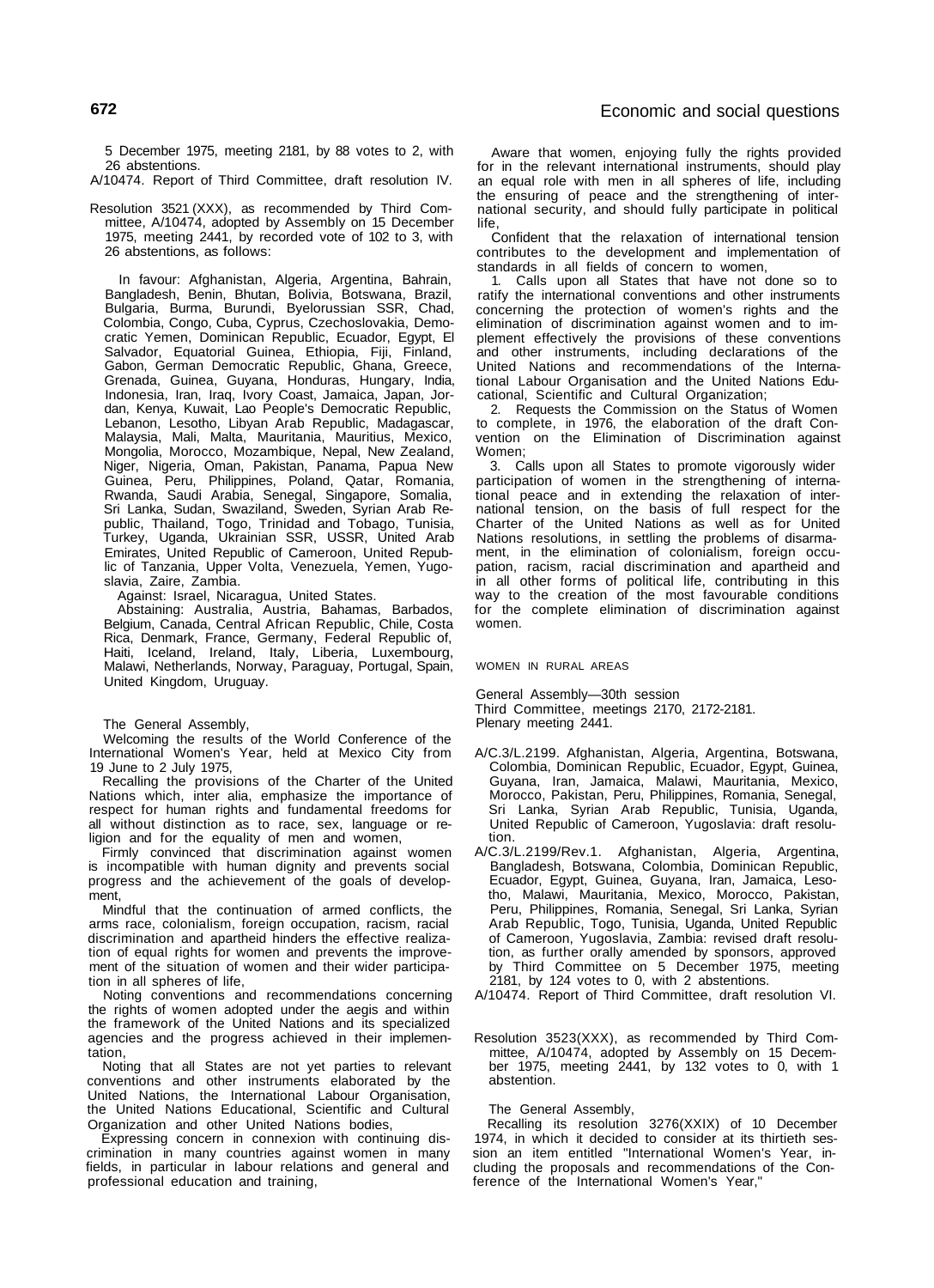Taking into account resolution 21 adopted by the World Conference of the International Women's Year, held at Mexico City from 19 June to 2 July 1975, the principles contained in the Declaration of Mexico on the Equality of Women and their Contribution to Development and Peace, 1975, the World Plan of Action for the Implementation of the Objectives of the International Women's Year and the relevant resolutions bearing on the contribution of women to equality, peace and development,

Realizing the importance of adherence to the recommendations of the World Plan of Action, especially those related to women in rural and low-income areas,

Considering the vital role rural women play, not only within the family unit but also in the process of national development, through agriculture and particularly through food production and distribution,

Bearing in mind that in many parts of the world illiteracy, lack of education and training, inadequate distribution of human and economic resources, and severe unemployment and underemployment problems for women have hindered them from contributing fully to national development efforts,

Convinced that the struggle for development is a primary responsibility of all peoples and Governments, taking into account the principles of the Charter of Economic Rights and Duties of States and the Declaration and the Programme of Action on the Establishment of a New International Economic Order,

Noting the need for both quantitative and qualitative data on the position of women and their role in all rural activities,

Noting also the activities relating to rural women undertaken to date by the United Nations bodies and specialized agencies concerned,

Noting further the need for co-ordinated and systematic

examination of the situation of rural women and their role in all rural activities,

1. Urges all Governments to accord, within their respective plans, higher priority for:

(a) Gathering relevant data on the status and role of women in rural and low-income areas;

(b) Achieving socio-economic conditions based on the realization of the full and equal partnership of men and women in the development of society, both in law and in fact;

(c) Promoting agricultural productivity, agro-based in-dustries and integrated rural development programmes;

2. Requests the Secretary-General to prepare and submit, through the Economic and Social Council, on the basis of the views of relevant United Nations bodies and specialized agencies as well as those of Governments, guidelines for non-formal educational programmes designed to enable rural women to use fully their capabilities and to contribute to the development of society;

3. Urges United Nations organizations, specialized agencies, regional commissions and international financial institutions to accord special attention to government programmes and projects aimed at the full integration of rural women in development;

4. Urges all Governments to develop extensive training programmes relevant to women and to make full use of all existing and proposed research institutes and centres, particularly the regional and international institutes and centres for the advancement of women in rural areas;

5. Requests the Secretary-General, in consultation with Member States and the specialized agencies and organizations of the United Nations system, to report to the General Assembly biennially on the progress achieved in connexion with the work referred to in the previous paragraphs.

# Other international action to promote advancement of women

### **Advisory services**

As most of the resources available in the regular programme budget of the United Nations were absorbed by the planning of the World Conference of the International Women's Year and implementation of the recommendations of the Conference, no expert services were provided during 1975.

Three fellowships were awarded to women from Ghana, India and Nepal to study the participation of women in national development, focusing on health, education and welfare. Seven fellowships were awarded to African women for training in demography at the Regional Institute for Population Studies in Ghana.

(See also pp. 619-20.)

### **Procedure for communications concerning the status of women**

On 6 May 1975, the Economic and Social Council considered decisions taken by the Commission on the Status of Women relating to communications concerning the status of women. The Commission, after some debate, had concluded that the Economic and Social Council, by a resolution of 27 May 1970 regarding procedures for dealing with communications relating to violations of human rights and fundamental freedoms, $10$  had established a single system to deal with all communications dealing with human rights. The Commission therefore decided that the question should be deleted from its work programme.

The Council, after considering an explanatory report by the Secretary-General outlining existing procedures for dealing with communications concerning human rights and the status of women, decided to invite the Commission to consider the advisability of continuing to deal with communications concerning the status of women.

The Council took this action by decision 86 (LVIII), which it adopted, without a vote, on the recommendation of the Social Committee. The Social Committee had approved the decision on 30 April 1975, without objection, on the proposal of its Chairman. A draft resolution (and amendments thereto) to the same effect as the Council's decision was withdrawn. Belgium, Colombia, Mexico and the Netherlands had sponsored the draft resolution and the USSR had sponsored the amendments.

10 See Y.U.N., 1970, **pp.** 530-31, **text of resolution** 1503 (XLVIII).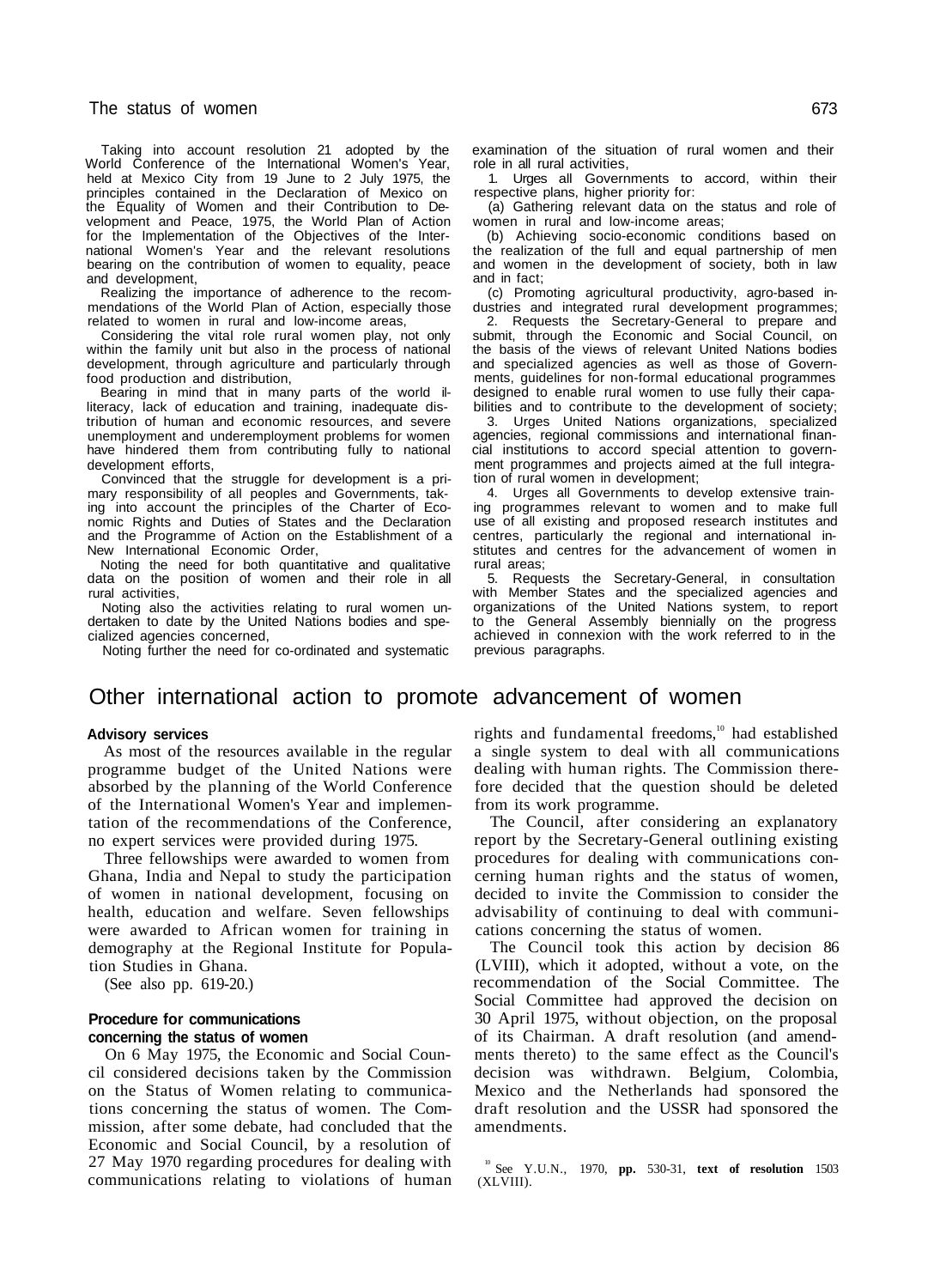#### Documentary references

Procedure for communications concerning the status of women

Economic and Social Council—58th session Social Committee, meetings 768-770. Plenary meeting 1948.

- E/5628. Relevant resolutions and procedures dealing with communications concerning human rights and status of women. Explanatory report of Secretary-General.
- E/NGO/30. Statements by non-governmental organizations in consultative status with Economic and Social Council.

# Other matters relating to the status of women

#### **Technical assistance**

During 1975, Governments expressed increased interest in requesting technical assistance which would benefit women directly. The development of a joint interagency programme, in which virtually all organizations in the United Nations system participated, permitted joint planning and action.

Recent initiatives undertaken by the United Nations Development Programme (UNDP) provided other means for increased action, especially recommendations made by the Governing Council of UNDP, which resulted in directives issued to all UNDP resident representatives. Several bodies, for example the United Nations Children's Fund and the World Food Programme, issued new guidelines for their programmes.

The establishment of the Voluntary Fund for the United Nations Decade for Women also provided additional resources to supplement and complement programmes in this field.

An international seminar, Women's Participation and Development: Building Leadership from the Grass-roots, was organized at Islamabad, Pakistan, from 10 to 15 November 1975 by the Government of Pakistan with the support of the United Nations. The seminar was viewed as a means of initiating activities recommended by the World Plan of Action for the Implementation of the Objectives of the International Women's Year and launching national action in Pakistan.

Advisers on the research, training and operational aspects of work among women, particularly in rural areas, were assigned to a number of country projects, including the Research and Training Centre for Community Development in Saudi Arabia, the Social and Community Development Project in Bahrain, a comprehensive rural and community development project in the Central African Republic, and the Social Welfare Training

E/AC.7/L.685. Belgium, Colombia, Mexico, Netherlands: draft resolution.

- E/AC.7/L.686. USSR: amendments to 4-power draft resolution, E/AC.7/L.685.
- E/5669/Add.1. Report of Social Committee, draft decision I.
- E/5683. Resolutions and decisions of Economic and Social Council, organizational session for 1975 and 58th session (decision 86(LVIII)).

OTHER DOCUMENTS

A/10003. Report of Economic and Social Council on work of its organizational session for 1975 and of its 58th and 59th sessions, Chapter V B 4.

Centre of the University of the West Indies in Jamaica. Also, a project on the integration of women in development was initiated in Swaziland in 1975, to which a project manager and an adviser in training for rural and community development (both women) and three associate experts were assigned. It was hoped that the project could serve as a model for similar activities in other developing countries.

#### **Employment of women in the United Nations Secretariat**

On 8 December 1975, the General Assembly, in response to recommendations of the World Conference of the International Women's Year, took several decisions on the employment of women in the Secretariat of the United Nations. Bearing in mind Articles 8 and 101 of the Charter of the United Nations<sup>11</sup> and the international declarations and instruments acknowledging the equality of men and women, the Assembly noted the limited progress made in the recruitment and promotion of women in senior and policy-making positions and the declining percentage of professional women staff members in the Secretariat, as stated in the reports of the Secretary-General on the composition of the Secretariat.

Reaffirming that equitable distribution of the positions between men and women in the Secretariat was a major principle governing the recruitment policy of the United Nations, the Assembly urged Member States to intensify their efforts to seek and recommend qualified women candidates for professional posts.

The Assembly also requested the Secretary-General to make every effort to appoint qualified women to a number of posts subject to geo-

<sup>&</sup>lt;sup>11</sup> For texts of Charter articles, see APPENDIX II.